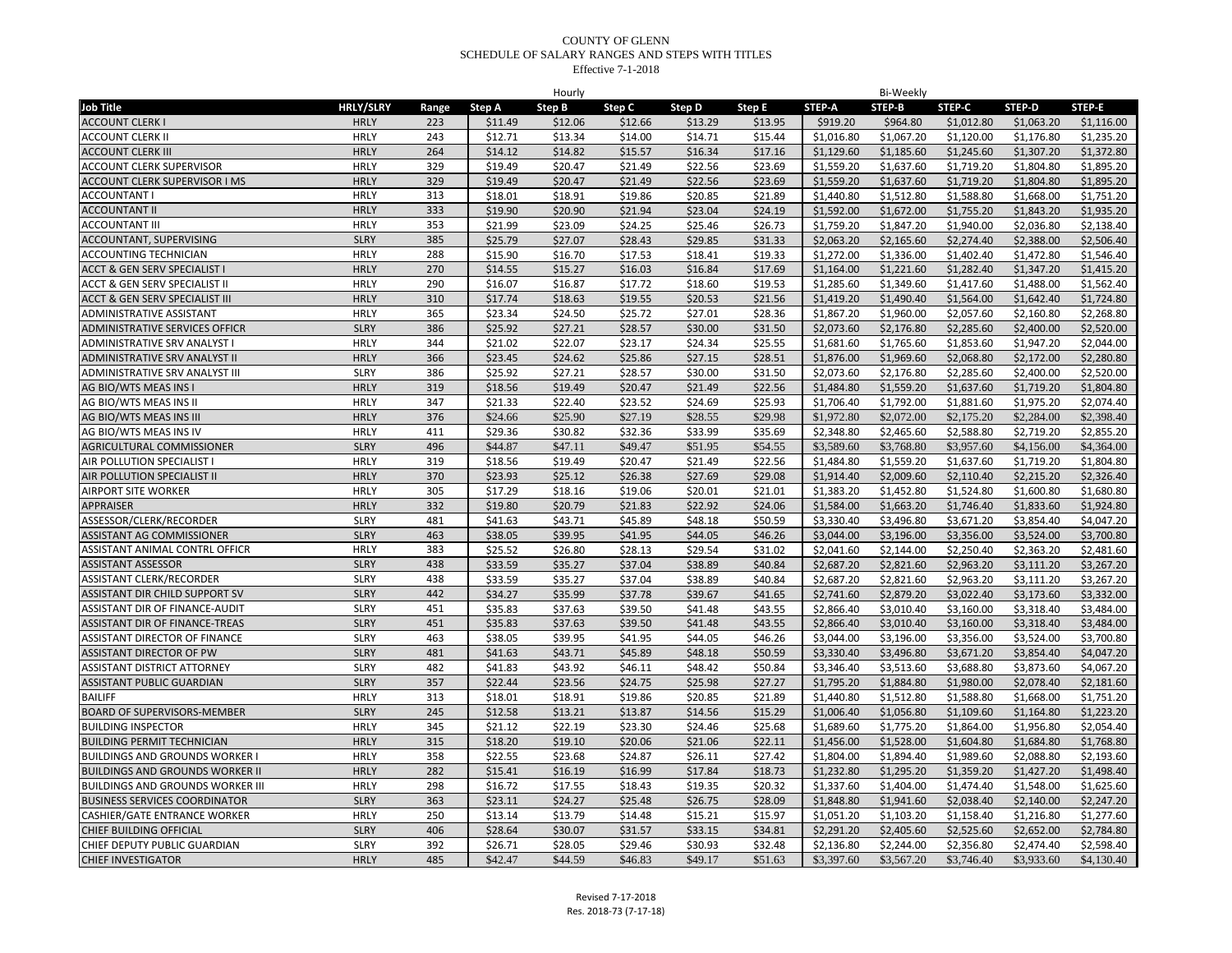|                                                       |                  |            |         | Hourly  |         |                    |                    |                          | <b>Bi-Weekly</b>         |                          |            |            |
|-------------------------------------------------------|------------------|------------|---------|---------|---------|--------------------|--------------------|--------------------------|--------------------------|--------------------------|------------|------------|
| <b>Job Title</b>                                      | <b>HRLY/SLRY</b> | Range      | Step A  | Step B  | Step C  | Step D             | <b>Step E</b>      | STEP-A                   | STEP-B                   | <b>STEP-C</b>            | STEP-D     | STEP-E     |
| CHIEF PROBATION OFF/JHALL SUP                         | <b>SLRY</b>      | 478        | \$41.01 | \$43.06 | \$45.22 | \$47.48            | \$49.86            | \$3,280.80               | \$3,444.80               | \$3,617.60               | \$3,798.40 | \$3,988.80 |
| <b>CHILD CARE WORKER</b>                              | <b>HRLY</b>      | 221        | \$11.36 | \$11.93 | \$12.54 | \$13.16            | \$13.82            | \$908.80                 | \$954.40                 | \$1,003.20               | \$1,052.80 | \$1,105.60 |
| CHILD SUPPORT SPEC PROG COORD                         | <b>HRLY</b>      | 310        | \$17.74 | \$18.63 | \$19.55 | \$20.53            | \$21.56            | \$1,419.20               | \$1,490.40               | \$1,564.00               | \$1,642.40 | \$1,724.80 |
| CHILD SUPPORT SPECIALIST I                            | <b>HRLY</b>      | 271        | \$14.62 | \$15.35 | \$16.12 | \$16.92            | \$17.77            | \$1,169.60               | \$1,228.00               | \$1,289.60               | \$1,353.60 | \$1.421.60 |
| CHILD SUPPORT SPECIALIST II                           | <b>HRLY</b>      | 291        | \$16.15 | \$16.95 | \$17.80 | \$18.69            | \$19.62            | \$1,292.00               | \$1,356.00               | \$1,424.00               | \$1,495.20 | \$1,569.60 |
| CHILD SUPPORT SUPERVISOR                              | <b>HRLY</b>      | 338        | \$20.41 | \$21.43 | \$22.50 | \$23.62            | \$24.81            | \$1,632.80               | \$1,714.40               | \$1,800.00               | \$1,889.60 | \$1,984.80 |
| <b>CICC COORDINATOR</b>                               | <b>SLRY</b>      | 386        | \$25.92 | \$27.21 | \$28.57 | \$30.00            | \$31.50            | \$2,073.60               | \$2,176.80               | \$2,285.60               | \$2,400.00 | \$2,520.00 |
| <b>CIVIL PROCESS TECHNICIAN</b>                       | <b>HRLY</b>      | 313        | \$18.01 | \$18.91 | \$19.86 | \$20.85            | \$21.89            | \$1,440.80               | \$1,512.80               | \$1,588.80               | \$1,668.00 | \$1,751.20 |
| <b>CLERK OTB/GEN SERV DIRECTOR</b>                    | <b>SLRY</b>      | 481        | \$41.63 | \$43.71 | \$45.89 | \$48.18            | \$50.59            | \$3,330.40               | \$3,496.80               | \$3,671.20               | \$3,854.40 | \$4,047.20 |
| <b>CLINICAL NURSE</b>                                 | <b>HRLY</b>      | 381        | \$25.28 | \$26.54 | \$27.87 | \$29.26            | \$30.72            | \$2,022.40               | \$2,123.20               | \$2,229.60               | \$2,340.80 | \$2,457.60 |
| CODE ENFORCEMENT OFFICER I                            | <b>HRLY</b>      | 356        | \$22.33 | \$23.44 | \$24.61 | \$25.85            | \$27.14            | \$1,786.40               | \$1,875.20               | \$1,968.80               | \$2,068.00 | \$2,171.20 |
| <b>CODE ENFORCEMENT OFFICER II</b>                    | <b>HRLY</b>      | 376        | \$24.66 | \$25.90 | \$27.19 | \$28.55            | \$29.98            | \$1,972.80               | \$2,072.00               | \$2,175.20               | \$2,284.00 | \$2,398.40 |
| COMMUNITY DEVELOPMENT DIRECTOR                        | <b>SLRY</b>      | 435        | \$33.10 | \$34.75 | \$36.49 | \$38.31            | \$40.23            | \$2,648.00               | \$2,780.00               | \$2,919.20               | \$3,064.80 | \$3,218.40 |
| COMMUNITY OUTREACH ADVOCATE                           | <b>HRLY</b>      | 340        | \$20.61 | \$21.64 | \$22.73 | \$23.86            | \$25.05            | \$1,648.80               | \$1,731.20               | \$1,818.40               | \$1,908.80 | \$2,004.00 |
| COMMUNITY OUTREACH WORKER                             | <b>HRLY</b>      | 281        | \$15.33 | \$16.10 | \$16.90 | \$17.75            | \$18.64            | \$1,226.40               | \$1,288.00               | \$1,352.00               | \$1,420.00 | \$1,491.20 |
| <b>COMMUNITY SERVICES MANAGER</b>                     | <b>SLRY</b>      | 387        | \$26.05 | \$27.36 | \$28.72 | \$30.16            | \$31.67            | \$2,084.00               | \$2,188.80               | \$2,297.60               | \$2,412.80 | \$2,533.60 |
| COMMUNITY SERVICES PROJ COORD                         | <b>HRLY</b>      | 343        | \$20.92 | \$21.97 | \$23.07 | \$24.23            | \$25.44            | \$1,673.60               | \$1,757.60               | \$1,845.60               | \$1,938.40 | \$2,035.20 |
| COMPLIANCE & QUALITY IMP COORD                        | <b>SLRY</b>      | 392        | \$26.71 | \$28.05 | \$29.46 | \$30.93            | \$32.48            | \$2,136.80               | \$2,244.00               | \$2,356.80               | \$2,474.40 | \$2,598.40 |
| COMPLIANCE & QUALITY IMP COORD II                     | <b>SLRY</b>      | 413        | \$29.64 | \$31.12 | \$32.68 | \$34.31            | \$36.03            | \$2,371.20               | \$2,489.60               | \$2,614.40               | \$2.744.80 | \$2,882.40 |
| COMPLIANCE&QUALITY IMPROV MGR                         | <b>SLRY</b>      | 435        | \$33.10 | \$34.75 | \$36.49 | \$38.31            | \$40.23            | \$2,648.00               | \$2,780.00               | \$2,919.20               | \$3,064.80 | \$3,218.40 |
| <b>COUNTY ADMINISTRATIVE OFFICER</b>                  | <b>SLRY</b>      | 575        | \$66.54 | \$69.87 | \$73.37 | \$77.04            | \$80.90            | \$5,323.20               | \$5,589.60               | \$5,869.60               | \$6,163.20 | \$6,472.00 |
| <b>COUNTY COUNSEL</b>                                 | <b>SLRY</b>      | 528        | \$52.63 | \$55.26 | \$58.03 | \$60.92            | \$63.97            | \$4,210.40               | \$4,420.80               | \$4,642.40               | \$4,873.60 | \$5,117.60 |
| COUNTY FACILITIES FIELD OPERATIONS MGR                | <b>HRLY</b>      | 413        | \$29.64 | \$31.12 | \$32.68 | \$34.31            | \$36.03            | \$2,371.20               | \$2,489.60               | \$2,614.40               | \$2,744.80 | \$2,882.40 |
| <b>CUSTODIAN</b>                                      | <b>HRLY</b>      | 228        | \$11.79 | \$12.38 | \$13.01 | \$13.66            | \$14.34            | \$943.20                 | \$990.40                 | \$1,040.80               | \$1,092.80 | \$1,147.20 |
| <b>CUSTODIAN, LEAD</b>                                | <b>HRLY</b>      | 248        | \$13.02 | \$13.67 | \$14.35 | \$15.07            | \$15.82            | \$1,041.60               | \$1,093.60               | \$1,148.00               | \$1,205.60 | \$1,265.60 |
| DEPUTY AG COMMISSIONER                                | <b>SLRY</b>      | 451        | \$35.83 | \$37.63 | \$39.50 | \$41.48            | \$43.55            | \$2,866.40               | \$3,010.40               | \$3,160.00               | \$3,318.40 | \$3,484.00 |
| DEPUTY CAO-ADMINISTRATION                             | <b>SLRY</b>      | 442        | \$34.27 | \$35.99 | \$37.78 | \$39.67            | \$41.65            | \$2,741.60               | \$2,879.20               | \$3,022.40               | \$3,173.60 | \$3,332.00 |
| DEPUTY CHIEF PROBATION OFFICER                        | <b>SLRY</b>      | 443        | \$34.45 | \$36.17 | \$37.97 | \$39.87            | \$41.86            | \$2,756.00               | \$2,893.60               | \$3,037.60               | \$3,189.60 | \$3,348.80 |
| DEPUTY CLERK, BOS                                     | <b>HRLY</b>      | 346        | \$21.23 | \$22.29 | \$23.40 | \$24.57            | \$25.80            | \$1,698.40               | \$1,783.20               | \$1,872.00               | \$1,965.60 | \$2,064.00 |
| DEPUTY CLERK/LEGAL SECRETARY                          | <b>HRLY</b>      | 349        | \$21.54 | \$22.62 | \$23.75 | \$24.94            | \$26.19            | \$1,723.20               | \$1,809.60               | \$1,900.00               | \$1,995.20 | \$2,095.20 |
| DEPUTY DIR HEALTH & HUMAN SRV                         | <b>SLRY</b>      | 506        | \$47.16 | \$49.52 | \$52.00 | \$54.60            | \$57.33            | \$3,772.80               | \$3,961.60               | \$4,160.00               | \$4,368.00 | \$4,586.40 |
| <b>DEPUTY DIRECTOR OES</b>                            | <b>SLRY</b>      | 442        | \$34.27 | \$35.99 | \$37.78 | \$39.67            | \$41.65            | \$2,741.60               | \$2,879.20               | \$3,022.40               | \$3,173.60 | \$3,332.00 |
| DEPUTY DISTRICT ATTORNEY I                            | <b>SLRY</b>      | 422        | \$31.02 | \$32.57 | \$34.20 | \$35.91            | \$37.71            | \$2.481.60               | \$2,605.60               | \$2,736.00               | \$2.872.80 | \$3.016.80 |
| DEPUTY DISTRICT ATTORNEY II                           | <b>SLRY</b>      | 442        | \$34.27 | \$35.99 | \$37.78 | \$39.67            | \$41.65            | \$2,741.60               | \$2,879.20               | \$3,022.40               | \$3,173.60 | \$3,332.00 |
| DEPUTY DISTRICT ATTORNEY III                          | <b>SLRY</b>      | 462        | \$37.85 | \$39.75 | \$41.74 | \$43.83            | \$46.02            | \$3,028.00               | \$3,180.00               | \$3,339.20               | \$3,506.40 | \$3,681.60 |
| <b>DEPUTY PROBATION OFFICER I</b>                     | <b>HRLY</b>      | 326        | \$19.21 | \$20.17 | \$21.18 | \$22.24            | \$23.35            | \$1,536.80               | \$1,613.60               | \$1,694.40               | \$1,779.20 | \$1,868.00 |
| <b>DEPUTY PROBATION OFFICER II</b>                    | <b>HRLY</b>      | 346        | \$21.23 | \$22.29 | \$23.40 | \$24.57            | \$25.80            | \$1,698.40               | \$1,783.20               | \$1,872.00               | \$1,965.60 | \$2,064.00 |
| <b>DEPUTY PROBATION OFFICER III</b>                   | <b>HRLY</b>      | 366        | \$23.45 | \$24.62 | \$25.86 | \$27.15            | \$28.51            | \$1,876.00               | \$1,969.60               | \$2,068.80               | \$2,172.00 | \$2,280.80 |
| <b>DEPUTY SHERIFF</b>                                 | <b>HRLY</b>      | 387        | \$26.05 | \$27.36 | \$28.72 | \$30.16            | \$31.67            | \$2,084.00               | \$2,188.80               | \$2,297.60               | \$2,412.80 | \$2,533.60 |
| DEPUTY SHERIFF TRAINEE                                | <b>HRLY</b>      | 318        | \$18.47 | \$19.40 | \$20.37 | \$21.39            | \$22.46            | \$1,477.60               | \$1,552.00               | \$1,629.60               | \$1,711.20 | \$1,796.80 |
| <b>DEVELOPMENT MANAGER</b>                            | <b>SLRY</b>      | 408        | \$28.93 | \$30.38 | \$31.90 | \$33.49            | \$35.16            | \$2,314.40               | \$2,430.40               | \$2,552.00               | \$2,679.20 | \$2.812.80 |
| DIR PLAN & COM DEV SERV LIC                           | <b>SLRY</b>      | 506        | \$47.16 | \$49.52 | \$52.00 | \$54.60            | \$57.33            | \$3,772.80               | \$3,961.60               | \$4,160.00               | \$4,368.00 | \$4,586.40 |
| DIR PLAN & COM DEV SERV NO LIC                        | <b>SLRY</b>      | 490        | \$43.54 | \$45.72 | \$48.00 | \$50.40            | \$52.92            | \$3,483.20               | \$3,657.60               | \$3,840.00               | \$4,032.00 | \$4,233.60 |
|                                                       | <b>SLRY</b>      | 487        | \$42.90 | \$45.04 | \$47.30 | \$49.66            |                    | \$3,432.00               |                          |                          | \$3,972.80 | \$4,171.20 |
| DIRECTOR CHILD SUPPORT SERVICE<br>DIRECTOR OF FINANCE | <b>SLRY</b>      | 496        | \$44.87 | \$47.11 | \$49.47 | \$51.95            | \$52.14<br>\$54.55 | \$3,589.60               | \$3,603.20<br>\$3,768.80 | \$3,784.00<br>\$3,957.60 | \$4,156.00 | \$4,364.00 |
|                                                       | <b>SLRY</b>      | 506        | \$47.16 |         |         |                    |                    |                          |                          |                          |            |            |
| <b>DISTRICT ATTORNEY</b>                              | <b>SLRY</b>      |            | \$28.93 | \$49.52 | \$52.00 | \$54.60<br>\$33.49 | \$57.33            | \$3,772.80<br>\$2,314.40 | \$3,961.60               | \$4,160.00               | \$4,368.00 | \$4,586.40 |
| ECONOMIC DEVELOPMENT MANAGER                          | <b>HRLY</b>      | 408<br>411 |         | \$30.38 | \$31.90 |                    | \$35.16            |                          | \$2,430.40               | \$2,552.00               | \$2,679.20 | \$2,812.80 |
| <b>ELECTRICIAN</b>                                    | <b>HRLY</b>      | 348        | \$29.36 | \$30.82 | \$32.36 | \$33.99            | \$35.69            | \$2,348.80               | \$2,465.60               | \$2,588.80               | \$2,719.20 | \$2,855.20 |
| ELIGIBILITY SPEC SUPERVISOR                           |                  |            | \$21.43 | \$22.50 | \$23.62 | \$24.81            | \$26.05            | \$1,714.40               | \$1,800.00               | \$1,889.60               | \$1,984.80 | \$2,084.00 |
| <b>ELIGIBILITY SPECIALIST I</b>                       | <b>HRLY</b>      | 272        | \$14.69 | \$15.42 | \$16.20 | \$17.00            | \$17.85            | \$1,175.20               | \$1,233.60               | \$1,296.00               | \$1,360.00 | \$1,428.00 |
| ELIGIBILITY SPECIALIST II                             | <b>HRLY</b>      | 293        | \$16.31 | \$17.13 | \$17.98 | \$18.88            | \$19.83            | \$1,304.80               | \$1,370.40               | \$1,438.40               | \$1,510.40 | \$1,586.40 |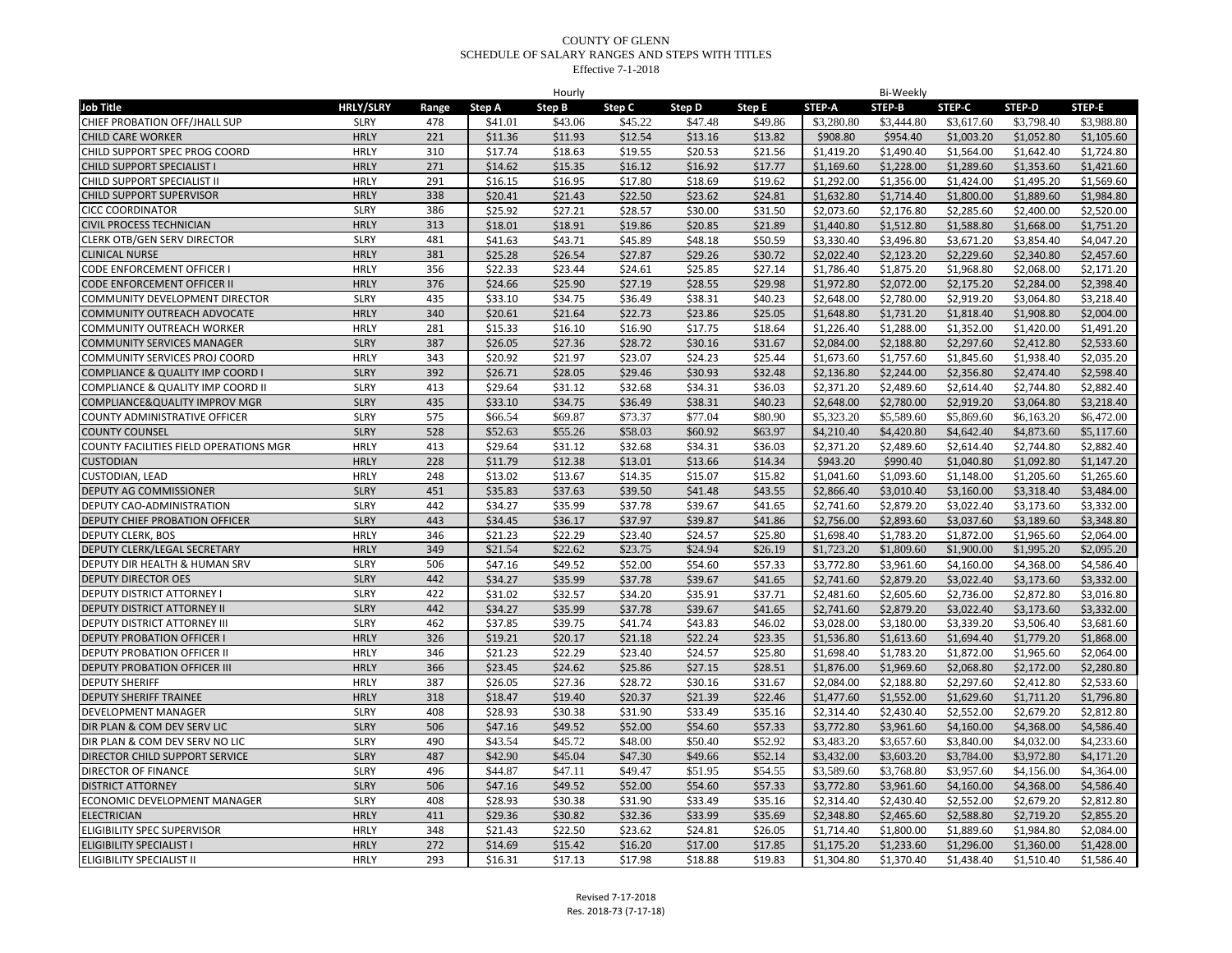| <b>HRLY/SLRY</b><br><b>Job Title</b><br>Step A<br>Step B<br>Step D<br>Step E<br>STEP-A<br>STEP-B<br>STEP-D<br>STEP-E<br>Range<br>Step C<br>STEP-C<br><b>ELIGIBILITY SPECIALIST III</b><br>315<br>\$18.20<br>\$19.10<br>\$20.06<br>\$21.06<br>\$22.11<br>\$1,456.00<br>\$1,528.00<br>\$1,604.80<br>\$1,684.80<br>\$1,768.80<br><b>HRLY</b><br><b>HRLY</b><br>293<br>\$16.31<br>\$17.13<br>\$17.98<br>\$18.88<br>\$19.83<br>\$1,304.80<br>\$1,370.40<br>\$1,438.40<br>\$1,510.40<br>\$1,586.40<br><b>EMERGENCY DISPATCHER I</b><br><b>HRLY</b><br><b>EMERGENCY DISPATCHER II</b><br>313<br>\$18.01<br>\$18.91<br>\$19.86<br>\$20.85<br>\$21.89<br>\$1,440.80<br>\$1,512.80<br>\$1,588.80<br>\$1,668.00<br>\$1,751.20<br><b>SLRY</b><br>413<br>\$29.64<br>\$31.12<br>\$32.68<br>\$34.31<br>\$36.03<br>\$2,371.20<br>\$2,489.60<br>\$2,614.40<br>\$2,744.80<br>\$2,882.40<br><b>EMERGENCY PREPAREDNESS COORD</b><br><b>EMPLOY &amp; TRAIN WKR SUPERVISOR</b><br><b>HRLY</b><br>386<br>\$25.92<br>\$27.21<br>\$28.57<br>\$30.00<br>\$31.50<br>\$2,073.60<br>\$2,176.80<br>\$2,285.60<br>\$2,400.00<br>\$2,520.00<br>386<br>\$25.92<br>\$2,520.00<br><b>HRLY</b><br>\$27.21<br>\$28.57<br>\$30.00<br>\$31.50<br>\$2,073.60<br>\$2,176.80<br>\$2,285.60<br>\$2,400.00<br><b>EMPLOY &amp; TRAIN WKR SUPERVISOR</b><br><b>HRLY</b><br>293<br><b>EMPLOYMENT &amp; TRAINING WK I-MS</b><br>\$16.31<br>\$17.13<br>\$17.98<br>\$18.88<br>\$19.83<br>\$1,304.80<br>\$1,370.40<br>\$1,438.40<br>\$1,510.40<br>\$1,586.40<br>293<br>\$16.31<br>\$17.98<br>\$1,304.80<br>\$1,370.40<br>\$1,438.40<br>\$1,510.40<br>\$1,586.40<br><b>EMPLOYMENT &amp; TRAINING WKR</b><br><b>HRLY</b><br>\$17.13<br>\$18.88<br>\$19.83<br><b>HRLY</b><br>313<br>\$18.01<br>\$18.91<br>\$19.86<br>\$20.85<br>\$21.89<br>\$1,440.80<br>\$1,512.80<br>\$1,588.80<br>\$1,668.00<br>\$1,751.20<br><b>EMPLOYMENT &amp; TRAINING WKR II</b><br><b>EMPLOYMENT &amp; TRAINING WKR III</b><br><b>HRLY</b><br>334<br>\$20.00<br>\$22.05<br>\$1,680.00<br>\$21.00<br>\$23.15<br>\$24.32<br>\$1,600.00<br>\$1,764.00<br>\$1,852.00<br>\$1,945.60<br>334<br><b>EMPLOYMENT &amp; TRAINING WKR III-MS</b><br><b>HRLY</b><br>\$20.00<br>\$21.00<br>\$22.05<br>\$23.15<br>\$24.32<br>\$1,600.00<br>\$1,680.00<br>\$1,764.00<br>\$1,852.00<br>\$1,945.60<br><b>HRLY</b><br>313<br>\$18.01<br>\$18.91<br>\$19.86<br>\$20.85<br>\$21.89<br>\$1,440.80<br>\$1,512.80<br>\$1,588.80<br>\$1,668.00<br>\$1,751.20<br><b>EMPLOYMENT &amp; TRAINING WKR II-MS</b><br><b>EMPLOYMENT SERVICES MANAGER</b><br><b>SLRY</b><br>435<br>\$33.10<br>\$34.75<br>\$36.49<br>\$38.31<br>\$40.23<br>\$2,648.00<br>\$2,780.00<br>\$2,919.20<br>\$3,064.80<br>\$3,218.40<br><b>SLRY</b><br>435<br>\$33.10<br>\$36.49<br>ENGINEER, ASSISTANT<br>\$34.75<br>\$38.31<br>\$40.23<br>\$2,648.00<br>\$2,780.00<br>\$2,919.20<br>\$3,064.80<br>\$3,218.40<br>458<br>\$37.12<br>ENGINEER, ASSOCIATE CIVIL<br><b>SLRY</b><br>\$38.97<br>\$40.92<br>\$42.97<br>\$45.12<br>\$2,969.60<br>\$3,117.60<br>\$3,273.60<br>\$3,437.60<br>\$3,609.60<br><b>ENGINEERING TECHNICIAN I</b><br>HRLY<br>312<br>\$17.92<br>\$18.82<br>\$19.76<br>\$20.75<br>\$21.79<br>\$1,433.60<br>\$1,505.60<br>\$1,580.80<br>\$1,660.00<br>\$1,743.20<br><b>HRLY</b><br>332<br>\$19.80<br>\$21.83<br>\$22.92<br>\$1,663.20<br>\$1,924.80<br><b>ENGINEERING TECHNICIAN II</b><br>\$20.79<br>\$24.06<br>\$1,584.00<br>\$1,746.40<br>\$1,833.60<br><b>ENGINEERING TECHNICIAN III</b><br><b>HRLY</b><br>364<br>\$23.23<br>\$24.39<br>\$25.61<br>\$26.90<br>\$28.24<br>\$1,858.40<br>\$1,951.20<br>\$2,048.80<br>\$2,152.00<br>\$2,259.20<br>\$27.24<br>ENGINEERING TECHNICIAN IV<br><b>HRLY</b><br>396<br>\$28.61<br>\$30.04<br>\$31.54<br>\$33.12<br>\$2,179.20<br>\$2,288.80<br>\$2,403.20<br>\$2,523.20<br>\$2,649.60<br><b>HRLY</b><br>319<br>\$18.56<br>\$20.47<br>\$21.49<br>\$22.56<br>\$1,559.20<br><b>ENVIRO COMPLIANCE SPEC I</b><br>\$19.49<br>\$1,484.80<br>\$1,637.60<br>\$1,719.20<br>\$1,804.80<br><b>HRLY</b><br>ENVIRO COMPLIANCE SPEC II<br>411<br>\$29.36<br>\$32.36<br>\$33.99<br>\$35.69<br>\$2,348.80<br>\$30.82<br>\$2,465.60<br>\$2,588.80<br>\$2,719.20<br>\$2,855.20<br>\$11.97<br>\$13.87<br>ENVIRONMENTAL BIOLOGIST AIDE<br><b>HRLY</b><br>231<br>\$12.58<br>\$13.21<br>\$14.57<br>\$957.60<br>\$1,006.40<br>\$1,056.80<br>\$1,109.60<br>\$1,165.60<br><b>HRLY</b><br>212<br>\$10.88<br>\$11.42<br>\$12.00<br>\$12.60<br>\$13.23<br>\$870.40<br>\$913.60<br>\$960.00<br>\$1,008.00<br>\$1,058.40<br>ENVIRONMENTAL BIOLOGIST AIDE T<br>ENVIRONMENTAL BIOLOGIST I<br><b>HRLY</b><br>294<br>\$16.39<br>\$17.21<br>\$18.06<br>\$18.97<br>\$19.92<br>\$1,311.20<br>\$1,444.80<br>\$1,517.60<br>\$1,593.60<br>\$1,376.80<br><b>HRLY</b><br>314<br>\$18.11<br>\$19.96<br>\$1,448.80<br>\$1,520.80<br>\$1,596.80<br>\$1,676.80<br>\$1,760.80<br>ENVIRONMENTAL BIOLOGIST II<br>\$19.01<br>\$20.96<br>\$22.01<br>ENVIRONMENTAL BIOLOGIST III<br>HRLY<br>334<br>\$20.00<br>\$21.00<br>\$22.05<br>\$23.15<br>\$24.32<br>\$1,600.00<br>\$1,680.00<br>\$1,764.00<br>\$1,852.00<br>\$1,945.60<br>\$23.93<br>ENVIRONMENTAL BIOLOGIST IV<br><b>HRLY</b><br>370<br>\$25.12<br>\$26.38<br>\$27.69<br>\$29.08<br>\$1,914.40<br>\$2,009.60<br>\$2,110.40<br>\$2,215.20<br>\$2,326.40<br><b>SLRY</b><br>435<br>ENVIRONMENTAL HEALTH DIRECTOR<br>\$33.10<br>\$34.75<br>\$36.49<br>\$38.31<br>\$40.23<br>\$2,648.00<br>\$2,780.00<br>\$2,919.20<br>\$3,064.80<br>\$3,218.40<br>ENVIRONMENTL PROGRAM MANAGER<br><b>SLRY</b><br>451<br>\$35.83<br>\$37.63<br>\$39.50<br>\$41.48<br>\$43.55<br>\$2,866.40<br>\$3,010.40<br>\$3,160.00<br>\$3,318.40<br>\$3,484.00<br>380<br>\$25.15<br>\$27.72<br>\$2,112.80<br>\$2,328.80<br>EQUIPMENT MAINTENANCE SUPER<br><b>HRLY</b><br>\$26.41<br>\$29.11<br>\$30.57<br>\$2,012.00<br>\$2,217.60<br>\$2,445.60<br><b>HRLY</b><br>306<br>\$17.37<br><b>EVIDENCE TECHNICIAN</b><br>\$18.24<br>\$19.15<br>\$20.10<br>\$21.11<br>\$1,389.60<br>\$1,459.20<br>\$1,532.00<br>\$1,608.00<br>\$1,688.80<br>EXEC ASSIST TECH SUPPORT ADMIN<br><b>SLRY</b><br>438<br>\$33.59<br>\$35.27<br>\$37.04<br>\$38.89<br>\$40.84<br>\$2,687.20<br>\$2,821.60<br>\$2,963.20<br>\$3,111.20<br>\$3,267.20<br><b>HRLY</b><br>\$23.93<br>FACILITIES MAINTENANCE SUPRV<br>370<br>\$25.12<br>\$26.38<br>\$27.69<br>\$29.08<br>\$1,914.40<br>\$2,009.60<br>\$2,110.40<br>\$2,215.20<br>\$2,326.40<br>\$28.93<br>\$31.90<br>\$33.49<br>\$2,314.40<br>\$2,430.40<br>\$2,552.00<br>\$2,679.20<br>\$2,812.80<br><b>FACILITIES MANAGER</b><br><b>SLRY</b><br>408<br>\$30.38<br>\$35.16<br>FIELD OP MANAGER<br><b>HRLY</b><br>413<br>\$29.64<br>\$32.68<br>\$34.31<br>\$36.03<br>\$2,371.20<br>\$2,489.60<br>\$2,744.80<br>\$2,882.40<br>\$31.12<br>\$2,614.40<br><b>HRLY</b><br>284<br>\$15.58<br>\$17.17<br>\$18.02<br>\$1,246.40<br>\$1,308.00<br>\$1,373.60<br>\$1,441.60<br>\$1,513.60<br><b>FLEET MECHANIC I</b><br>\$16.35<br>\$18.92<br>FLEET MECHANIC II<br><b>HRLY</b><br>305<br>\$17.29<br>\$18.16<br>\$19.06<br>\$20.01<br>\$21.01<br>\$1,383.20<br>\$1,452.80<br>\$1,524.80<br>\$1,600.80<br>\$1,680.80<br><b>HRLY</b><br>315<br>FLEET MECHANIC III<br>\$18.20<br>\$19.10<br>\$20.06<br>\$21.06<br>\$22.11<br>\$1,456.00<br>\$1,528.00<br>\$1,604.80<br>\$1,684.80<br>\$1,768.80<br><b>HRLY</b><br>325<br>\$19.11<br>\$20.07<br>\$21.07<br>\$22.12<br>\$23.23<br>\$1,528.80<br>\$1,605.60<br>\$1,685.60<br>\$1,769.60<br>\$1,858.40<br>FLEET MECHANIC IV<br><b>SLRY</b><br>425<br>\$31.48<br>\$33.05<br>\$34.70<br>\$36.43<br>\$38.26<br>\$2,518.40<br>\$2,644.00<br>\$2,776.00<br>\$2,914.40<br>\$3,060.80<br><b>FLEET OPERATIONS MGR</b><br>293<br>\$16.31<br><b>FOOD MANAGER</b><br><b>SLRY</b><br>\$17.13<br>\$17.98<br>\$18.88<br>\$19.83<br>\$1,304.80<br>\$1,370.40<br>\$1,438.40<br>\$1,510.40<br>\$1,586.40<br><b>HRLY</b><br>344<br>\$21.02<br><b>HEALTH EDUCATOR</b><br>\$22.07<br>\$23.17<br>\$24.34<br>\$25.55<br>\$1,681.60<br>\$1.765.60<br>\$1,853.60<br>\$1,947.20<br>\$2,044.00<br><b>SLRY</b><br>HHSA ADMIN MGR<br>435<br>\$33.10<br>\$34.75<br>\$36.49<br>\$38.31<br>\$40.23<br>\$2,648.00<br>\$2,780.00<br>\$2,919.20<br>\$3,064.80<br>\$3,218.40<br>HHSA CASE MANAGER AOD I<br><b>HRLY</b><br>320<br>\$18.66<br>\$19.58<br>\$20.56<br>\$21.59<br>\$22.67<br>\$1,492.80<br>\$1,566.40<br>\$1,644.80<br>\$1,727.20<br>\$1,813.60<br><b>HRLY</b><br>340<br>HHSA CASE MANAGER AOD II<br>\$20.61<br>\$21.64<br>\$22.73<br>\$23.86<br>\$25.05<br>\$1,648.80<br>\$1.731.20<br>\$1.818.40<br>\$1,908.80<br>\$2.004.00<br>\$1,727.20<br>HHSA CASE MANAGER I<br><b>HRLY</b><br>320<br>\$18.66<br>\$19.58<br>\$20.56<br>\$21.59<br>\$22.67<br>\$1,492.80<br>\$1,566.40<br>\$1,644.80<br>\$1,813.60<br><b>HRLY</b><br>340<br>\$20.61<br>\$1,731.20<br><b>HHSA CASE MANAGER II</b><br>\$21.64<br>\$22.73<br>\$23.86<br>\$25.05<br>\$1,648.80<br>\$1,818.40<br>\$1,908.80<br>\$2,004.00<br>HRLY<br>360<br>\$22.78<br>\$23.92<br>\$25.11<br>\$26.37<br>\$27.68<br>\$1,822.40<br>\$1,913.60<br>\$2,008.80<br>\$2,109.60<br>\$2,214.40<br>HHSA CASE MANAGER III<br><b>HRLY</b><br>392<br>HHSA PROGRAM COORDINATOR<br>\$26.71<br>\$28.05<br>\$29.46<br>\$30.93<br>\$32.48<br>\$2,136.80<br>\$2,244.00<br>\$2,356.80<br>\$2,474.40<br>\$2,598.40<br><b>SLRY</b><br>435<br>\$33.10<br>\$2,648.00<br>\$2,780.00<br>\$2,919.20<br>\$3,064.80<br>HHSA PROGRAM MANAGER<br>\$34.75<br>\$36.49<br>\$38.31<br>\$40.23<br>\$3,218.40<br><b>SLRY</b><br>HHSA PROGRAM MANAGER II<br>472<br>\$39.79<br>\$41.78<br>\$43.87<br>\$46.06<br>\$48.37<br>\$3,183.20<br>\$3,342.40<br>\$3,509.60<br>\$3,684.80<br>\$3,869.60 |  |  | Hourly |  |  | Bi-Weekly |  |  |
|--------------------------------------------------------------------------------------------------------------------------------------------------------------------------------------------------------------------------------------------------------------------------------------------------------------------------------------------------------------------------------------------------------------------------------------------------------------------------------------------------------------------------------------------------------------------------------------------------------------------------------------------------------------------------------------------------------------------------------------------------------------------------------------------------------------------------------------------------------------------------------------------------------------------------------------------------------------------------------------------------------------------------------------------------------------------------------------------------------------------------------------------------------------------------------------------------------------------------------------------------------------------------------------------------------------------------------------------------------------------------------------------------------------------------------------------------------------------------------------------------------------------------------------------------------------------------------------------------------------------------------------------------------------------------------------------------------------------------------------------------------------------------------------------------------------------------------------------------------------------------------------------------------------------------------------------------------------------------------------------------------------------------------------------------------------------------------------------------------------------------------------------------------------------------------------------------------------------------------------------------------------------------------------------------------------------------------------------------------------------------------------------------------------------------------------------------------------------------------------------------------------------------------------------------------------------------------------------------------------------------------------------------------------------------------------------------------------------------------------------------------------------------------------------------------------------------------------------------------------------------------------------------------------------------------------------------------------------------------------------------------------------------------------------------------------------------------------------------------------------------------------------------------------------------------------------------------------------------------------------------------------------------------------------------------------------------------------------------------------------------------------------------------------------------------------------------------------------------------------------------------------------------------------------------------------------------------------------------------------------------------------------------------------------------------------------------------------------------------------------------------------------------------------------------------------------------------------------------------------------------------------------------------------------------------------------------------------------------------------------------------------------------------------------------------------------------------------------------------------------------------------------------------------------------------------------------------------------------------------------------------------------------------------------------------------------------------------------------------------------------------------------------------------------------------------------------------------------------------------------------------------------------------------------------------------------------------------------------------------------------------------------------------------------------------------------------------------------------------------------------------------------------------------------------------------------------------------------------------------------------------------------------------------------------------------------------------------------------------------------------------------------------------------------------------------------------------------------------------------------------------------------------------------------------------------------------------------------------------------------------------------------------------------------------------------------------------------------------------------------------------------------------------------------------------------------------------------------------------------------------------------------------------------------------------------------------------------------------------------------------------------------------------------------------------------------------------------------------------------------------------------------------------------------------------------------------------------------------------------------------------------------------------------------------------------------------------------------------------------------------------------------------------------------------------------------------------------------------------------------------------------------------------------------------------------------------------------------------------------------------------------------------------------------------------------------------------------------------------------------------------------------------------------------------------------------------------------------------------------------------------------------------------------------------------------------------------------------------------------------------------------------------------------------------------------------------------------------------------------------------------------------------------------------------------------------------------------------------------------------------------------------------------------------------------------------------------------------------------------------------------------------------------------------------------------------------------------------------------------------------------------------------------------------------------------------------------------------------------------------------------------------------------------------------------------------------------------------------------------------------------------------------------------------------------------------------------------------------------------------------------------------------------------------------------------------------------------------------------------------------------------------------------------------------------------------------------------------------------------------------------------------------------------------------------------------------------------------------------------------------------------------------------------------------------------------------------------------------------------------------------------------------------------------------------------------------------------------------------------------------------------------------------------------------------------------------------------------------------------------------------------------------------------------------------------------------------------------------------------------------------------------------------------------------------------------------------------------------------------------------------------------------------------------------------------------------------------------------------------------------------------------------------------------------------------------------------------------------------------------------------------------------------------------------------------------------------------------------------------------------------------------------------------------------------------------------------------------------------------------------------------------------------------------------------------------------------------------------------------------------------------------------------------------------------------------------------------------------------------------------------------------------------------------------------------------------------------------------------------------------------------------------------------------------------------------------------------------------------------------------------------------------------------------------------------------------------------------------------------|--|--|--------|--|--|-----------|--|--|
|                                                                                                                                                                                                                                                                                                                                                                                                                                                                                                                                                                                                                                                                                                                                                                                                                                                                                                                                                                                                                                                                                                                                                                                                                                                                                                                                                                                                                                                                                                                                                                                                                                                                                                                                                                                                                                                                                                                                                                                                                                                                                                                                                                                                                                                                                                                                                                                                                                                                                                                                                                                                                                                                                                                                                                                                                                                                                                                                                                                                                                                                                                                                                                                                                                                                                                                                                                                                                                                                                                                                                                                                                                                                                                                                                                                                                                                                                                                                                                                                                                                                                                                                                                                                                                                                                                                                                                                                                                                                                                                                                                                                                                                                                                                                                                                                                                                                                                                                                                                                                                                                                                                                                                                                                                                                                                                                                                                                                                                                                                                                                                                                                                                                                                                                                                                                                                                                                                                                                                                                                                                                                                                                                                                                                                                                                                                                                                                                                                                                                                                                                                                                                                                                                                                                                                                                                                                                                                                                                                                                                                                                                                                                                                                                                                                                                                                                                                                                                                                                                                                                                                                                                                                                                                                                                                                                                                                                                                                                                                                                                                                                                                                                                                                                                                                                                                                                                                                                                                                                                                                                                                                                                                                                                                                                                                                                                                                                                                                                                                                                                                                                                                                                                                                                                                                                                                                                                                                                                                                                                                                                                                                                              |  |  |        |  |  |           |  |  |
|                                                                                                                                                                                                                                                                                                                                                                                                                                                                                                                                                                                                                                                                                                                                                                                                                                                                                                                                                                                                                                                                                                                                                                                                                                                                                                                                                                                                                                                                                                                                                                                                                                                                                                                                                                                                                                                                                                                                                                                                                                                                                                                                                                                                                                                                                                                                                                                                                                                                                                                                                                                                                                                                                                                                                                                                                                                                                                                                                                                                                                                                                                                                                                                                                                                                                                                                                                                                                                                                                                                                                                                                                                                                                                                                                                                                                                                                                                                                                                                                                                                                                                                                                                                                                                                                                                                                                                                                                                                                                                                                                                                                                                                                                                                                                                                                                                                                                                                                                                                                                                                                                                                                                                                                                                                                                                                                                                                                                                                                                                                                                                                                                                                                                                                                                                                                                                                                                                                                                                                                                                                                                                                                                                                                                                                                                                                                                                                                                                                                                                                                                                                                                                                                                                                                                                                                                                                                                                                                                                                                                                                                                                                                                                                                                                                                                                                                                                                                                                                                                                                                                                                                                                                                                                                                                                                                                                                                                                                                                                                                                                                                                                                                                                                                                                                                                                                                                                                                                                                                                                                                                                                                                                                                                                                                                                                                                                                                                                                                                                                                                                                                                                                                                                                                                                                                                                                                                                                                                                                                                                                                                                                                              |  |  |        |  |  |           |  |  |
|                                                                                                                                                                                                                                                                                                                                                                                                                                                                                                                                                                                                                                                                                                                                                                                                                                                                                                                                                                                                                                                                                                                                                                                                                                                                                                                                                                                                                                                                                                                                                                                                                                                                                                                                                                                                                                                                                                                                                                                                                                                                                                                                                                                                                                                                                                                                                                                                                                                                                                                                                                                                                                                                                                                                                                                                                                                                                                                                                                                                                                                                                                                                                                                                                                                                                                                                                                                                                                                                                                                                                                                                                                                                                                                                                                                                                                                                                                                                                                                                                                                                                                                                                                                                                                                                                                                                                                                                                                                                                                                                                                                                                                                                                                                                                                                                                                                                                                                                                                                                                                                                                                                                                                                                                                                                                                                                                                                                                                                                                                                                                                                                                                                                                                                                                                                                                                                                                                                                                                                                                                                                                                                                                                                                                                                                                                                                                                                                                                                                                                                                                                                                                                                                                                                                                                                                                                                                                                                                                                                                                                                                                                                                                                                                                                                                                                                                                                                                                                                                                                                                                                                                                                                                                                                                                                                                                                                                                                                                                                                                                                                                                                                                                                                                                                                                                                                                                                                                                                                                                                                                                                                                                                                                                                                                                                                                                                                                                                                                                                                                                                                                                                                                                                                                                                                                                                                                                                                                                                                                                                                                                                                                              |  |  |        |  |  |           |  |  |
|                                                                                                                                                                                                                                                                                                                                                                                                                                                                                                                                                                                                                                                                                                                                                                                                                                                                                                                                                                                                                                                                                                                                                                                                                                                                                                                                                                                                                                                                                                                                                                                                                                                                                                                                                                                                                                                                                                                                                                                                                                                                                                                                                                                                                                                                                                                                                                                                                                                                                                                                                                                                                                                                                                                                                                                                                                                                                                                                                                                                                                                                                                                                                                                                                                                                                                                                                                                                                                                                                                                                                                                                                                                                                                                                                                                                                                                                                                                                                                                                                                                                                                                                                                                                                                                                                                                                                                                                                                                                                                                                                                                                                                                                                                                                                                                                                                                                                                                                                                                                                                                                                                                                                                                                                                                                                                                                                                                                                                                                                                                                                                                                                                                                                                                                                                                                                                                                                                                                                                                                                                                                                                                                                                                                                                                                                                                                                                                                                                                                                                                                                                                                                                                                                                                                                                                                                                                                                                                                                                                                                                                                                                                                                                                                                                                                                                                                                                                                                                                                                                                                                                                                                                                                                                                                                                                                                                                                                                                                                                                                                                                                                                                                                                                                                                                                                                                                                                                                                                                                                                                                                                                                                                                                                                                                                                                                                                                                                                                                                                                                                                                                                                                                                                                                                                                                                                                                                                                                                                                                                                                                                                                                              |  |  |        |  |  |           |  |  |
|                                                                                                                                                                                                                                                                                                                                                                                                                                                                                                                                                                                                                                                                                                                                                                                                                                                                                                                                                                                                                                                                                                                                                                                                                                                                                                                                                                                                                                                                                                                                                                                                                                                                                                                                                                                                                                                                                                                                                                                                                                                                                                                                                                                                                                                                                                                                                                                                                                                                                                                                                                                                                                                                                                                                                                                                                                                                                                                                                                                                                                                                                                                                                                                                                                                                                                                                                                                                                                                                                                                                                                                                                                                                                                                                                                                                                                                                                                                                                                                                                                                                                                                                                                                                                                                                                                                                                                                                                                                                                                                                                                                                                                                                                                                                                                                                                                                                                                                                                                                                                                                                                                                                                                                                                                                                                                                                                                                                                                                                                                                                                                                                                                                                                                                                                                                                                                                                                                                                                                                                                                                                                                                                                                                                                                                                                                                                                                                                                                                                                                                                                                                                                                                                                                                                                                                                                                                                                                                                                                                                                                                                                                                                                                                                                                                                                                                                                                                                                                                                                                                                                                                                                                                                                                                                                                                                                                                                                                                                                                                                                                                                                                                                                                                                                                                                                                                                                                                                                                                                                                                                                                                                                                                                                                                                                                                                                                                                                                                                                                                                                                                                                                                                                                                                                                                                                                                                                                                                                                                                                                                                                                                                              |  |  |        |  |  |           |  |  |
|                                                                                                                                                                                                                                                                                                                                                                                                                                                                                                                                                                                                                                                                                                                                                                                                                                                                                                                                                                                                                                                                                                                                                                                                                                                                                                                                                                                                                                                                                                                                                                                                                                                                                                                                                                                                                                                                                                                                                                                                                                                                                                                                                                                                                                                                                                                                                                                                                                                                                                                                                                                                                                                                                                                                                                                                                                                                                                                                                                                                                                                                                                                                                                                                                                                                                                                                                                                                                                                                                                                                                                                                                                                                                                                                                                                                                                                                                                                                                                                                                                                                                                                                                                                                                                                                                                                                                                                                                                                                                                                                                                                                                                                                                                                                                                                                                                                                                                                                                                                                                                                                                                                                                                                                                                                                                                                                                                                                                                                                                                                                                                                                                                                                                                                                                                                                                                                                                                                                                                                                                                                                                                                                                                                                                                                                                                                                                                                                                                                                                                                                                                                                                                                                                                                                                                                                                                                                                                                                                                                                                                                                                                                                                                                                                                                                                                                                                                                                                                                                                                                                                                                                                                                                                                                                                                                                                                                                                                                                                                                                                                                                                                                                                                                                                                                                                                                                                                                                                                                                                                                                                                                                                                                                                                                                                                                                                                                                                                                                                                                                                                                                                                                                                                                                                                                                                                                                                                                                                                                                                                                                                                                                              |  |  |        |  |  |           |  |  |
|                                                                                                                                                                                                                                                                                                                                                                                                                                                                                                                                                                                                                                                                                                                                                                                                                                                                                                                                                                                                                                                                                                                                                                                                                                                                                                                                                                                                                                                                                                                                                                                                                                                                                                                                                                                                                                                                                                                                                                                                                                                                                                                                                                                                                                                                                                                                                                                                                                                                                                                                                                                                                                                                                                                                                                                                                                                                                                                                                                                                                                                                                                                                                                                                                                                                                                                                                                                                                                                                                                                                                                                                                                                                                                                                                                                                                                                                                                                                                                                                                                                                                                                                                                                                                                                                                                                                                                                                                                                                                                                                                                                                                                                                                                                                                                                                                                                                                                                                                                                                                                                                                                                                                                                                                                                                                                                                                                                                                                                                                                                                                                                                                                                                                                                                                                                                                                                                                                                                                                                                                                                                                                                                                                                                                                                                                                                                                                                                                                                                                                                                                                                                                                                                                                                                                                                                                                                                                                                                                                                                                                                                                                                                                                                                                                                                                                                                                                                                                                                                                                                                                                                                                                                                                                                                                                                                                                                                                                                                                                                                                                                                                                                                                                                                                                                                                                                                                                                                                                                                                                                                                                                                                                                                                                                                                                                                                                                                                                                                                                                                                                                                                                                                                                                                                                                                                                                                                                                                                                                                                                                                                                                                              |  |  |        |  |  |           |  |  |
|                                                                                                                                                                                                                                                                                                                                                                                                                                                                                                                                                                                                                                                                                                                                                                                                                                                                                                                                                                                                                                                                                                                                                                                                                                                                                                                                                                                                                                                                                                                                                                                                                                                                                                                                                                                                                                                                                                                                                                                                                                                                                                                                                                                                                                                                                                                                                                                                                                                                                                                                                                                                                                                                                                                                                                                                                                                                                                                                                                                                                                                                                                                                                                                                                                                                                                                                                                                                                                                                                                                                                                                                                                                                                                                                                                                                                                                                                                                                                                                                                                                                                                                                                                                                                                                                                                                                                                                                                                                                                                                                                                                                                                                                                                                                                                                                                                                                                                                                                                                                                                                                                                                                                                                                                                                                                                                                                                                                                                                                                                                                                                                                                                                                                                                                                                                                                                                                                                                                                                                                                                                                                                                                                                                                                                                                                                                                                                                                                                                                                                                                                                                                                                                                                                                                                                                                                                                                                                                                                                                                                                                                                                                                                                                                                                                                                                                                                                                                                                                                                                                                                                                                                                                                                                                                                                                                                                                                                                                                                                                                                                                                                                                                                                                                                                                                                                                                                                                                                                                                                                                                                                                                                                                                                                                                                                                                                                                                                                                                                                                                                                                                                                                                                                                                                                                                                                                                                                                                                                                                                                                                                                                                              |  |  |        |  |  |           |  |  |
|                                                                                                                                                                                                                                                                                                                                                                                                                                                                                                                                                                                                                                                                                                                                                                                                                                                                                                                                                                                                                                                                                                                                                                                                                                                                                                                                                                                                                                                                                                                                                                                                                                                                                                                                                                                                                                                                                                                                                                                                                                                                                                                                                                                                                                                                                                                                                                                                                                                                                                                                                                                                                                                                                                                                                                                                                                                                                                                                                                                                                                                                                                                                                                                                                                                                                                                                                                                                                                                                                                                                                                                                                                                                                                                                                                                                                                                                                                                                                                                                                                                                                                                                                                                                                                                                                                                                                                                                                                                                                                                                                                                                                                                                                                                                                                                                                                                                                                                                                                                                                                                                                                                                                                                                                                                                                                                                                                                                                                                                                                                                                                                                                                                                                                                                                                                                                                                                                                                                                                                                                                                                                                                                                                                                                                                                                                                                                                                                                                                                                                                                                                                                                                                                                                                                                                                                                                                                                                                                                                                                                                                                                                                                                                                                                                                                                                                                                                                                                                                                                                                                                                                                                                                                                                                                                                                                                                                                                                                                                                                                                                                                                                                                                                                                                                                                                                                                                                                                                                                                                                                                                                                                                                                                                                                                                                                                                                                                                                                                                                                                                                                                                                                                                                                                                                                                                                                                                                                                                                                                                                                                                                                                              |  |  |        |  |  |           |  |  |
|                                                                                                                                                                                                                                                                                                                                                                                                                                                                                                                                                                                                                                                                                                                                                                                                                                                                                                                                                                                                                                                                                                                                                                                                                                                                                                                                                                                                                                                                                                                                                                                                                                                                                                                                                                                                                                                                                                                                                                                                                                                                                                                                                                                                                                                                                                                                                                                                                                                                                                                                                                                                                                                                                                                                                                                                                                                                                                                                                                                                                                                                                                                                                                                                                                                                                                                                                                                                                                                                                                                                                                                                                                                                                                                                                                                                                                                                                                                                                                                                                                                                                                                                                                                                                                                                                                                                                                                                                                                                                                                                                                                                                                                                                                                                                                                                                                                                                                                                                                                                                                                                                                                                                                                                                                                                                                                                                                                                                                                                                                                                                                                                                                                                                                                                                                                                                                                                                                                                                                                                                                                                                                                                                                                                                                                                                                                                                                                                                                                                                                                                                                                                                                                                                                                                                                                                                                                                                                                                                                                                                                                                                                                                                                                                                                                                                                                                                                                                                                                                                                                                                                                                                                                                                                                                                                                                                                                                                                                                                                                                                                                                                                                                                                                                                                                                                                                                                                                                                                                                                                                                                                                                                                                                                                                                                                                                                                                                                                                                                                                                                                                                                                                                                                                                                                                                                                                                                                                                                                                                                                                                                                                                              |  |  |        |  |  |           |  |  |
|                                                                                                                                                                                                                                                                                                                                                                                                                                                                                                                                                                                                                                                                                                                                                                                                                                                                                                                                                                                                                                                                                                                                                                                                                                                                                                                                                                                                                                                                                                                                                                                                                                                                                                                                                                                                                                                                                                                                                                                                                                                                                                                                                                                                                                                                                                                                                                                                                                                                                                                                                                                                                                                                                                                                                                                                                                                                                                                                                                                                                                                                                                                                                                                                                                                                                                                                                                                                                                                                                                                                                                                                                                                                                                                                                                                                                                                                                                                                                                                                                                                                                                                                                                                                                                                                                                                                                                                                                                                                                                                                                                                                                                                                                                                                                                                                                                                                                                                                                                                                                                                                                                                                                                                                                                                                                                                                                                                                                                                                                                                                                                                                                                                                                                                                                                                                                                                                                                                                                                                                                                                                                                                                                                                                                                                                                                                                                                                                                                                                                                                                                                                                                                                                                                                                                                                                                                                                                                                                                                                                                                                                                                                                                                                                                                                                                                                                                                                                                                                                                                                                                                                                                                                                                                                                                                                                                                                                                                                                                                                                                                                                                                                                                                                                                                                                                                                                                                                                                                                                                                                                                                                                                                                                                                                                                                                                                                                                                                                                                                                                                                                                                                                                                                                                                                                                                                                                                                                                                                                                                                                                                                                                              |  |  |        |  |  |           |  |  |
|                                                                                                                                                                                                                                                                                                                                                                                                                                                                                                                                                                                                                                                                                                                                                                                                                                                                                                                                                                                                                                                                                                                                                                                                                                                                                                                                                                                                                                                                                                                                                                                                                                                                                                                                                                                                                                                                                                                                                                                                                                                                                                                                                                                                                                                                                                                                                                                                                                                                                                                                                                                                                                                                                                                                                                                                                                                                                                                                                                                                                                                                                                                                                                                                                                                                                                                                                                                                                                                                                                                                                                                                                                                                                                                                                                                                                                                                                                                                                                                                                                                                                                                                                                                                                                                                                                                                                                                                                                                                                                                                                                                                                                                                                                                                                                                                                                                                                                                                                                                                                                                                                                                                                                                                                                                                                                                                                                                                                                                                                                                                                                                                                                                                                                                                                                                                                                                                                                                                                                                                                                                                                                                                                                                                                                                                                                                                                                                                                                                                                                                                                                                                                                                                                                                                                                                                                                                                                                                                                                                                                                                                                                                                                                                                                                                                                                                                                                                                                                                                                                                                                                                                                                                                                                                                                                                                                                                                                                                                                                                                                                                                                                                                                                                                                                                                                                                                                                                                                                                                                                                                                                                                                                                                                                                                                                                                                                                                                                                                                                                                                                                                                                                                                                                                                                                                                                                                                                                                                                                                                                                                                                                                              |  |  |        |  |  |           |  |  |
|                                                                                                                                                                                                                                                                                                                                                                                                                                                                                                                                                                                                                                                                                                                                                                                                                                                                                                                                                                                                                                                                                                                                                                                                                                                                                                                                                                                                                                                                                                                                                                                                                                                                                                                                                                                                                                                                                                                                                                                                                                                                                                                                                                                                                                                                                                                                                                                                                                                                                                                                                                                                                                                                                                                                                                                                                                                                                                                                                                                                                                                                                                                                                                                                                                                                                                                                                                                                                                                                                                                                                                                                                                                                                                                                                                                                                                                                                                                                                                                                                                                                                                                                                                                                                                                                                                                                                                                                                                                                                                                                                                                                                                                                                                                                                                                                                                                                                                                                                                                                                                                                                                                                                                                                                                                                                                                                                                                                                                                                                                                                                                                                                                                                                                                                                                                                                                                                                                                                                                                                                                                                                                                                                                                                                                                                                                                                                                                                                                                                                                                                                                                                                                                                                                                                                                                                                                                                                                                                                                                                                                                                                                                                                                                                                                                                                                                                                                                                                                                                                                                                                                                                                                                                                                                                                                                                                                                                                                                                                                                                                                                                                                                                                                                                                                                                                                                                                                                                                                                                                                                                                                                                                                                                                                                                                                                                                                                                                                                                                                                                                                                                                                                                                                                                                                                                                                                                                                                                                                                                                                                                                                                                              |  |  |        |  |  |           |  |  |
|                                                                                                                                                                                                                                                                                                                                                                                                                                                                                                                                                                                                                                                                                                                                                                                                                                                                                                                                                                                                                                                                                                                                                                                                                                                                                                                                                                                                                                                                                                                                                                                                                                                                                                                                                                                                                                                                                                                                                                                                                                                                                                                                                                                                                                                                                                                                                                                                                                                                                                                                                                                                                                                                                                                                                                                                                                                                                                                                                                                                                                                                                                                                                                                                                                                                                                                                                                                                                                                                                                                                                                                                                                                                                                                                                                                                                                                                                                                                                                                                                                                                                                                                                                                                                                                                                                                                                                                                                                                                                                                                                                                                                                                                                                                                                                                                                                                                                                                                                                                                                                                                                                                                                                                                                                                                                                                                                                                                                                                                                                                                                                                                                                                                                                                                                                                                                                                                                                                                                                                                                                                                                                                                                                                                                                                                                                                                                                                                                                                                                                                                                                                                                                                                                                                                                                                                                                                                                                                                                                                                                                                                                                                                                                                                                                                                                                                                                                                                                                                                                                                                                                                                                                                                                                                                                                                                                                                                                                                                                                                                                                                                                                                                                                                                                                                                                                                                                                                                                                                                                                                                                                                                                                                                                                                                                                                                                                                                                                                                                                                                                                                                                                                                                                                                                                                                                                                                                                                                                                                                                                                                                                                                              |  |  |        |  |  |           |  |  |
|                                                                                                                                                                                                                                                                                                                                                                                                                                                                                                                                                                                                                                                                                                                                                                                                                                                                                                                                                                                                                                                                                                                                                                                                                                                                                                                                                                                                                                                                                                                                                                                                                                                                                                                                                                                                                                                                                                                                                                                                                                                                                                                                                                                                                                                                                                                                                                                                                                                                                                                                                                                                                                                                                                                                                                                                                                                                                                                                                                                                                                                                                                                                                                                                                                                                                                                                                                                                                                                                                                                                                                                                                                                                                                                                                                                                                                                                                                                                                                                                                                                                                                                                                                                                                                                                                                                                                                                                                                                                                                                                                                                                                                                                                                                                                                                                                                                                                                                                                                                                                                                                                                                                                                                                                                                                                                                                                                                                                                                                                                                                                                                                                                                                                                                                                                                                                                                                                                                                                                                                                                                                                                                                                                                                                                                                                                                                                                                                                                                                                                                                                                                                                                                                                                                                                                                                                                                                                                                                                                                                                                                                                                                                                                                                                                                                                                                                                                                                                                                                                                                                                                                                                                                                                                                                                                                                                                                                                                                                                                                                                                                                                                                                                                                                                                                                                                                                                                                                                                                                                                                                                                                                                                                                                                                                                                                                                                                                                                                                                                                                                                                                                                                                                                                                                                                                                                                                                                                                                                                                                                                                                                                                              |  |  |        |  |  |           |  |  |
|                                                                                                                                                                                                                                                                                                                                                                                                                                                                                                                                                                                                                                                                                                                                                                                                                                                                                                                                                                                                                                                                                                                                                                                                                                                                                                                                                                                                                                                                                                                                                                                                                                                                                                                                                                                                                                                                                                                                                                                                                                                                                                                                                                                                                                                                                                                                                                                                                                                                                                                                                                                                                                                                                                                                                                                                                                                                                                                                                                                                                                                                                                                                                                                                                                                                                                                                                                                                                                                                                                                                                                                                                                                                                                                                                                                                                                                                                                                                                                                                                                                                                                                                                                                                                                                                                                                                                                                                                                                                                                                                                                                                                                                                                                                                                                                                                                                                                                                                                                                                                                                                                                                                                                                                                                                                                                                                                                                                                                                                                                                                                                                                                                                                                                                                                                                                                                                                                                                                                                                                                                                                                                                                                                                                                                                                                                                                                                                                                                                                                                                                                                                                                                                                                                                                                                                                                                                                                                                                                                                                                                                                                                                                                                                                                                                                                                                                                                                                                                                                                                                                                                                                                                                                                                                                                                                                                                                                                                                                                                                                                                                                                                                                                                                                                                                                                                                                                                                                                                                                                                                                                                                                                                                                                                                                                                                                                                                                                                                                                                                                                                                                                                                                                                                                                                                                                                                                                                                                                                                                                                                                                                                                              |  |  |        |  |  |           |  |  |
|                                                                                                                                                                                                                                                                                                                                                                                                                                                                                                                                                                                                                                                                                                                                                                                                                                                                                                                                                                                                                                                                                                                                                                                                                                                                                                                                                                                                                                                                                                                                                                                                                                                                                                                                                                                                                                                                                                                                                                                                                                                                                                                                                                                                                                                                                                                                                                                                                                                                                                                                                                                                                                                                                                                                                                                                                                                                                                                                                                                                                                                                                                                                                                                                                                                                                                                                                                                                                                                                                                                                                                                                                                                                                                                                                                                                                                                                                                                                                                                                                                                                                                                                                                                                                                                                                                                                                                                                                                                                                                                                                                                                                                                                                                                                                                                                                                                                                                                                                                                                                                                                                                                                                                                                                                                                                                                                                                                                                                                                                                                                                                                                                                                                                                                                                                                                                                                                                                                                                                                                                                                                                                                                                                                                                                                                                                                                                                                                                                                                                                                                                                                                                                                                                                                                                                                                                                                                                                                                                                                                                                                                                                                                                                                                                                                                                                                                                                                                                                                                                                                                                                                                                                                                                                                                                                                                                                                                                                                                                                                                                                                                                                                                                                                                                                                                                                                                                                                                                                                                                                                                                                                                                                                                                                                                                                                                                                                                                                                                                                                                                                                                                                                                                                                                                                                                                                                                                                                                                                                                                                                                                                                                              |  |  |        |  |  |           |  |  |
|                                                                                                                                                                                                                                                                                                                                                                                                                                                                                                                                                                                                                                                                                                                                                                                                                                                                                                                                                                                                                                                                                                                                                                                                                                                                                                                                                                                                                                                                                                                                                                                                                                                                                                                                                                                                                                                                                                                                                                                                                                                                                                                                                                                                                                                                                                                                                                                                                                                                                                                                                                                                                                                                                                                                                                                                                                                                                                                                                                                                                                                                                                                                                                                                                                                                                                                                                                                                                                                                                                                                                                                                                                                                                                                                                                                                                                                                                                                                                                                                                                                                                                                                                                                                                                                                                                                                                                                                                                                                                                                                                                                                                                                                                                                                                                                                                                                                                                                                                                                                                                                                                                                                                                                                                                                                                                                                                                                                                                                                                                                                                                                                                                                                                                                                                                                                                                                                                                                                                                                                                                                                                                                                                                                                                                                                                                                                                                                                                                                                                                                                                                                                                                                                                                                                                                                                                                                                                                                                                                                                                                                                                                                                                                                                                                                                                                                                                                                                                                                                                                                                                                                                                                                                                                                                                                                                                                                                                                                                                                                                                                                                                                                                                                                                                                                                                                                                                                                                                                                                                                                                                                                                                                                                                                                                                                                                                                                                                                                                                                                                                                                                                                                                                                                                                                                                                                                                                                                                                                                                                                                                                                                                              |  |  |        |  |  |           |  |  |
|                                                                                                                                                                                                                                                                                                                                                                                                                                                                                                                                                                                                                                                                                                                                                                                                                                                                                                                                                                                                                                                                                                                                                                                                                                                                                                                                                                                                                                                                                                                                                                                                                                                                                                                                                                                                                                                                                                                                                                                                                                                                                                                                                                                                                                                                                                                                                                                                                                                                                                                                                                                                                                                                                                                                                                                                                                                                                                                                                                                                                                                                                                                                                                                                                                                                                                                                                                                                                                                                                                                                                                                                                                                                                                                                                                                                                                                                                                                                                                                                                                                                                                                                                                                                                                                                                                                                                                                                                                                                                                                                                                                                                                                                                                                                                                                                                                                                                                                                                                                                                                                                                                                                                                                                                                                                                                                                                                                                                                                                                                                                                                                                                                                                                                                                                                                                                                                                                                                                                                                                                                                                                                                                                                                                                                                                                                                                                                                                                                                                                                                                                                                                                                                                                                                                                                                                                                                                                                                                                                                                                                                                                                                                                                                                                                                                                                                                                                                                                                                                                                                                                                                                                                                                                                                                                                                                                                                                                                                                                                                                                                                                                                                                                                                                                                                                                                                                                                                                                                                                                                                                                                                                                                                                                                                                                                                                                                                                                                                                                                                                                                                                                                                                                                                                                                                                                                                                                                                                                                                                                                                                                                                                              |  |  |        |  |  |           |  |  |
|                                                                                                                                                                                                                                                                                                                                                                                                                                                                                                                                                                                                                                                                                                                                                                                                                                                                                                                                                                                                                                                                                                                                                                                                                                                                                                                                                                                                                                                                                                                                                                                                                                                                                                                                                                                                                                                                                                                                                                                                                                                                                                                                                                                                                                                                                                                                                                                                                                                                                                                                                                                                                                                                                                                                                                                                                                                                                                                                                                                                                                                                                                                                                                                                                                                                                                                                                                                                                                                                                                                                                                                                                                                                                                                                                                                                                                                                                                                                                                                                                                                                                                                                                                                                                                                                                                                                                                                                                                                                                                                                                                                                                                                                                                                                                                                                                                                                                                                                                                                                                                                                                                                                                                                                                                                                                                                                                                                                                                                                                                                                                                                                                                                                                                                                                                                                                                                                                                                                                                                                                                                                                                                                                                                                                                                                                                                                                                                                                                                                                                                                                                                                                                                                                                                                                                                                                                                                                                                                                                                                                                                                                                                                                                                                                                                                                                                                                                                                                                                                                                                                                                                                                                                                                                                                                                                                                                                                                                                                                                                                                                                                                                                                                                                                                                                                                                                                                                                                                                                                                                                                                                                                                                                                                                                                                                                                                                                                                                                                                                                                                                                                                                                                                                                                                                                                                                                                                                                                                                                                                                                                                                                                              |  |  |        |  |  |           |  |  |
|                                                                                                                                                                                                                                                                                                                                                                                                                                                                                                                                                                                                                                                                                                                                                                                                                                                                                                                                                                                                                                                                                                                                                                                                                                                                                                                                                                                                                                                                                                                                                                                                                                                                                                                                                                                                                                                                                                                                                                                                                                                                                                                                                                                                                                                                                                                                                                                                                                                                                                                                                                                                                                                                                                                                                                                                                                                                                                                                                                                                                                                                                                                                                                                                                                                                                                                                                                                                                                                                                                                                                                                                                                                                                                                                                                                                                                                                                                                                                                                                                                                                                                                                                                                                                                                                                                                                                                                                                                                                                                                                                                                                                                                                                                                                                                                                                                                                                                                                                                                                                                                                                                                                                                                                                                                                                                                                                                                                                                                                                                                                                                                                                                                                                                                                                                                                                                                                                                                                                                                                                                                                                                                                                                                                                                                                                                                                                                                                                                                                                                                                                                                                                                                                                                                                                                                                                                                                                                                                                                                                                                                                                                                                                                                                                                                                                                                                                                                                                                                                                                                                                                                                                                                                                                                                                                                                                                                                                                                                                                                                                                                                                                                                                                                                                                                                                                                                                                                                                                                                                                                                                                                                                                                                                                                                                                                                                                                                                                                                                                                                                                                                                                                                                                                                                                                                                                                                                                                                                                                                                                                                                                                                              |  |  |        |  |  |           |  |  |
|                                                                                                                                                                                                                                                                                                                                                                                                                                                                                                                                                                                                                                                                                                                                                                                                                                                                                                                                                                                                                                                                                                                                                                                                                                                                                                                                                                                                                                                                                                                                                                                                                                                                                                                                                                                                                                                                                                                                                                                                                                                                                                                                                                                                                                                                                                                                                                                                                                                                                                                                                                                                                                                                                                                                                                                                                                                                                                                                                                                                                                                                                                                                                                                                                                                                                                                                                                                                                                                                                                                                                                                                                                                                                                                                                                                                                                                                                                                                                                                                                                                                                                                                                                                                                                                                                                                                                                                                                                                                                                                                                                                                                                                                                                                                                                                                                                                                                                                                                                                                                                                                                                                                                                                                                                                                                                                                                                                                                                                                                                                                                                                                                                                                                                                                                                                                                                                                                                                                                                                                                                                                                                                                                                                                                                                                                                                                                                                                                                                                                                                                                                                                                                                                                                                                                                                                                                                                                                                                                                                                                                                                                                                                                                                                                                                                                                                                                                                                                                                                                                                                                                                                                                                                                                                                                                                                                                                                                                                                                                                                                                                                                                                                                                                                                                                                                                                                                                                                                                                                                                                                                                                                                                                                                                                                                                                                                                                                                                                                                                                                                                                                                                                                                                                                                                                                                                                                                                                                                                                                                                                                                                                                              |  |  |        |  |  |           |  |  |
|                                                                                                                                                                                                                                                                                                                                                                                                                                                                                                                                                                                                                                                                                                                                                                                                                                                                                                                                                                                                                                                                                                                                                                                                                                                                                                                                                                                                                                                                                                                                                                                                                                                                                                                                                                                                                                                                                                                                                                                                                                                                                                                                                                                                                                                                                                                                                                                                                                                                                                                                                                                                                                                                                                                                                                                                                                                                                                                                                                                                                                                                                                                                                                                                                                                                                                                                                                                                                                                                                                                                                                                                                                                                                                                                                                                                                                                                                                                                                                                                                                                                                                                                                                                                                                                                                                                                                                                                                                                                                                                                                                                                                                                                                                                                                                                                                                                                                                                                                                                                                                                                                                                                                                                                                                                                                                                                                                                                                                                                                                                                                                                                                                                                                                                                                                                                                                                                                                                                                                                                                                                                                                                                                                                                                                                                                                                                                                                                                                                                                                                                                                                                                                                                                                                                                                                                                                                                                                                                                                                                                                                                                                                                                                                                                                                                                                                                                                                                                                                                                                                                                                                                                                                                                                                                                                                                                                                                                                                                                                                                                                                                                                                                                                                                                                                                                                                                                                                                                                                                                                                                                                                                                                                                                                                                                                                                                                                                                                                                                                                                                                                                                                                                                                                                                                                                                                                                                                                                                                                                                                                                                                                                              |  |  |        |  |  |           |  |  |
|                                                                                                                                                                                                                                                                                                                                                                                                                                                                                                                                                                                                                                                                                                                                                                                                                                                                                                                                                                                                                                                                                                                                                                                                                                                                                                                                                                                                                                                                                                                                                                                                                                                                                                                                                                                                                                                                                                                                                                                                                                                                                                                                                                                                                                                                                                                                                                                                                                                                                                                                                                                                                                                                                                                                                                                                                                                                                                                                                                                                                                                                                                                                                                                                                                                                                                                                                                                                                                                                                                                                                                                                                                                                                                                                                                                                                                                                                                                                                                                                                                                                                                                                                                                                                                                                                                                                                                                                                                                                                                                                                                                                                                                                                                                                                                                                                                                                                                                                                                                                                                                                                                                                                                                                                                                                                                                                                                                                                                                                                                                                                                                                                                                                                                                                                                                                                                                                                                                                                                                                                                                                                                                                                                                                                                                                                                                                                                                                                                                                                                                                                                                                                                                                                                                                                                                                                                                                                                                                                                                                                                                                                                                                                                                                                                                                                                                                                                                                                                                                                                                                                                                                                                                                                                                                                                                                                                                                                                                                                                                                                                                                                                                                                                                                                                                                                                                                                                                                                                                                                                                                                                                                                                                                                                                                                                                                                                                                                                                                                                                                                                                                                                                                                                                                                                                                                                                                                                                                                                                                                                                                                                                                              |  |  |        |  |  |           |  |  |
|                                                                                                                                                                                                                                                                                                                                                                                                                                                                                                                                                                                                                                                                                                                                                                                                                                                                                                                                                                                                                                                                                                                                                                                                                                                                                                                                                                                                                                                                                                                                                                                                                                                                                                                                                                                                                                                                                                                                                                                                                                                                                                                                                                                                                                                                                                                                                                                                                                                                                                                                                                                                                                                                                                                                                                                                                                                                                                                                                                                                                                                                                                                                                                                                                                                                                                                                                                                                                                                                                                                                                                                                                                                                                                                                                                                                                                                                                                                                                                                                                                                                                                                                                                                                                                                                                                                                                                                                                                                                                                                                                                                                                                                                                                                                                                                                                                                                                                                                                                                                                                                                                                                                                                                                                                                                                                                                                                                                                                                                                                                                                                                                                                                                                                                                                                                                                                                                                                                                                                                                                                                                                                                                                                                                                                                                                                                                                                                                                                                                                                                                                                                                                                                                                                                                                                                                                                                                                                                                                                                                                                                                                                                                                                                                                                                                                                                                                                                                                                                                                                                                                                                                                                                                                                                                                                                                                                                                                                                                                                                                                                                                                                                                                                                                                                                                                                                                                                                                                                                                                                                                                                                                                                                                                                                                                                                                                                                                                                                                                                                                                                                                                                                                                                                                                                                                                                                                                                                                                                                                                                                                                                                                              |  |  |        |  |  |           |  |  |
|                                                                                                                                                                                                                                                                                                                                                                                                                                                                                                                                                                                                                                                                                                                                                                                                                                                                                                                                                                                                                                                                                                                                                                                                                                                                                                                                                                                                                                                                                                                                                                                                                                                                                                                                                                                                                                                                                                                                                                                                                                                                                                                                                                                                                                                                                                                                                                                                                                                                                                                                                                                                                                                                                                                                                                                                                                                                                                                                                                                                                                                                                                                                                                                                                                                                                                                                                                                                                                                                                                                                                                                                                                                                                                                                                                                                                                                                                                                                                                                                                                                                                                                                                                                                                                                                                                                                                                                                                                                                                                                                                                                                                                                                                                                                                                                                                                                                                                                                                                                                                                                                                                                                                                                                                                                                                                                                                                                                                                                                                                                                                                                                                                                                                                                                                                                                                                                                                                                                                                                                                                                                                                                                                                                                                                                                                                                                                                                                                                                                                                                                                                                                                                                                                                                                                                                                                                                                                                                                                                                                                                                                                                                                                                                                                                                                                                                                                                                                                                                                                                                                                                                                                                                                                                                                                                                                                                                                                                                                                                                                                                                                                                                                                                                                                                                                                                                                                                                                                                                                                                                                                                                                                                                                                                                                                                                                                                                                                                                                                                                                                                                                                                                                                                                                                                                                                                                                                                                                                                                                                                                                                                                                              |  |  |        |  |  |           |  |  |
|                                                                                                                                                                                                                                                                                                                                                                                                                                                                                                                                                                                                                                                                                                                                                                                                                                                                                                                                                                                                                                                                                                                                                                                                                                                                                                                                                                                                                                                                                                                                                                                                                                                                                                                                                                                                                                                                                                                                                                                                                                                                                                                                                                                                                                                                                                                                                                                                                                                                                                                                                                                                                                                                                                                                                                                                                                                                                                                                                                                                                                                                                                                                                                                                                                                                                                                                                                                                                                                                                                                                                                                                                                                                                                                                                                                                                                                                                                                                                                                                                                                                                                                                                                                                                                                                                                                                                                                                                                                                                                                                                                                                                                                                                                                                                                                                                                                                                                                                                                                                                                                                                                                                                                                                                                                                                                                                                                                                                                                                                                                                                                                                                                                                                                                                                                                                                                                                                                                                                                                                                                                                                                                                                                                                                                                                                                                                                                                                                                                                                                                                                                                                                                                                                                                                                                                                                                                                                                                                                                                                                                                                                                                                                                                                                                                                                                                                                                                                                                                                                                                                                                                                                                                                                                                                                                                                                                                                                                                                                                                                                                                                                                                                                                                                                                                                                                                                                                                                                                                                                                                                                                                                                                                                                                                                                                                                                                                                                                                                                                                                                                                                                                                                                                                                                                                                                                                                                                                                                                                                                                                                                                                                              |  |  |        |  |  |           |  |  |
|                                                                                                                                                                                                                                                                                                                                                                                                                                                                                                                                                                                                                                                                                                                                                                                                                                                                                                                                                                                                                                                                                                                                                                                                                                                                                                                                                                                                                                                                                                                                                                                                                                                                                                                                                                                                                                                                                                                                                                                                                                                                                                                                                                                                                                                                                                                                                                                                                                                                                                                                                                                                                                                                                                                                                                                                                                                                                                                                                                                                                                                                                                                                                                                                                                                                                                                                                                                                                                                                                                                                                                                                                                                                                                                                                                                                                                                                                                                                                                                                                                                                                                                                                                                                                                                                                                                                                                                                                                                                                                                                                                                                                                                                                                                                                                                                                                                                                                                                                                                                                                                                                                                                                                                                                                                                                                                                                                                                                                                                                                                                                                                                                                                                                                                                                                                                                                                                                                                                                                                                                                                                                                                                                                                                                                                                                                                                                                                                                                                                                                                                                                                                                                                                                                                                                                                                                                                                                                                                                                                                                                                                                                                                                                                                                                                                                                                                                                                                                                                                                                                                                                                                                                                                                                                                                                                                                                                                                                                                                                                                                                                                                                                                                                                                                                                                                                                                                                                                                                                                                                                                                                                                                                                                                                                                                                                                                                                                                                                                                                                                                                                                                                                                                                                                                                                                                                                                                                                                                                                                                                                                                                                                              |  |  |        |  |  |           |  |  |
|                                                                                                                                                                                                                                                                                                                                                                                                                                                                                                                                                                                                                                                                                                                                                                                                                                                                                                                                                                                                                                                                                                                                                                                                                                                                                                                                                                                                                                                                                                                                                                                                                                                                                                                                                                                                                                                                                                                                                                                                                                                                                                                                                                                                                                                                                                                                                                                                                                                                                                                                                                                                                                                                                                                                                                                                                                                                                                                                                                                                                                                                                                                                                                                                                                                                                                                                                                                                                                                                                                                                                                                                                                                                                                                                                                                                                                                                                                                                                                                                                                                                                                                                                                                                                                                                                                                                                                                                                                                                                                                                                                                                                                                                                                                                                                                                                                                                                                                                                                                                                                                                                                                                                                                                                                                                                                                                                                                                                                                                                                                                                                                                                                                                                                                                                                                                                                                                                                                                                                                                                                                                                                                                                                                                                                                                                                                                                                                                                                                                                                                                                                                                                                                                                                                                                                                                                                                                                                                                                                                                                                                                                                                                                                                                                                                                                                                                                                                                                                                                                                                                                                                                                                                                                                                                                                                                                                                                                                                                                                                                                                                                                                                                                                                                                                                                                                                                                                                                                                                                                                                                                                                                                                                                                                                                                                                                                                                                                                                                                                                                                                                                                                                                                                                                                                                                                                                                                                                                                                                                                                                                                                                                              |  |  |        |  |  |           |  |  |
|                                                                                                                                                                                                                                                                                                                                                                                                                                                                                                                                                                                                                                                                                                                                                                                                                                                                                                                                                                                                                                                                                                                                                                                                                                                                                                                                                                                                                                                                                                                                                                                                                                                                                                                                                                                                                                                                                                                                                                                                                                                                                                                                                                                                                                                                                                                                                                                                                                                                                                                                                                                                                                                                                                                                                                                                                                                                                                                                                                                                                                                                                                                                                                                                                                                                                                                                                                                                                                                                                                                                                                                                                                                                                                                                                                                                                                                                                                                                                                                                                                                                                                                                                                                                                                                                                                                                                                                                                                                                                                                                                                                                                                                                                                                                                                                                                                                                                                                                                                                                                                                                                                                                                                                                                                                                                                                                                                                                                                                                                                                                                                                                                                                                                                                                                                                                                                                                                                                                                                                                                                                                                                                                                                                                                                                                                                                                                                                                                                                                                                                                                                                                                                                                                                                                                                                                                                                                                                                                                                                                                                                                                                                                                                                                                                                                                                                                                                                                                                                                                                                                                                                                                                                                                                                                                                                                                                                                                                                                                                                                                                                                                                                                                                                                                                                                                                                                                                                                                                                                                                                                                                                                                                                                                                                                                                                                                                                                                                                                                                                                                                                                                                                                                                                                                                                                                                                                                                                                                                                                                                                                                                                                              |  |  |        |  |  |           |  |  |
|                                                                                                                                                                                                                                                                                                                                                                                                                                                                                                                                                                                                                                                                                                                                                                                                                                                                                                                                                                                                                                                                                                                                                                                                                                                                                                                                                                                                                                                                                                                                                                                                                                                                                                                                                                                                                                                                                                                                                                                                                                                                                                                                                                                                                                                                                                                                                                                                                                                                                                                                                                                                                                                                                                                                                                                                                                                                                                                                                                                                                                                                                                                                                                                                                                                                                                                                                                                                                                                                                                                                                                                                                                                                                                                                                                                                                                                                                                                                                                                                                                                                                                                                                                                                                                                                                                                                                                                                                                                                                                                                                                                                                                                                                                                                                                                                                                                                                                                                                                                                                                                                                                                                                                                                                                                                                                                                                                                                                                                                                                                                                                                                                                                                                                                                                                                                                                                                                                                                                                                                                                                                                                                                                                                                                                                                                                                                                                                                                                                                                                                                                                                                                                                                                                                                                                                                                                                                                                                                                                                                                                                                                                                                                                                                                                                                                                                                                                                                                                                                                                                                                                                                                                                                                                                                                                                                                                                                                                                                                                                                                                                                                                                                                                                                                                                                                                                                                                                                                                                                                                                                                                                                                                                                                                                                                                                                                                                                                                                                                                                                                                                                                                                                                                                                                                                                                                                                                                                                                                                                                                                                                                                                              |  |  |        |  |  |           |  |  |
|                                                                                                                                                                                                                                                                                                                                                                                                                                                                                                                                                                                                                                                                                                                                                                                                                                                                                                                                                                                                                                                                                                                                                                                                                                                                                                                                                                                                                                                                                                                                                                                                                                                                                                                                                                                                                                                                                                                                                                                                                                                                                                                                                                                                                                                                                                                                                                                                                                                                                                                                                                                                                                                                                                                                                                                                                                                                                                                                                                                                                                                                                                                                                                                                                                                                                                                                                                                                                                                                                                                                                                                                                                                                                                                                                                                                                                                                                                                                                                                                                                                                                                                                                                                                                                                                                                                                                                                                                                                                                                                                                                                                                                                                                                                                                                                                                                                                                                                                                                                                                                                                                                                                                                                                                                                                                                                                                                                                                                                                                                                                                                                                                                                                                                                                                                                                                                                                                                                                                                                                                                                                                                                                                                                                                                                                                                                                                                                                                                                                                                                                                                                                                                                                                                                                                                                                                                                                                                                                                                                                                                                                                                                                                                                                                                                                                                                                                                                                                                                                                                                                                                                                                                                                                                                                                                                                                                                                                                                                                                                                                                                                                                                                                                                                                                                                                                                                                                                                                                                                                                                                                                                                                                                                                                                                                                                                                                                                                                                                                                                                                                                                                                                                                                                                                                                                                                                                                                                                                                                                                                                                                                                                              |  |  |        |  |  |           |  |  |
|                                                                                                                                                                                                                                                                                                                                                                                                                                                                                                                                                                                                                                                                                                                                                                                                                                                                                                                                                                                                                                                                                                                                                                                                                                                                                                                                                                                                                                                                                                                                                                                                                                                                                                                                                                                                                                                                                                                                                                                                                                                                                                                                                                                                                                                                                                                                                                                                                                                                                                                                                                                                                                                                                                                                                                                                                                                                                                                                                                                                                                                                                                                                                                                                                                                                                                                                                                                                                                                                                                                                                                                                                                                                                                                                                                                                                                                                                                                                                                                                                                                                                                                                                                                                                                                                                                                                                                                                                                                                                                                                                                                                                                                                                                                                                                                                                                                                                                                                                                                                                                                                                                                                                                                                                                                                                                                                                                                                                                                                                                                                                                                                                                                                                                                                                                                                                                                                                                                                                                                                                                                                                                                                                                                                                                                                                                                                                                                                                                                                                                                                                                                                                                                                                                                                                                                                                                                                                                                                                                                                                                                                                                                                                                                                                                                                                                                                                                                                                                                                                                                                                                                                                                                                                                                                                                                                                                                                                                                                                                                                                                                                                                                                                                                                                                                                                                                                                                                                                                                                                                                                                                                                                                                                                                                                                                                                                                                                                                                                                                                                                                                                                                                                                                                                                                                                                                                                                                                                                                                                                                                                                                                                              |  |  |        |  |  |           |  |  |
|                                                                                                                                                                                                                                                                                                                                                                                                                                                                                                                                                                                                                                                                                                                                                                                                                                                                                                                                                                                                                                                                                                                                                                                                                                                                                                                                                                                                                                                                                                                                                                                                                                                                                                                                                                                                                                                                                                                                                                                                                                                                                                                                                                                                                                                                                                                                                                                                                                                                                                                                                                                                                                                                                                                                                                                                                                                                                                                                                                                                                                                                                                                                                                                                                                                                                                                                                                                                                                                                                                                                                                                                                                                                                                                                                                                                                                                                                                                                                                                                                                                                                                                                                                                                                                                                                                                                                                                                                                                                                                                                                                                                                                                                                                                                                                                                                                                                                                                                                                                                                                                                                                                                                                                                                                                                                                                                                                                                                                                                                                                                                                                                                                                                                                                                                                                                                                                                                                                                                                                                                                                                                                                                                                                                                                                                                                                                                                                                                                                                                                                                                                                                                                                                                                                                                                                                                                                                                                                                                                                                                                                                                                                                                                                                                                                                                                                                                                                                                                                                                                                                                                                                                                                                                                                                                                                                                                                                                                                                                                                                                                                                                                                                                                                                                                                                                                                                                                                                                                                                                                                                                                                                                                                                                                                                                                                                                                                                                                                                                                                                                                                                                                                                                                                                                                                                                                                                                                                                                                                                                                                                                                                                              |  |  |        |  |  |           |  |  |
|                                                                                                                                                                                                                                                                                                                                                                                                                                                                                                                                                                                                                                                                                                                                                                                                                                                                                                                                                                                                                                                                                                                                                                                                                                                                                                                                                                                                                                                                                                                                                                                                                                                                                                                                                                                                                                                                                                                                                                                                                                                                                                                                                                                                                                                                                                                                                                                                                                                                                                                                                                                                                                                                                                                                                                                                                                                                                                                                                                                                                                                                                                                                                                                                                                                                                                                                                                                                                                                                                                                                                                                                                                                                                                                                                                                                                                                                                                                                                                                                                                                                                                                                                                                                                                                                                                                                                                                                                                                                                                                                                                                                                                                                                                                                                                                                                                                                                                                                                                                                                                                                                                                                                                                                                                                                                                                                                                                                                                                                                                                                                                                                                                                                                                                                                                                                                                                                                                                                                                                                                                                                                                                                                                                                                                                                                                                                                                                                                                                                                                                                                                                                                                                                                                                                                                                                                                                                                                                                                                                                                                                                                                                                                                                                                                                                                                                                                                                                                                                                                                                                                                                                                                                                                                                                                                                                                                                                                                                                                                                                                                                                                                                                                                                                                                                                                                                                                                                                                                                                                                                                                                                                                                                                                                                                                                                                                                                                                                                                                                                                                                                                                                                                                                                                                                                                                                                                                                                                                                                                                                                                                                                                              |  |  |        |  |  |           |  |  |
|                                                                                                                                                                                                                                                                                                                                                                                                                                                                                                                                                                                                                                                                                                                                                                                                                                                                                                                                                                                                                                                                                                                                                                                                                                                                                                                                                                                                                                                                                                                                                                                                                                                                                                                                                                                                                                                                                                                                                                                                                                                                                                                                                                                                                                                                                                                                                                                                                                                                                                                                                                                                                                                                                                                                                                                                                                                                                                                                                                                                                                                                                                                                                                                                                                                                                                                                                                                                                                                                                                                                                                                                                                                                                                                                                                                                                                                                                                                                                                                                                                                                                                                                                                                                                                                                                                                                                                                                                                                                                                                                                                                                                                                                                                                                                                                                                                                                                                                                                                                                                                                                                                                                                                                                                                                                                                                                                                                                                                                                                                                                                                                                                                                                                                                                                                                                                                                                                                                                                                                                                                                                                                                                                                                                                                                                                                                                                                                                                                                                                                                                                                                                                                                                                                                                                                                                                                                                                                                                                                                                                                                                                                                                                                                                                                                                                                                                                                                                                                                                                                                                                                                                                                                                                                                                                                                                                                                                                                                                                                                                                                                                                                                                                                                                                                                                                                                                                                                                                                                                                                                                                                                                                                                                                                                                                                                                                                                                                                                                                                                                                                                                                                                                                                                                                                                                                                                                                                                                                                                                                                                                                                                                              |  |  |        |  |  |           |  |  |
|                                                                                                                                                                                                                                                                                                                                                                                                                                                                                                                                                                                                                                                                                                                                                                                                                                                                                                                                                                                                                                                                                                                                                                                                                                                                                                                                                                                                                                                                                                                                                                                                                                                                                                                                                                                                                                                                                                                                                                                                                                                                                                                                                                                                                                                                                                                                                                                                                                                                                                                                                                                                                                                                                                                                                                                                                                                                                                                                                                                                                                                                                                                                                                                                                                                                                                                                                                                                                                                                                                                                                                                                                                                                                                                                                                                                                                                                                                                                                                                                                                                                                                                                                                                                                                                                                                                                                                                                                                                                                                                                                                                                                                                                                                                                                                                                                                                                                                                                                                                                                                                                                                                                                                                                                                                                                                                                                                                                                                                                                                                                                                                                                                                                                                                                                                                                                                                                                                                                                                                                                                                                                                                                                                                                                                                                                                                                                                                                                                                                                                                                                                                                                                                                                                                                                                                                                                                                                                                                                                                                                                                                                                                                                                                                                                                                                                                                                                                                                                                                                                                                                                                                                                                                                                                                                                                                                                                                                                                                                                                                                                                                                                                                                                                                                                                                                                                                                                                                                                                                                                                                                                                                                                                                                                                                                                                                                                                                                                                                                                                                                                                                                                                                                                                                                                                                                                                                                                                                                                                                                                                                                                                                              |  |  |        |  |  |           |  |  |
|                                                                                                                                                                                                                                                                                                                                                                                                                                                                                                                                                                                                                                                                                                                                                                                                                                                                                                                                                                                                                                                                                                                                                                                                                                                                                                                                                                                                                                                                                                                                                                                                                                                                                                                                                                                                                                                                                                                                                                                                                                                                                                                                                                                                                                                                                                                                                                                                                                                                                                                                                                                                                                                                                                                                                                                                                                                                                                                                                                                                                                                                                                                                                                                                                                                                                                                                                                                                                                                                                                                                                                                                                                                                                                                                                                                                                                                                                                                                                                                                                                                                                                                                                                                                                                                                                                                                                                                                                                                                                                                                                                                                                                                                                                                                                                                                                                                                                                                                                                                                                                                                                                                                                                                                                                                                                                                                                                                                                                                                                                                                                                                                                                                                                                                                                                                                                                                                                                                                                                                                                                                                                                                                                                                                                                                                                                                                                                                                                                                                                                                                                                                                                                                                                                                                                                                                                                                                                                                                                                                                                                                                                                                                                                                                                                                                                                                                                                                                                                                                                                                                                                                                                                                                                                                                                                                                                                                                                                                                                                                                                                                                                                                                                                                                                                                                                                                                                                                                                                                                                                                                                                                                                                                                                                                                                                                                                                                                                                                                                                                                                                                                                                                                                                                                                                                                                                                                                                                                                                                                                                                                                                                                              |  |  |        |  |  |           |  |  |
|                                                                                                                                                                                                                                                                                                                                                                                                                                                                                                                                                                                                                                                                                                                                                                                                                                                                                                                                                                                                                                                                                                                                                                                                                                                                                                                                                                                                                                                                                                                                                                                                                                                                                                                                                                                                                                                                                                                                                                                                                                                                                                                                                                                                                                                                                                                                                                                                                                                                                                                                                                                                                                                                                                                                                                                                                                                                                                                                                                                                                                                                                                                                                                                                                                                                                                                                                                                                                                                                                                                                                                                                                                                                                                                                                                                                                                                                                                                                                                                                                                                                                                                                                                                                                                                                                                                                                                                                                                                                                                                                                                                                                                                                                                                                                                                                                                                                                                                                                                                                                                                                                                                                                                                                                                                                                                                                                                                                                                                                                                                                                                                                                                                                                                                                                                                                                                                                                                                                                                                                                                                                                                                                                                                                                                                                                                                                                                                                                                                                                                                                                                                                                                                                                                                                                                                                                                                                                                                                                                                                                                                                                                                                                                                                                                                                                                                                                                                                                                                                                                                                                                                                                                                                                                                                                                                                                                                                                                                                                                                                                                                                                                                                                                                                                                                                                                                                                                                                                                                                                                                                                                                                                                                                                                                                                                                                                                                                                                                                                                                                                                                                                                                                                                                                                                                                                                                                                                                                                                                                                                                                                                                                              |  |  |        |  |  |           |  |  |
|                                                                                                                                                                                                                                                                                                                                                                                                                                                                                                                                                                                                                                                                                                                                                                                                                                                                                                                                                                                                                                                                                                                                                                                                                                                                                                                                                                                                                                                                                                                                                                                                                                                                                                                                                                                                                                                                                                                                                                                                                                                                                                                                                                                                                                                                                                                                                                                                                                                                                                                                                                                                                                                                                                                                                                                                                                                                                                                                                                                                                                                                                                                                                                                                                                                                                                                                                                                                                                                                                                                                                                                                                                                                                                                                                                                                                                                                                                                                                                                                                                                                                                                                                                                                                                                                                                                                                                                                                                                                                                                                                                                                                                                                                                                                                                                                                                                                                                                                                                                                                                                                                                                                                                                                                                                                                                                                                                                                                                                                                                                                                                                                                                                                                                                                                                                                                                                                                                                                                                                                                                                                                                                                                                                                                                                                                                                                                                                                                                                                                                                                                                                                                                                                                                                                                                                                                                                                                                                                                                                                                                                                                                                                                                                                                                                                                                                                                                                                                                                                                                                                                                                                                                                                                                                                                                                                                                                                                                                                                                                                                                                                                                                                                                                                                                                                                                                                                                                                                                                                                                                                                                                                                                                                                                                                                                                                                                                                                                                                                                                                                                                                                                                                                                                                                                                                                                                                                                                                                                                                                                                                                                                                              |  |  |        |  |  |           |  |  |
|                                                                                                                                                                                                                                                                                                                                                                                                                                                                                                                                                                                                                                                                                                                                                                                                                                                                                                                                                                                                                                                                                                                                                                                                                                                                                                                                                                                                                                                                                                                                                                                                                                                                                                                                                                                                                                                                                                                                                                                                                                                                                                                                                                                                                                                                                                                                                                                                                                                                                                                                                                                                                                                                                                                                                                                                                                                                                                                                                                                                                                                                                                                                                                                                                                                                                                                                                                                                                                                                                                                                                                                                                                                                                                                                                                                                                                                                                                                                                                                                                                                                                                                                                                                                                                                                                                                                                                                                                                                                                                                                                                                                                                                                                                                                                                                                                                                                                                                                                                                                                                                                                                                                                                                                                                                                                                                                                                                                                                                                                                                                                                                                                                                                                                                                                                                                                                                                                                                                                                                                                                                                                                                                                                                                                                                                                                                                                                                                                                                                                                                                                                                                                                                                                                                                                                                                                                                                                                                                                                                                                                                                                                                                                                                                                                                                                                                                                                                                                                                                                                                                                                                                                                                                                                                                                                                                                                                                                                                                                                                                                                                                                                                                                                                                                                                                                                                                                                                                                                                                                                                                                                                                                                                                                                                                                                                                                                                                                                                                                                                                                                                                                                                                                                                                                                                                                                                                                                                                                                                                                                                                                                                                              |  |  |        |  |  |           |  |  |
|                                                                                                                                                                                                                                                                                                                                                                                                                                                                                                                                                                                                                                                                                                                                                                                                                                                                                                                                                                                                                                                                                                                                                                                                                                                                                                                                                                                                                                                                                                                                                                                                                                                                                                                                                                                                                                                                                                                                                                                                                                                                                                                                                                                                                                                                                                                                                                                                                                                                                                                                                                                                                                                                                                                                                                                                                                                                                                                                                                                                                                                                                                                                                                                                                                                                                                                                                                                                                                                                                                                                                                                                                                                                                                                                                                                                                                                                                                                                                                                                                                                                                                                                                                                                                                                                                                                                                                                                                                                                                                                                                                                                                                                                                                                                                                                                                                                                                                                                                                                                                                                                                                                                                                                                                                                                                                                                                                                                                                                                                                                                                                                                                                                                                                                                                                                                                                                                                                                                                                                                                                                                                                                                                                                                                                                                                                                                                                                                                                                                                                                                                                                                                                                                                                                                                                                                                                                                                                                                                                                                                                                                                                                                                                                                                                                                                                                                                                                                                                                                                                                                                                                                                                                                                                                                                                                                                                                                                                                                                                                                                                                                                                                                                                                                                                                                                                                                                                                                                                                                                                                                                                                                                                                                                                                                                                                                                                                                                                                                                                                                                                                                                                                                                                                                                                                                                                                                                                                                                                                                                                                                                                                                              |  |  |        |  |  |           |  |  |
|                                                                                                                                                                                                                                                                                                                                                                                                                                                                                                                                                                                                                                                                                                                                                                                                                                                                                                                                                                                                                                                                                                                                                                                                                                                                                                                                                                                                                                                                                                                                                                                                                                                                                                                                                                                                                                                                                                                                                                                                                                                                                                                                                                                                                                                                                                                                                                                                                                                                                                                                                                                                                                                                                                                                                                                                                                                                                                                                                                                                                                                                                                                                                                                                                                                                                                                                                                                                                                                                                                                                                                                                                                                                                                                                                                                                                                                                                                                                                                                                                                                                                                                                                                                                                                                                                                                                                                                                                                                                                                                                                                                                                                                                                                                                                                                                                                                                                                                                                                                                                                                                                                                                                                                                                                                                                                                                                                                                                                                                                                                                                                                                                                                                                                                                                                                                                                                                                                                                                                                                                                                                                                                                                                                                                                                                                                                                                                                                                                                                                                                                                                                                                                                                                                                                                                                                                                                                                                                                                                                                                                                                                                                                                                                                                                                                                                                                                                                                                                                                                                                                                                                                                                                                                                                                                                                                                                                                                                                                                                                                                                                                                                                                                                                                                                                                                                                                                                                                                                                                                                                                                                                                                                                                                                                                                                                                                                                                                                                                                                                                                                                                                                                                                                                                                                                                                                                                                                                                                                                                                                                                                                                                              |  |  |        |  |  |           |  |  |
|                                                                                                                                                                                                                                                                                                                                                                                                                                                                                                                                                                                                                                                                                                                                                                                                                                                                                                                                                                                                                                                                                                                                                                                                                                                                                                                                                                                                                                                                                                                                                                                                                                                                                                                                                                                                                                                                                                                                                                                                                                                                                                                                                                                                                                                                                                                                                                                                                                                                                                                                                                                                                                                                                                                                                                                                                                                                                                                                                                                                                                                                                                                                                                                                                                                                                                                                                                                                                                                                                                                                                                                                                                                                                                                                                                                                                                                                                                                                                                                                                                                                                                                                                                                                                                                                                                                                                                                                                                                                                                                                                                                                                                                                                                                                                                                                                                                                                                                                                                                                                                                                                                                                                                                                                                                                                                                                                                                                                                                                                                                                                                                                                                                                                                                                                                                                                                                                                                                                                                                                                                                                                                                                                                                                                                                                                                                                                                                                                                                                                                                                                                                                                                                                                                                                                                                                                                                                                                                                                                                                                                                                                                                                                                                                                                                                                                                                                                                                                                                                                                                                                                                                                                                                                                                                                                                                                                                                                                                                                                                                                                                                                                                                                                                                                                                                                                                                                                                                                                                                                                                                                                                                                                                                                                                                                                                                                                                                                                                                                                                                                                                                                                                                                                                                                                                                                                                                                                                                                                                                                                                                                                                                              |  |  |        |  |  |           |  |  |
|                                                                                                                                                                                                                                                                                                                                                                                                                                                                                                                                                                                                                                                                                                                                                                                                                                                                                                                                                                                                                                                                                                                                                                                                                                                                                                                                                                                                                                                                                                                                                                                                                                                                                                                                                                                                                                                                                                                                                                                                                                                                                                                                                                                                                                                                                                                                                                                                                                                                                                                                                                                                                                                                                                                                                                                                                                                                                                                                                                                                                                                                                                                                                                                                                                                                                                                                                                                                                                                                                                                                                                                                                                                                                                                                                                                                                                                                                                                                                                                                                                                                                                                                                                                                                                                                                                                                                                                                                                                                                                                                                                                                                                                                                                                                                                                                                                                                                                                                                                                                                                                                                                                                                                                                                                                                                                                                                                                                                                                                                                                                                                                                                                                                                                                                                                                                                                                                                                                                                                                                                                                                                                                                                                                                                                                                                                                                                                                                                                                                                                                                                                                                                                                                                                                                                                                                                                                                                                                                                                                                                                                                                                                                                                                                                                                                                                                                                                                                                                                                                                                                                                                                                                                                                                                                                                                                                                                                                                                                                                                                                                                                                                                                                                                                                                                                                                                                                                                                                                                                                                                                                                                                                                                                                                                                                                                                                                                                                                                                                                                                                                                                                                                                                                                                                                                                                                                                                                                                                                                                                                                                                                                                              |  |  |        |  |  |           |  |  |
|                                                                                                                                                                                                                                                                                                                                                                                                                                                                                                                                                                                                                                                                                                                                                                                                                                                                                                                                                                                                                                                                                                                                                                                                                                                                                                                                                                                                                                                                                                                                                                                                                                                                                                                                                                                                                                                                                                                                                                                                                                                                                                                                                                                                                                                                                                                                                                                                                                                                                                                                                                                                                                                                                                                                                                                                                                                                                                                                                                                                                                                                                                                                                                                                                                                                                                                                                                                                                                                                                                                                                                                                                                                                                                                                                                                                                                                                                                                                                                                                                                                                                                                                                                                                                                                                                                                                                                                                                                                                                                                                                                                                                                                                                                                                                                                                                                                                                                                                                                                                                                                                                                                                                                                                                                                                                                                                                                                                                                                                                                                                                                                                                                                                                                                                                                                                                                                                                                                                                                                                                                                                                                                                                                                                                                                                                                                                                                                                                                                                                                                                                                                                                                                                                                                                                                                                                                                                                                                                                                                                                                                                                                                                                                                                                                                                                                                                                                                                                                                                                                                                                                                                                                                                                                                                                                                                                                                                                                                                                                                                                                                                                                                                                                                                                                                                                                                                                                                                                                                                                                                                                                                                                                                                                                                                                                                                                                                                                                                                                                                                                                                                                                                                                                                                                                                                                                                                                                                                                                                                                                                                                                                                              |  |  |        |  |  |           |  |  |
|                                                                                                                                                                                                                                                                                                                                                                                                                                                                                                                                                                                                                                                                                                                                                                                                                                                                                                                                                                                                                                                                                                                                                                                                                                                                                                                                                                                                                                                                                                                                                                                                                                                                                                                                                                                                                                                                                                                                                                                                                                                                                                                                                                                                                                                                                                                                                                                                                                                                                                                                                                                                                                                                                                                                                                                                                                                                                                                                                                                                                                                                                                                                                                                                                                                                                                                                                                                                                                                                                                                                                                                                                                                                                                                                                                                                                                                                                                                                                                                                                                                                                                                                                                                                                                                                                                                                                                                                                                                                                                                                                                                                                                                                                                                                                                                                                                                                                                                                                                                                                                                                                                                                                                                                                                                                                                                                                                                                                                                                                                                                                                                                                                                                                                                                                                                                                                                                                                                                                                                                                                                                                                                                                                                                                                                                                                                                                                                                                                                                                                                                                                                                                                                                                                                                                                                                                                                                                                                                                                                                                                                                                                                                                                                                                                                                                                                                                                                                                                                                                                                                                                                                                                                                                                                                                                                                                                                                                                                                                                                                                                                                                                                                                                                                                                                                                                                                                                                                                                                                                                                                                                                                                                                                                                                                                                                                                                                                                                                                                                                                                                                                                                                                                                                                                                                                                                                                                                                                                                                                                                                                                                                                              |  |  |        |  |  |           |  |  |
|                                                                                                                                                                                                                                                                                                                                                                                                                                                                                                                                                                                                                                                                                                                                                                                                                                                                                                                                                                                                                                                                                                                                                                                                                                                                                                                                                                                                                                                                                                                                                                                                                                                                                                                                                                                                                                                                                                                                                                                                                                                                                                                                                                                                                                                                                                                                                                                                                                                                                                                                                                                                                                                                                                                                                                                                                                                                                                                                                                                                                                                                                                                                                                                                                                                                                                                                                                                                                                                                                                                                                                                                                                                                                                                                                                                                                                                                                                                                                                                                                                                                                                                                                                                                                                                                                                                                                                                                                                                                                                                                                                                                                                                                                                                                                                                                                                                                                                                                                                                                                                                                                                                                                                                                                                                                                                                                                                                                                                                                                                                                                                                                                                                                                                                                                                                                                                                                                                                                                                                                                                                                                                                                                                                                                                                                                                                                                                                                                                                                                                                                                                                                                                                                                                                                                                                                                                                                                                                                                                                                                                                                                                                                                                                                                                                                                                                                                                                                                                                                                                                                                                                                                                                                                                                                                                                                                                                                                                                                                                                                                                                                                                                                                                                                                                                                                                                                                                                                                                                                                                                                                                                                                                                                                                                                                                                                                                                                                                                                                                                                                                                                                                                                                                                                                                                                                                                                                                                                                                                                                                                                                                                                              |  |  |        |  |  |           |  |  |
|                                                                                                                                                                                                                                                                                                                                                                                                                                                                                                                                                                                                                                                                                                                                                                                                                                                                                                                                                                                                                                                                                                                                                                                                                                                                                                                                                                                                                                                                                                                                                                                                                                                                                                                                                                                                                                                                                                                                                                                                                                                                                                                                                                                                                                                                                                                                                                                                                                                                                                                                                                                                                                                                                                                                                                                                                                                                                                                                                                                                                                                                                                                                                                                                                                                                                                                                                                                                                                                                                                                                                                                                                                                                                                                                                                                                                                                                                                                                                                                                                                                                                                                                                                                                                                                                                                                                                                                                                                                                                                                                                                                                                                                                                                                                                                                                                                                                                                                                                                                                                                                                                                                                                                                                                                                                                                                                                                                                                                                                                                                                                                                                                                                                                                                                                                                                                                                                                                                                                                                                                                                                                                                                                                                                                                                                                                                                                                                                                                                                                                                                                                                                                                                                                                                                                                                                                                                                                                                                                                                                                                                                                                                                                                                                                                                                                                                                                                                                                                                                                                                                                                                                                                                                                                                                                                                                                                                                                                                                                                                                                                                                                                                                                                                                                                                                                                                                                                                                                                                                                                                                                                                                                                                                                                                                                                                                                                                                                                                                                                                                                                                                                                                                                                                                                                                                                                                                                                                                                                                                                                                                                                                                              |  |  |        |  |  |           |  |  |
|                                                                                                                                                                                                                                                                                                                                                                                                                                                                                                                                                                                                                                                                                                                                                                                                                                                                                                                                                                                                                                                                                                                                                                                                                                                                                                                                                                                                                                                                                                                                                                                                                                                                                                                                                                                                                                                                                                                                                                                                                                                                                                                                                                                                                                                                                                                                                                                                                                                                                                                                                                                                                                                                                                                                                                                                                                                                                                                                                                                                                                                                                                                                                                                                                                                                                                                                                                                                                                                                                                                                                                                                                                                                                                                                                                                                                                                                                                                                                                                                                                                                                                                                                                                                                                                                                                                                                                                                                                                                                                                                                                                                                                                                                                                                                                                                                                                                                                                                                                                                                                                                                                                                                                                                                                                                                                                                                                                                                                                                                                                                                                                                                                                                                                                                                                                                                                                                                                                                                                                                                                                                                                                                                                                                                                                                                                                                                                                                                                                                                                                                                                                                                                                                                                                                                                                                                                                                                                                                                                                                                                                                                                                                                                                                                                                                                                                                                                                                                                                                                                                                                                                                                                                                                                                                                                                                                                                                                                                                                                                                                                                                                                                                                                                                                                                                                                                                                                                                                                                                                                                                                                                                                                                                                                                                                                                                                                                                                                                                                                                                                                                                                                                                                                                                                                                                                                                                                                                                                                                                                                                                                                                                              |  |  |        |  |  |           |  |  |
|                                                                                                                                                                                                                                                                                                                                                                                                                                                                                                                                                                                                                                                                                                                                                                                                                                                                                                                                                                                                                                                                                                                                                                                                                                                                                                                                                                                                                                                                                                                                                                                                                                                                                                                                                                                                                                                                                                                                                                                                                                                                                                                                                                                                                                                                                                                                                                                                                                                                                                                                                                                                                                                                                                                                                                                                                                                                                                                                                                                                                                                                                                                                                                                                                                                                                                                                                                                                                                                                                                                                                                                                                                                                                                                                                                                                                                                                                                                                                                                                                                                                                                                                                                                                                                                                                                                                                                                                                                                                                                                                                                                                                                                                                                                                                                                                                                                                                                                                                                                                                                                                                                                                                                                                                                                                                                                                                                                                                                                                                                                                                                                                                                                                                                                                                                                                                                                                                                                                                                                                                                                                                                                                                                                                                                                                                                                                                                                                                                                                                                                                                                                                                                                                                                                                                                                                                                                                                                                                                                                                                                                                                                                                                                                                                                                                                                                                                                                                                                                                                                                                                                                                                                                                                                                                                                                                                                                                                                                                                                                                                                                                                                                                                                                                                                                                                                                                                                                                                                                                                                                                                                                                                                                                                                                                                                                                                                                                                                                                                                                                                                                                                                                                                                                                                                                                                                                                                                                                                                                                                                                                                                                                              |  |  |        |  |  |           |  |  |
|                                                                                                                                                                                                                                                                                                                                                                                                                                                                                                                                                                                                                                                                                                                                                                                                                                                                                                                                                                                                                                                                                                                                                                                                                                                                                                                                                                                                                                                                                                                                                                                                                                                                                                                                                                                                                                                                                                                                                                                                                                                                                                                                                                                                                                                                                                                                                                                                                                                                                                                                                                                                                                                                                                                                                                                                                                                                                                                                                                                                                                                                                                                                                                                                                                                                                                                                                                                                                                                                                                                                                                                                                                                                                                                                                                                                                                                                                                                                                                                                                                                                                                                                                                                                                                                                                                                                                                                                                                                                                                                                                                                                                                                                                                                                                                                                                                                                                                                                                                                                                                                                                                                                                                                                                                                                                                                                                                                                                                                                                                                                                                                                                                                                                                                                                                                                                                                                                                                                                                                                                                                                                                                                                                                                                                                                                                                                                                                                                                                                                                                                                                                                                                                                                                                                                                                                                                                                                                                                                                                                                                                                                                                                                                                                                                                                                                                                                                                                                                                                                                                                                                                                                                                                                                                                                                                                                                                                                                                                                                                                                                                                                                                                                                                                                                                                                                                                                                                                                                                                                                                                                                                                                                                                                                                                                                                                                                                                                                                                                                                                                                                                                                                                                                                                                                                                                                                                                                                                                                                                                                                                                                                                              |  |  |        |  |  |           |  |  |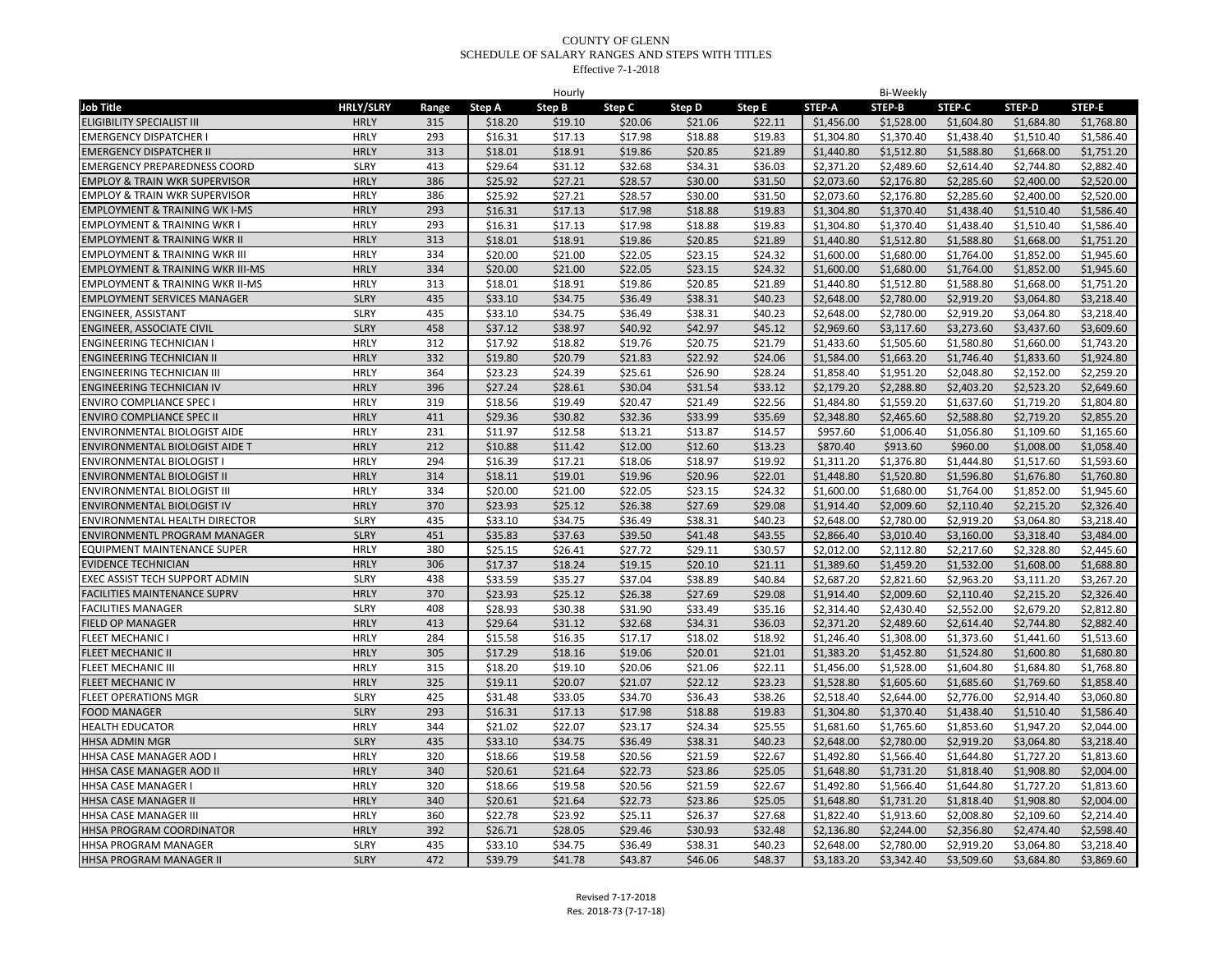| <b>Job Title</b><br><b>HRLY/SLRY</b><br>Range<br>Step A<br><b>Step B</b><br>Step C<br>Step D<br>Step E<br>STEP-A<br>STEP-B<br>STEP-C<br>STEP-D<br>STEP-E<br>\$2,112.80<br>\$25.15<br>\$26.41<br>\$27.72<br>\$29.11<br>\$30.57<br>\$2,012.00<br>\$2,217.60<br>\$2,328.80<br>\$2,445.60<br>HHSA SENIOR MENTAL HEALTH CO I<br><b>HRLY</b><br>380<br><b>SLRY</b><br>413<br>\$29.64<br>\$31.12<br>\$32.68<br>\$34.31<br>\$36.03<br>\$2,371.20<br>\$2,489.60<br>\$2,614.40<br>\$2,744.80<br>\$2,882.40<br>HHSA SENIOR PROGRAM COORD<br>HLTH & HUMAN SER AGNCY DIR<br>520<br>\$50.57<br>\$53.10<br>\$55.75<br>\$58.54<br>\$4,045.60<br>\$4,248.00<br>\$4,460.00<br>\$4,683.20<br>\$4,917.60<br><b>SLRY</b><br>\$61.47<br><b>HOUSING REHABILITATION WKR I</b><br><b>HRLY</b><br>275<br>\$14.90<br>\$15.65<br>\$16.43<br>\$17.26<br>\$18.13<br>\$1,192.00<br>\$1,252.00<br>\$1,314.40<br>\$1,380.80<br>\$1,450.40<br>HOUSING REHABILITATION WKR II<br><b>HRLY</b><br>285<br>\$15.66<br>\$16.44<br>\$17.27<br>\$18.14<br>\$19.04<br>\$1,252.80<br>\$1,315.20<br>\$1,381.60<br>\$1,451.20<br>\$1,523.20<br><b>HRLY</b><br>300<br>\$16.88<br>\$18.62<br>\$19.54<br>\$1,350.40<br>\$1,489.60<br>\$1,563.20<br>\$1,641.60<br><b>HOUSING REHABILITATION WKR III</b><br>\$17.73<br>\$20.52<br>\$1,418.40<br><b>HRLY</b><br><b>INFORMATION SYST ANALYST I</b><br>373<br>\$24.30<br>\$25.51<br>\$26.79<br>\$28.12<br>\$29.53<br>\$1,944.00<br>\$2,040.80<br>\$2,143.20<br>\$2,249.60<br>\$2,362.40<br>388<br>\$26.18<br><b>INFORMATION SYST ANALYST II</b><br><b>HRLY</b><br>\$27.49<br>\$28.87<br>\$30.31<br>\$31.83<br>\$2,094.40<br>\$2,199.20<br>\$2,309.60<br>\$2,424.80<br>\$2,546.40<br>\$29.95<br>\$33.02<br>\$2,773.60<br>\$2,912.00<br><b>SLRY</b><br>415<br>\$31.45<br>\$34.67<br>\$36.40<br>\$2,396.00<br>\$2,516.00<br>\$2,641.60<br><b>INFORMATION SYST ANALYST III</b><br><b>INFORMATION SYSTEMS SUPERVISOR</b><br><b>SLRY</b><br>394<br>\$26.98<br>\$32.79<br>\$2.158.40<br>\$2,266.40<br>\$2,379.20<br>\$2,498.40<br>\$28.33<br>\$29.74<br>\$31.23<br>\$2.623.20<br><b>INTEGRATED ADULT SVS SUPV</b><br>HRLY<br>414<br>\$29.79<br>\$31.28<br>\$32.84<br>\$34.49<br>\$36.21<br>\$2,383.20<br>\$2,502.40<br>\$2,627.20<br>\$2,759.20<br>\$2,896.80<br><b>HRLY</b><br>273<br>\$14.76<br>\$15.49<br>\$16.27<br>\$17.09<br>\$17.94<br>\$1,180.80<br>\$1,239.20<br>\$1,367.20<br>\$1,435.20<br><b>INTEGRATED CASE WORKER I</b><br>\$1,301.60<br>293<br><b>HRLY</b><br>\$16.31<br>\$17.13<br>\$17.98<br>\$18.88<br>\$19.83<br>\$1,304.80<br>\$1,370.40<br>\$1,438.40<br>\$1,510.40<br>\$1,586.40<br><b>INTEGRATED CASE WORKER II</b><br><b>HRLY</b><br>310<br><b>INTEGRATED CASE WORKER III</b><br>\$17.74<br>\$19.55<br>\$20.53<br>\$21.56<br>\$1,490.40<br>\$1,642.40<br>\$1,724.80<br>\$18.63<br>\$1,419.20<br>\$1,564.00<br><b>SLRY</b><br>451<br>\$35.83<br>\$37.63<br>\$39.50<br>\$41.48<br>\$43.55<br>\$2,866.40<br>\$3,010.40<br>\$3,160.00<br>\$3,318.40<br>\$3,484.00<br><b>INTERNAL AUDITOR</b><br><b>HRLY</b><br><b>INVESTIGATIVE ASSISTANT</b><br>318<br>\$18.47<br>\$19.40<br>\$20.37<br>\$21.39<br>\$22.46<br>\$1,477.60<br>\$1,552.00<br>\$1,629.60<br>\$1,711.20<br>\$1,796.80<br>\$31.79<br>\$2,944.80<br><b>HRLY</b><br>427<br>\$33.38<br>\$35.06<br>\$36.81<br>\$38.65<br>\$2,543.20<br>\$2,670.40<br>\$2,804.80<br>\$3,092.00<br><b>INVESTIGATOR</b><br>305<br>\$17.29<br>\$1,383.20<br>JUVENILE HALL COUNSELOR I<br><b>HRLY</b><br>\$18.16<br>\$19.06<br>\$20.01<br>\$21.01<br>\$1,452.80<br>\$1,524.80<br>\$1,600.80<br>\$1,680.80<br>JUVENILE HALL COUNSELOR II<br><b>HRLY</b><br>316<br>\$18.29<br>\$19.21<br>\$20.17<br>\$21.18<br>\$22.24<br>\$1,463.20<br>\$1,536.80<br>\$1,613.60<br>\$1,694.40<br>\$1,779.20<br><b>SLRY</b><br>433<br>\$32.77<br>\$34.41<br>\$36.14<br>\$37.94<br>\$39.84<br>\$2,621.60<br>\$2,752.80<br>\$2,891.20<br>\$3,035.20<br>\$3,187.20<br>JUVENILE HALL MANAGER<br>LEGAL CLERK II<br><b>HRLY</b><br>285<br>\$17.27<br>\$1,252.80<br>\$1,451.20<br>\$15.66<br>\$16.44<br>\$18.14<br>\$19.04<br>\$1,315.20<br>\$1,381.60<br>\$1,523.20<br><b>HRLY</b><br>288<br>\$15.90<br>\$17.53<br>\$18.41<br>\$1,272.00<br>\$1,402.40<br>\$1,472.80<br>\$1,546.40<br>LEGAL SECRETARY I<br>\$16.70<br>\$19.33<br>\$1,336.00<br><b>HRLY</b><br>314<br>\$18.11<br>\$19.01<br>\$19.96<br>\$20.96<br>\$22.01<br>\$1,448.80<br>\$1,520.80<br>\$1,596.80<br>\$1,676.80<br>\$1,760.80<br><b>EGAL SECRETARY II</b><br>339<br><b>LEGAL SECRETARY III</b><br><b>HRLY</b><br>\$20.51<br>\$21.54<br>\$22.62<br>\$23.76<br>\$24.94<br>\$1,640.80<br>\$1,723.20<br>\$1,809.60<br>\$1,900.80<br>\$1,995.20<br>\$21.12<br>\$22.19<br>\$23.30<br>\$24.46<br>\$1,956.80<br>\$2,054.40<br><b>HRLY</b><br>345<br>\$25.68<br>\$1,689.60<br>\$1,775.20<br>\$1,864.00<br>EGAL SECRETARY TO CC<br><b>HRLY</b><br>\$1,229.60<br>LIC. VOCATIONAL NURSE I<br>242<br>\$12.65<br>\$13.28<br>\$13.94<br>\$14.64<br>\$15.37<br>\$1,012.00<br>\$1,062.40<br>\$1,115.20<br>\$1,171.20<br>LIC. VOCATIONAL NURSE II<br><b>HRLY</b><br>267<br>\$14.33<br>\$15.05<br>\$15.80<br>\$16.59<br>\$17.41<br>\$1,146.40<br>\$1,204.00<br>\$1,264.00<br>\$1,327.20<br>\$1,392.80<br><b>HRLY</b><br>212<br><b>OFFICE ASSISTANT I</b><br>\$10.88<br>\$12.00<br>\$12.60<br>\$913.60<br>\$1,008.00<br>\$1,058.40<br>\$11.42<br>\$13.23<br>\$870.40<br>\$960.00<br>212<br>\$12.00<br>\$1,008.00<br>OFFICE ASSISTANT I MS<br><b>HRLY</b><br>\$10.88<br>\$11.42<br>\$12.60<br>\$13.23<br>\$870.40<br>\$913.60<br>\$960.00<br>\$1,058.40<br>231<br><b>HRLY</b><br>\$11.97<br>\$13.21<br>\$13.87<br>\$14.57<br>\$957.60<br>\$1,006.40<br>\$1,109.60<br>\$1,165.60<br><b>OFFICE ASSISTANT II</b><br>\$12.58<br>\$1,056.80<br><b>HRLY</b><br>231<br>\$11.97<br>\$12.58<br>\$13.21<br>\$13.87<br>\$957.60<br>OFFICE ASSISTANT II MS<br>\$14.57<br>\$1.006.40<br>\$1,056.80<br>\$1,109.60<br>\$1.165.60<br><b>HRLY</b><br>252<br>\$13.26<br>\$13.92<br>\$14.62<br>\$15.35<br>\$16.12<br>\$1,060.80<br>\$1,113.60<br>\$1,169.60<br>\$1,228.00<br>\$1,289.60<br><b>OFFICE ASSISTANT III</b><br><b>HRLY</b><br>252<br>\$13.26<br>\$14.62<br>\$15.35<br>\$1,113.60<br>\$1,169.60<br>\$1,228.00<br>\$1,289.60<br>OFFICE ASSISTANT III MS<br>\$13.92<br>\$16.12<br>\$1,060.80<br>OFFICE ASSISTANT SUPERVISOR I<br><b>HRLY</b><br>330<br>\$19.59<br>\$20.57<br>\$21.60<br>\$22.68<br>\$23.82<br>\$1,567.20<br>\$1,645.60<br>\$1,728.00<br>\$1,814.40<br>\$1,905.60<br>281<br>OFFICE TECHNICIAN I<br><b>HRLY</b><br>\$15.33<br>\$16.10<br>\$16.90<br>\$17.75<br>\$18.64<br>\$1,226.40<br>\$1,288.00<br>\$1,352.00<br>\$1,420.00<br>\$1,491.20<br><b>OFFICE TECHNICIAN II</b><br><b>HRLY</b><br>306<br>\$17.37<br>\$18.24<br>\$19.15<br>\$20.10<br>\$21.11<br>\$1,459.20<br>\$1,688.80<br>\$1,389.60<br>\$1,532.00<br>\$1,608.00<br>\$32.45<br>OPERATIONS SUPERINTENDENT<br><b>SLRY</b><br>431<br>\$34.07<br>\$35.77<br>\$37.56<br>\$39.43<br>\$2,596.00<br>\$2,725.60<br>\$2,861.60<br>\$3,004.80<br>\$3,154.40<br>PAYROLL COORDINATOR<br><b>HRLY</b><br>349<br>\$21.54<br>\$23.75<br>\$24.94<br>\$1,900.00<br>\$2,095.20<br>\$22.62<br>\$26.19<br>\$1,723.20<br>\$1,809.60<br>\$1,995.20<br>\$19.02<br>\$20.97<br>\$22.02<br><b>HRLY</b><br>324<br>\$19.97<br>\$23.12<br>\$1,521.60<br>\$1,597.60<br>\$1,677.60<br>\$1,761.60<br>\$1,849.60<br>PERSONNEL ANALYST I<br><b>HRLY</b><br>349<br>\$21.54<br>\$22.62<br>\$23.75<br>\$24.94<br>\$26.19<br>\$1,723.20<br>\$1,809.60<br>\$1,900.00<br>\$1,995.20<br>\$2,095.20<br>PERSONNEL ANALYST II<br>\$24.42<br>\$28.27<br>\$2,154.40<br>\$2,261.60<br>\$2,375.20<br>PERSONNEL ANALYST III/ASST S.O<br><b>HRLY</b><br>374<br>\$25.64<br>\$26.93<br>\$29.69<br>\$1,953.60<br>\$2,051.20<br><b>SLRY</b><br>506<br>PERSONNEL DIRECTOR<br>\$47.16<br>\$49.52<br>\$52.00<br>\$54.60<br>\$57.33<br>\$3,772.80<br>\$3,961.60<br>\$4,160.00<br>\$4,368.00<br>\$4,586.40<br><b>HRLY</b><br>283<br>\$15.49<br>\$16.27<br>\$17.09<br>\$17.94<br>\$18.84<br>\$1,239.20<br>\$1,301.60<br>\$1,367.20<br>\$1,435.20<br>\$1,507.20<br>PERSONNEL TECHNICIAN I<br><b>HRLY</b><br>\$17.55<br>\$18.43<br>\$19.35<br>\$20.32<br>\$21.34<br>\$1,404.00<br>\$1,474.40<br>\$1,548.00<br>\$1,625.60<br>\$1,707.20<br>PERSONNEL TECHNICIAN II<br>308<br>PLANNER, ASSISTANT<br><b>HRLY</b><br>347<br>\$21.33<br>\$22.40<br>\$23.52<br>\$24.69<br>\$25.93<br>\$1,706.40<br>\$1,792.00<br>\$1,881.60<br>\$1,975.20<br>\$2,074.40<br>PLANNER, ASSOCIATE<br><b>HRLY</b><br>\$23.45<br>\$25.86<br>\$27.15<br>\$28.51<br>\$2,068.80<br>\$2,280.80<br>366<br>\$24.62<br>\$1,876.00<br>\$1,969.60<br>\$2,172.00<br>PLANNER, PRINCIPAL<br><b>SLRY</b><br>435<br>\$33.10<br>\$34.75<br>\$36.49<br>\$38.31<br>\$40.23<br>\$2.648.00<br>\$2.780.00<br>\$2,919.20<br>\$3,064.80<br>\$3.218.40<br>PRINCIPAL LEGAL SECRETARY<br><b>HRLY</b><br>304<br>\$17.21<br>\$18.97<br>\$19.92<br>\$1,376.80<br>\$1,444.80<br>\$1,593.60<br>\$1,673.60<br>\$18.06<br>\$20.92<br>\$1,517.60<br>PRINCIPAL PROGRAM SPECIALIST<br><b>HRLY</b><br>293<br>\$16.31<br>\$17.13<br>\$17.98<br>\$18.88<br>\$19.83<br>\$1,304.80<br>\$1,370.40<br>\$1,438.40<br>\$1,510.40<br>\$1,586.40<br><b>HRLY</b><br>304<br>\$18.97<br>\$1,517.60<br>\$1,593.60<br>PRINCIPAL SECRETARY<br>\$17.21<br>\$18.06<br>\$19.92<br>\$20.92<br>\$1,376.80<br>\$1,444.80<br>\$1,673.60<br>PRINCIPAL STAFF SRVS ANALYST<br><b>SLRY</b><br>418<br>\$30.41<br>\$31.93<br>\$33.53<br>\$35.20<br>\$36.96<br>\$2,432.80<br>\$2,554.40<br>\$2,682.40<br>\$2,816.00<br>\$2,956.80 |  |  | Hourly |  |  | <b>Bi-Weekly</b> |  |  |
|--------------------------------------------------------------------------------------------------------------------------------------------------------------------------------------------------------------------------------------------------------------------------------------------------------------------------------------------------------------------------------------------------------------------------------------------------------------------------------------------------------------------------------------------------------------------------------------------------------------------------------------------------------------------------------------------------------------------------------------------------------------------------------------------------------------------------------------------------------------------------------------------------------------------------------------------------------------------------------------------------------------------------------------------------------------------------------------------------------------------------------------------------------------------------------------------------------------------------------------------------------------------------------------------------------------------------------------------------------------------------------------------------------------------------------------------------------------------------------------------------------------------------------------------------------------------------------------------------------------------------------------------------------------------------------------------------------------------------------------------------------------------------------------------------------------------------------------------------------------------------------------------------------------------------------------------------------------------------------------------------------------------------------------------------------------------------------------------------------------------------------------------------------------------------------------------------------------------------------------------------------------------------------------------------------------------------------------------------------------------------------------------------------------------------------------------------------------------------------------------------------------------------------------------------------------------------------------------------------------------------------------------------------------------------------------------------------------------------------------------------------------------------------------------------------------------------------------------------------------------------------------------------------------------------------------------------------------------------------------------------------------------------------------------------------------------------------------------------------------------------------------------------------------------------------------------------------------------------------------------------------------------------------------------------------------------------------------------------------------------------------------------------------------------------------------------------------------------------------------------------------------------------------------------------------------------------------------------------------------------------------------------------------------------------------------------------------------------------------------------------------------------------------------------------------------------------------------------------------------------------------------------------------------------------------------------------------------------------------------------------------------------------------------------------------------------------------------------------------------------------------------------------------------------------------------------------------------------------------------------------------------------------------------------------------------------------------------------------------------------------------------------------------------------------------------------------------------------------------------------------------------------------------------------------------------------------------------------------------------------------------------------------------------------------------------------------------------------------------------------------------------------------------------------------------------------------------------------------------------------------------------------------------------------------------------------------------------------------------------------------------------------------------------------------------------------------------------------------------------------------------------------------------------------------------------------------------------------------------------------------------------------------------------------------------------------------------------------------------------------------------------------------------------------------------------------------------------------------------------------------------------------------------------------------------------------------------------------------------------------------------------------------------------------------------------------------------------------------------------------------------------------------------------------------------------------------------------------------------------------------------------------------------------------------------------------------------------------------------------------------------------------------------------------------------------------------------------------------------------------------------------------------------------------------------------------------------------------------------------------------------------------------------------------------------------------------------------------------------------------------------------------------------------------------------------------------------------------------------------------------------------------------------------------------------------------------------------------------------------------------------------------------------------------------------------------------------------------------------------------------------------------------------------------------------------------------------------------------------------------------------------------------------------------------------------------------------------------------------------------------------------------------------------------------------------------------------------------------------------------------------------------------------------------------------------------------------------------------------------------------------------------------------------------------------------------------------------------------------------------------------------------------------------------------------------------------------------------------------------------------------------------------------------------------------------------------------------------------------------------------------------------------------------------------------------------------------------------------------------------------------------------------------------------------------------------------------------------------------------------------------------------------------------------------------------------------------------------------------------------------------------------------------------------------------------------------------------------------------------------------------------------------------------------------------------------------------------------------------------------------------------------------------------------------------------------------------------------------------------------------------------------------------------------------------------------------------------------------------------------------------------------------------------------------------------------------------------------------------------------------------------------------------------------------------------------------------------------------------------------------------------------------------------------------------------------------------------------------------------------------------------------------------------------------------------------------------------------------------------------------------------------------------------------------------------------------------------------------------------------------------------------------------------------------------------------------------------------------------------------------------------------------------------------------------------------------------------------------------------------------------------------------------------------------------------------------------------------------------------------------|--|--|--------|--|--|------------------|--|--|
|                                                                                                                                                                                                                                                                                                                                                                                                                                                                                                                                                                                                                                                                                                                                                                                                                                                                                                                                                                                                                                                                                                                                                                                                                                                                                                                                                                                                                                                                                                                                                                                                                                                                                                                                                                                                                                                                                                                                                                                                                                                                                                                                                                                                                                                                                                                                                                                                                                                                                                                                                                                                                                                                                                                                                                                                                                                                                                                                                                                                                                                                                                                                                                                                                                                                                                                                                                                                                                                                                                                                                                                                                                                                                                                                                                                                                                                                                                                                                                                                                                                                                                                                                                                                                                                                                                                                                                                                                                                                                                                                                                                                                                                                                                                                                                                                                                                                                                                                                                                                                                                                                                                                                                                                                                                                                                                                                                                                                                                                                                                                                                                                                                                                                                                                                                                                                                                                                                                                                                                                                                                                                                                                                                                                                                                                                                                                                                                                                                                                                                                                                                                                                                                                                                                                                                                                                                                                                                                                                                                                                                                                                                                                                                                                                                                                                                                                                                                                                                                                                                                                                                                                                                                                                                                                                                                                                                                                                                                                                                                                                                                                                                                                                                                                                                                                                                                                                                                                                                                                                                                                                                                                                                                                                                                                                                                                                                                                                                                                                                                                                                                                                                                                                                                                                                                                                                                                                                                                                                                                                                  |  |  |        |  |  |                  |  |  |
|                                                                                                                                                                                                                                                                                                                                                                                                                                                                                                                                                                                                                                                                                                                                                                                                                                                                                                                                                                                                                                                                                                                                                                                                                                                                                                                                                                                                                                                                                                                                                                                                                                                                                                                                                                                                                                                                                                                                                                                                                                                                                                                                                                                                                                                                                                                                                                                                                                                                                                                                                                                                                                                                                                                                                                                                                                                                                                                                                                                                                                                                                                                                                                                                                                                                                                                                                                                                                                                                                                                                                                                                                                                                                                                                                                                                                                                                                                                                                                                                                                                                                                                                                                                                                                                                                                                                                                                                                                                                                                                                                                                                                                                                                                                                                                                                                                                                                                                                                                                                                                                                                                                                                                                                                                                                                                                                                                                                                                                                                                                                                                                                                                                                                                                                                                                                                                                                                                                                                                                                                                                                                                                                                                                                                                                                                                                                                                                                                                                                                                                                                                                                                                                                                                                                                                                                                                                                                                                                                                                                                                                                                                                                                                                                                                                                                                                                                                                                                                                                                                                                                                                                                                                                                                                                                                                                                                                                                                                                                                                                                                                                                                                                                                                                                                                                                                                                                                                                                                                                                                                                                                                                                                                                                                                                                                                                                                                                                                                                                                                                                                                                                                                                                                                                                                                                                                                                                                                                                                                                                                  |  |  |        |  |  |                  |  |  |
|                                                                                                                                                                                                                                                                                                                                                                                                                                                                                                                                                                                                                                                                                                                                                                                                                                                                                                                                                                                                                                                                                                                                                                                                                                                                                                                                                                                                                                                                                                                                                                                                                                                                                                                                                                                                                                                                                                                                                                                                                                                                                                                                                                                                                                                                                                                                                                                                                                                                                                                                                                                                                                                                                                                                                                                                                                                                                                                                                                                                                                                                                                                                                                                                                                                                                                                                                                                                                                                                                                                                                                                                                                                                                                                                                                                                                                                                                                                                                                                                                                                                                                                                                                                                                                                                                                                                                                                                                                                                                                                                                                                                                                                                                                                                                                                                                                                                                                                                                                                                                                                                                                                                                                                                                                                                                                                                                                                                                                                                                                                                                                                                                                                                                                                                                                                                                                                                                                                                                                                                                                                                                                                                                                                                                                                                                                                                                                                                                                                                                                                                                                                                                                                                                                                                                                                                                                                                                                                                                                                                                                                                                                                                                                                                                                                                                                                                                                                                                                                                                                                                                                                                                                                                                                                                                                                                                                                                                                                                                                                                                                                                                                                                                                                                                                                                                                                                                                                                                                                                                                                                                                                                                                                                                                                                                                                                                                                                                                                                                                                                                                                                                                                                                                                                                                                                                                                                                                                                                                                                                                  |  |  |        |  |  |                  |  |  |
|                                                                                                                                                                                                                                                                                                                                                                                                                                                                                                                                                                                                                                                                                                                                                                                                                                                                                                                                                                                                                                                                                                                                                                                                                                                                                                                                                                                                                                                                                                                                                                                                                                                                                                                                                                                                                                                                                                                                                                                                                                                                                                                                                                                                                                                                                                                                                                                                                                                                                                                                                                                                                                                                                                                                                                                                                                                                                                                                                                                                                                                                                                                                                                                                                                                                                                                                                                                                                                                                                                                                                                                                                                                                                                                                                                                                                                                                                                                                                                                                                                                                                                                                                                                                                                                                                                                                                                                                                                                                                                                                                                                                                                                                                                                                                                                                                                                                                                                                                                                                                                                                                                                                                                                                                                                                                                                                                                                                                                                                                                                                                                                                                                                                                                                                                                                                                                                                                                                                                                                                                                                                                                                                                                                                                                                                                                                                                                                                                                                                                                                                                                                                                                                                                                                                                                                                                                                                                                                                                                                                                                                                                                                                                                                                                                                                                                                                                                                                                                                                                                                                                                                                                                                                                                                                                                                                                                                                                                                                                                                                                                                                                                                                                                                                                                                                                                                                                                                                                                                                                                                                                                                                                                                                                                                                                                                                                                                                                                                                                                                                                                                                                                                                                                                                                                                                                                                                                                                                                                                                                                  |  |  |        |  |  |                  |  |  |
|                                                                                                                                                                                                                                                                                                                                                                                                                                                                                                                                                                                                                                                                                                                                                                                                                                                                                                                                                                                                                                                                                                                                                                                                                                                                                                                                                                                                                                                                                                                                                                                                                                                                                                                                                                                                                                                                                                                                                                                                                                                                                                                                                                                                                                                                                                                                                                                                                                                                                                                                                                                                                                                                                                                                                                                                                                                                                                                                                                                                                                                                                                                                                                                                                                                                                                                                                                                                                                                                                                                                                                                                                                                                                                                                                                                                                                                                                                                                                                                                                                                                                                                                                                                                                                                                                                                                                                                                                                                                                                                                                                                                                                                                                                                                                                                                                                                                                                                                                                                                                                                                                                                                                                                                                                                                                                                                                                                                                                                                                                                                                                                                                                                                                                                                                                                                                                                                                                                                                                                                                                                                                                                                                                                                                                                                                                                                                                                                                                                                                                                                                                                                                                                                                                                                                                                                                                                                                                                                                                                                                                                                                                                                                                                                                                                                                                                                                                                                                                                                                                                                                                                                                                                                                                                                                                                                                                                                                                                                                                                                                                                                                                                                                                                                                                                                                                                                                                                                                                                                                                                                                                                                                                                                                                                                                                                                                                                                                                                                                                                                                                                                                                                                                                                                                                                                                                                                                                                                                                                                                                  |  |  |        |  |  |                  |  |  |
|                                                                                                                                                                                                                                                                                                                                                                                                                                                                                                                                                                                                                                                                                                                                                                                                                                                                                                                                                                                                                                                                                                                                                                                                                                                                                                                                                                                                                                                                                                                                                                                                                                                                                                                                                                                                                                                                                                                                                                                                                                                                                                                                                                                                                                                                                                                                                                                                                                                                                                                                                                                                                                                                                                                                                                                                                                                                                                                                                                                                                                                                                                                                                                                                                                                                                                                                                                                                                                                                                                                                                                                                                                                                                                                                                                                                                                                                                                                                                                                                                                                                                                                                                                                                                                                                                                                                                                                                                                                                                                                                                                                                                                                                                                                                                                                                                                                                                                                                                                                                                                                                                                                                                                                                                                                                                                                                                                                                                                                                                                                                                                                                                                                                                                                                                                                                                                                                                                                                                                                                                                                                                                                                                                                                                                                                                                                                                                                                                                                                                                                                                                                                                                                                                                                                                                                                                                                                                                                                                                                                                                                                                                                                                                                                                                                                                                                                                                                                                                                                                                                                                                                                                                                                                                                                                                                                                                                                                                                                                                                                                                                                                                                                                                                                                                                                                                                                                                                                                                                                                                                                                                                                                                                                                                                                                                                                                                                                                                                                                                                                                                                                                                                                                                                                                                                                                                                                                                                                                                                                                                  |  |  |        |  |  |                  |  |  |
|                                                                                                                                                                                                                                                                                                                                                                                                                                                                                                                                                                                                                                                                                                                                                                                                                                                                                                                                                                                                                                                                                                                                                                                                                                                                                                                                                                                                                                                                                                                                                                                                                                                                                                                                                                                                                                                                                                                                                                                                                                                                                                                                                                                                                                                                                                                                                                                                                                                                                                                                                                                                                                                                                                                                                                                                                                                                                                                                                                                                                                                                                                                                                                                                                                                                                                                                                                                                                                                                                                                                                                                                                                                                                                                                                                                                                                                                                                                                                                                                                                                                                                                                                                                                                                                                                                                                                                                                                                                                                                                                                                                                                                                                                                                                                                                                                                                                                                                                                                                                                                                                                                                                                                                                                                                                                                                                                                                                                                                                                                                                                                                                                                                                                                                                                                                                                                                                                                                                                                                                                                                                                                                                                                                                                                                                                                                                                                                                                                                                                                                                                                                                                                                                                                                                                                                                                                                                                                                                                                                                                                                                                                                                                                                                                                                                                                                                                                                                                                                                                                                                                                                                                                                                                                                                                                                                                                                                                                                                                                                                                                                                                                                                                                                                                                                                                                                                                                                                                                                                                                                                                                                                                                                                                                                                                                                                                                                                                                                                                                                                                                                                                                                                                                                                                                                                                                                                                                                                                                                                                                  |  |  |        |  |  |                  |  |  |
|                                                                                                                                                                                                                                                                                                                                                                                                                                                                                                                                                                                                                                                                                                                                                                                                                                                                                                                                                                                                                                                                                                                                                                                                                                                                                                                                                                                                                                                                                                                                                                                                                                                                                                                                                                                                                                                                                                                                                                                                                                                                                                                                                                                                                                                                                                                                                                                                                                                                                                                                                                                                                                                                                                                                                                                                                                                                                                                                                                                                                                                                                                                                                                                                                                                                                                                                                                                                                                                                                                                                                                                                                                                                                                                                                                                                                                                                                                                                                                                                                                                                                                                                                                                                                                                                                                                                                                                                                                                                                                                                                                                                                                                                                                                                                                                                                                                                                                                                                                                                                                                                                                                                                                                                                                                                                                                                                                                                                                                                                                                                                                                                                                                                                                                                                                                                                                                                                                                                                                                                                                                                                                                                                                                                                                                                                                                                                                                                                                                                                                                                                                                                                                                                                                                                                                                                                                                                                                                                                                                                                                                                                                                                                                                                                                                                                                                                                                                                                                                                                                                                                                                                                                                                                                                                                                                                                                                                                                                                                                                                                                                                                                                                                                                                                                                                                                                                                                                                                                                                                                                                                                                                                                                                                                                                                                                                                                                                                                                                                                                                                                                                                                                                                                                                                                                                                                                                                                                                                                                                                                  |  |  |        |  |  |                  |  |  |
|                                                                                                                                                                                                                                                                                                                                                                                                                                                                                                                                                                                                                                                                                                                                                                                                                                                                                                                                                                                                                                                                                                                                                                                                                                                                                                                                                                                                                                                                                                                                                                                                                                                                                                                                                                                                                                                                                                                                                                                                                                                                                                                                                                                                                                                                                                                                                                                                                                                                                                                                                                                                                                                                                                                                                                                                                                                                                                                                                                                                                                                                                                                                                                                                                                                                                                                                                                                                                                                                                                                                                                                                                                                                                                                                                                                                                                                                                                                                                                                                                                                                                                                                                                                                                                                                                                                                                                                                                                                                                                                                                                                                                                                                                                                                                                                                                                                                                                                                                                                                                                                                                                                                                                                                                                                                                                                                                                                                                                                                                                                                                                                                                                                                                                                                                                                                                                                                                                                                                                                                                                                                                                                                                                                                                                                                                                                                                                                                                                                                                                                                                                                                                                                                                                                                                                                                                                                                                                                                                                                                                                                                                                                                                                                                                                                                                                                                                                                                                                                                                                                                                                                                                                                                                                                                                                                                                                                                                                                                                                                                                                                                                                                                                                                                                                                                                                                                                                                                                                                                                                                                                                                                                                                                                                                                                                                                                                                                                                                                                                                                                                                                                                                                                                                                                                                                                                                                                                                                                                                                                                  |  |  |        |  |  |                  |  |  |
|                                                                                                                                                                                                                                                                                                                                                                                                                                                                                                                                                                                                                                                                                                                                                                                                                                                                                                                                                                                                                                                                                                                                                                                                                                                                                                                                                                                                                                                                                                                                                                                                                                                                                                                                                                                                                                                                                                                                                                                                                                                                                                                                                                                                                                                                                                                                                                                                                                                                                                                                                                                                                                                                                                                                                                                                                                                                                                                                                                                                                                                                                                                                                                                                                                                                                                                                                                                                                                                                                                                                                                                                                                                                                                                                                                                                                                                                                                                                                                                                                                                                                                                                                                                                                                                                                                                                                                                                                                                                                                                                                                                                                                                                                                                                                                                                                                                                                                                                                                                                                                                                                                                                                                                                                                                                                                                                                                                                                                                                                                                                                                                                                                                                                                                                                                                                                                                                                                                                                                                                                                                                                                                                                                                                                                                                                                                                                                                                                                                                                                                                                                                                                                                                                                                                                                                                                                                                                                                                                                                                                                                                                                                                                                                                                                                                                                                                                                                                                                                                                                                                                                                                                                                                                                                                                                                                                                                                                                                                                                                                                                                                                                                                                                                                                                                                                                                                                                                                                                                                                                                                                                                                                                                                                                                                                                                                                                                                                                                                                                                                                                                                                                                                                                                                                                                                                                                                                                                                                                                                                                  |  |  |        |  |  |                  |  |  |
|                                                                                                                                                                                                                                                                                                                                                                                                                                                                                                                                                                                                                                                                                                                                                                                                                                                                                                                                                                                                                                                                                                                                                                                                                                                                                                                                                                                                                                                                                                                                                                                                                                                                                                                                                                                                                                                                                                                                                                                                                                                                                                                                                                                                                                                                                                                                                                                                                                                                                                                                                                                                                                                                                                                                                                                                                                                                                                                                                                                                                                                                                                                                                                                                                                                                                                                                                                                                                                                                                                                                                                                                                                                                                                                                                                                                                                                                                                                                                                                                                                                                                                                                                                                                                                                                                                                                                                                                                                                                                                                                                                                                                                                                                                                                                                                                                                                                                                                                                                                                                                                                                                                                                                                                                                                                                                                                                                                                                                                                                                                                                                                                                                                                                                                                                                                                                                                                                                                                                                                                                                                                                                                                                                                                                                                                                                                                                                                                                                                                                                                                                                                                                                                                                                                                                                                                                                                                                                                                                                                                                                                                                                                                                                                                                                                                                                                                                                                                                                                                                                                                                                                                                                                                                                                                                                                                                                                                                                                                                                                                                                                                                                                                                                                                                                                                                                                                                                                                                                                                                                                                                                                                                                                                                                                                                                                                                                                                                                                                                                                                                                                                                                                                                                                                                                                                                                                                                                                                                                                                                                  |  |  |        |  |  |                  |  |  |
|                                                                                                                                                                                                                                                                                                                                                                                                                                                                                                                                                                                                                                                                                                                                                                                                                                                                                                                                                                                                                                                                                                                                                                                                                                                                                                                                                                                                                                                                                                                                                                                                                                                                                                                                                                                                                                                                                                                                                                                                                                                                                                                                                                                                                                                                                                                                                                                                                                                                                                                                                                                                                                                                                                                                                                                                                                                                                                                                                                                                                                                                                                                                                                                                                                                                                                                                                                                                                                                                                                                                                                                                                                                                                                                                                                                                                                                                                                                                                                                                                                                                                                                                                                                                                                                                                                                                                                                                                                                                                                                                                                                                                                                                                                                                                                                                                                                                                                                                                                                                                                                                                                                                                                                                                                                                                                                                                                                                                                                                                                                                                                                                                                                                                                                                                                                                                                                                                                                                                                                                                                                                                                                                                                                                                                                                                                                                                                                                                                                                                                                                                                                                                                                                                                                                                                                                                                                                                                                                                                                                                                                                                                                                                                                                                                                                                                                                                                                                                                                                                                                                                                                                                                                                                                                                                                                                                                                                                                                                                                                                                                                                                                                                                                                                                                                                                                                                                                                                                                                                                                                                                                                                                                                                                                                                                                                                                                                                                                                                                                                                                                                                                                                                                                                                                                                                                                                                                                                                                                                                                                  |  |  |        |  |  |                  |  |  |
|                                                                                                                                                                                                                                                                                                                                                                                                                                                                                                                                                                                                                                                                                                                                                                                                                                                                                                                                                                                                                                                                                                                                                                                                                                                                                                                                                                                                                                                                                                                                                                                                                                                                                                                                                                                                                                                                                                                                                                                                                                                                                                                                                                                                                                                                                                                                                                                                                                                                                                                                                                                                                                                                                                                                                                                                                                                                                                                                                                                                                                                                                                                                                                                                                                                                                                                                                                                                                                                                                                                                                                                                                                                                                                                                                                                                                                                                                                                                                                                                                                                                                                                                                                                                                                                                                                                                                                                                                                                                                                                                                                                                                                                                                                                                                                                                                                                                                                                                                                                                                                                                                                                                                                                                                                                                                                                                                                                                                                                                                                                                                                                                                                                                                                                                                                                                                                                                                                                                                                                                                                                                                                                                                                                                                                                                                                                                                                                                                                                                                                                                                                                                                                                                                                                                                                                                                                                                                                                                                                                                                                                                                                                                                                                                                                                                                                                                                                                                                                                                                                                                                                                                                                                                                                                                                                                                                                                                                                                                                                                                                                                                                                                                                                                                                                                                                                                                                                                                                                                                                                                                                                                                                                                                                                                                                                                                                                                                                                                                                                                                                                                                                                                                                                                                                                                                                                                                                                                                                                                                                                  |  |  |        |  |  |                  |  |  |
|                                                                                                                                                                                                                                                                                                                                                                                                                                                                                                                                                                                                                                                                                                                                                                                                                                                                                                                                                                                                                                                                                                                                                                                                                                                                                                                                                                                                                                                                                                                                                                                                                                                                                                                                                                                                                                                                                                                                                                                                                                                                                                                                                                                                                                                                                                                                                                                                                                                                                                                                                                                                                                                                                                                                                                                                                                                                                                                                                                                                                                                                                                                                                                                                                                                                                                                                                                                                                                                                                                                                                                                                                                                                                                                                                                                                                                                                                                                                                                                                                                                                                                                                                                                                                                                                                                                                                                                                                                                                                                                                                                                                                                                                                                                                                                                                                                                                                                                                                                                                                                                                                                                                                                                                                                                                                                                                                                                                                                                                                                                                                                                                                                                                                                                                                                                                                                                                                                                                                                                                                                                                                                                                                                                                                                                                                                                                                                                                                                                                                                                                                                                                                                                                                                                                                                                                                                                                                                                                                                                                                                                                                                                                                                                                                                                                                                                                                                                                                                                                                                                                                                                                                                                                                                                                                                                                                                                                                                                                                                                                                                                                                                                                                                                                                                                                                                                                                                                                                                                                                                                                                                                                                                                                                                                                                                                                                                                                                                                                                                                                                                                                                                                                                                                                                                                                                                                                                                                                                                                                                                  |  |  |        |  |  |                  |  |  |
|                                                                                                                                                                                                                                                                                                                                                                                                                                                                                                                                                                                                                                                                                                                                                                                                                                                                                                                                                                                                                                                                                                                                                                                                                                                                                                                                                                                                                                                                                                                                                                                                                                                                                                                                                                                                                                                                                                                                                                                                                                                                                                                                                                                                                                                                                                                                                                                                                                                                                                                                                                                                                                                                                                                                                                                                                                                                                                                                                                                                                                                                                                                                                                                                                                                                                                                                                                                                                                                                                                                                                                                                                                                                                                                                                                                                                                                                                                                                                                                                                                                                                                                                                                                                                                                                                                                                                                                                                                                                                                                                                                                                                                                                                                                                                                                                                                                                                                                                                                                                                                                                                                                                                                                                                                                                                                                                                                                                                                                                                                                                                                                                                                                                                                                                                                                                                                                                                                                                                                                                                                                                                                                                                                                                                                                                                                                                                                                                                                                                                                                                                                                                                                                                                                                                                                                                                                                                                                                                                                                                                                                                                                                                                                                                                                                                                                                                                                                                                                                                                                                                                                                                                                                                                                                                                                                                                                                                                                                                                                                                                                                                                                                                                                                                                                                                                                                                                                                                                                                                                                                                                                                                                                                                                                                                                                                                                                                                                                                                                                                                                                                                                                                                                                                                                                                                                                                                                                                                                                                                                                  |  |  |        |  |  |                  |  |  |
|                                                                                                                                                                                                                                                                                                                                                                                                                                                                                                                                                                                                                                                                                                                                                                                                                                                                                                                                                                                                                                                                                                                                                                                                                                                                                                                                                                                                                                                                                                                                                                                                                                                                                                                                                                                                                                                                                                                                                                                                                                                                                                                                                                                                                                                                                                                                                                                                                                                                                                                                                                                                                                                                                                                                                                                                                                                                                                                                                                                                                                                                                                                                                                                                                                                                                                                                                                                                                                                                                                                                                                                                                                                                                                                                                                                                                                                                                                                                                                                                                                                                                                                                                                                                                                                                                                                                                                                                                                                                                                                                                                                                                                                                                                                                                                                                                                                                                                                                                                                                                                                                                                                                                                                                                                                                                                                                                                                                                                                                                                                                                                                                                                                                                                                                                                                                                                                                                                                                                                                                                                                                                                                                                                                                                                                                                                                                                                                                                                                                                                                                                                                                                                                                                                                                                                                                                                                                                                                                                                                                                                                                                                                                                                                                                                                                                                                                                                                                                                                                                                                                                                                                                                                                                                                                                                                                                                                                                                                                                                                                                                                                                                                                                                                                                                                                                                                                                                                                                                                                                                                                                                                                                                                                                                                                                                                                                                                                                                                                                                                                                                                                                                                                                                                                                                                                                                                                                                                                                                                                                                  |  |  |        |  |  |                  |  |  |
|                                                                                                                                                                                                                                                                                                                                                                                                                                                                                                                                                                                                                                                                                                                                                                                                                                                                                                                                                                                                                                                                                                                                                                                                                                                                                                                                                                                                                                                                                                                                                                                                                                                                                                                                                                                                                                                                                                                                                                                                                                                                                                                                                                                                                                                                                                                                                                                                                                                                                                                                                                                                                                                                                                                                                                                                                                                                                                                                                                                                                                                                                                                                                                                                                                                                                                                                                                                                                                                                                                                                                                                                                                                                                                                                                                                                                                                                                                                                                                                                                                                                                                                                                                                                                                                                                                                                                                                                                                                                                                                                                                                                                                                                                                                                                                                                                                                                                                                                                                                                                                                                                                                                                                                                                                                                                                                                                                                                                                                                                                                                                                                                                                                                                                                                                                                                                                                                                                                                                                                                                                                                                                                                                                                                                                                                                                                                                                                                                                                                                                                                                                                                                                                                                                                                                                                                                                                                                                                                                                                                                                                                                                                                                                                                                                                                                                                                                                                                                                                                                                                                                                                                                                                                                                                                                                                                                                                                                                                                                                                                                                                                                                                                                                                                                                                                                                                                                                                                                                                                                                                                                                                                                                                                                                                                                                                                                                                                                                                                                                                                                                                                                                                                                                                                                                                                                                                                                                                                                                                                                                  |  |  |        |  |  |                  |  |  |
|                                                                                                                                                                                                                                                                                                                                                                                                                                                                                                                                                                                                                                                                                                                                                                                                                                                                                                                                                                                                                                                                                                                                                                                                                                                                                                                                                                                                                                                                                                                                                                                                                                                                                                                                                                                                                                                                                                                                                                                                                                                                                                                                                                                                                                                                                                                                                                                                                                                                                                                                                                                                                                                                                                                                                                                                                                                                                                                                                                                                                                                                                                                                                                                                                                                                                                                                                                                                                                                                                                                                                                                                                                                                                                                                                                                                                                                                                                                                                                                                                                                                                                                                                                                                                                                                                                                                                                                                                                                                                                                                                                                                                                                                                                                                                                                                                                                                                                                                                                                                                                                                                                                                                                                                                                                                                                                                                                                                                                                                                                                                                                                                                                                                                                                                                                                                                                                                                                                                                                                                                                                                                                                                                                                                                                                                                                                                                                                                                                                                                                                                                                                                                                                                                                                                                                                                                                                                                                                                                                                                                                                                                                                                                                                                                                                                                                                                                                                                                                                                                                                                                                                                                                                                                                                                                                                                                                                                                                                                                                                                                                                                                                                                                                                                                                                                                                                                                                                                                                                                                                                                                                                                                                                                                                                                                                                                                                                                                                                                                                                                                                                                                                                                                                                                                                                                                                                                                                                                                                                                                                  |  |  |        |  |  |                  |  |  |
|                                                                                                                                                                                                                                                                                                                                                                                                                                                                                                                                                                                                                                                                                                                                                                                                                                                                                                                                                                                                                                                                                                                                                                                                                                                                                                                                                                                                                                                                                                                                                                                                                                                                                                                                                                                                                                                                                                                                                                                                                                                                                                                                                                                                                                                                                                                                                                                                                                                                                                                                                                                                                                                                                                                                                                                                                                                                                                                                                                                                                                                                                                                                                                                                                                                                                                                                                                                                                                                                                                                                                                                                                                                                                                                                                                                                                                                                                                                                                                                                                                                                                                                                                                                                                                                                                                                                                                                                                                                                                                                                                                                                                                                                                                                                                                                                                                                                                                                                                                                                                                                                                                                                                                                                                                                                                                                                                                                                                                                                                                                                                                                                                                                                                                                                                                                                                                                                                                                                                                                                                                                                                                                                                                                                                                                                                                                                                                                                                                                                                                                                                                                                                                                                                                                                                                                                                                                                                                                                                                                                                                                                                                                                                                                                                                                                                                                                                                                                                                                                                                                                                                                                                                                                                                                                                                                                                                                                                                                                                                                                                                                                                                                                                                                                                                                                                                                                                                                                                                                                                                                                                                                                                                                                                                                                                                                                                                                                                                                                                                                                                                                                                                                                                                                                                                                                                                                                                                                                                                                                                                  |  |  |        |  |  |                  |  |  |
|                                                                                                                                                                                                                                                                                                                                                                                                                                                                                                                                                                                                                                                                                                                                                                                                                                                                                                                                                                                                                                                                                                                                                                                                                                                                                                                                                                                                                                                                                                                                                                                                                                                                                                                                                                                                                                                                                                                                                                                                                                                                                                                                                                                                                                                                                                                                                                                                                                                                                                                                                                                                                                                                                                                                                                                                                                                                                                                                                                                                                                                                                                                                                                                                                                                                                                                                                                                                                                                                                                                                                                                                                                                                                                                                                                                                                                                                                                                                                                                                                                                                                                                                                                                                                                                                                                                                                                                                                                                                                                                                                                                                                                                                                                                                                                                                                                                                                                                                                                                                                                                                                                                                                                                                                                                                                                                                                                                                                                                                                                                                                                                                                                                                                                                                                                                                                                                                                                                                                                                                                                                                                                                                                                                                                                                                                                                                                                                                                                                                                                                                                                                                                                                                                                                                                                                                                                                                                                                                                                                                                                                                                                                                                                                                                                                                                                                                                                                                                                                                                                                                                                                                                                                                                                                                                                                                                                                                                                                                                                                                                                                                                                                                                                                                                                                                                                                                                                                                                                                                                                                                                                                                                                                                                                                                                                                                                                                                                                                                                                                                                                                                                                                                                                                                                                                                                                                                                                                                                                                                                                  |  |  |        |  |  |                  |  |  |
|                                                                                                                                                                                                                                                                                                                                                                                                                                                                                                                                                                                                                                                                                                                                                                                                                                                                                                                                                                                                                                                                                                                                                                                                                                                                                                                                                                                                                                                                                                                                                                                                                                                                                                                                                                                                                                                                                                                                                                                                                                                                                                                                                                                                                                                                                                                                                                                                                                                                                                                                                                                                                                                                                                                                                                                                                                                                                                                                                                                                                                                                                                                                                                                                                                                                                                                                                                                                                                                                                                                                                                                                                                                                                                                                                                                                                                                                                                                                                                                                                                                                                                                                                                                                                                                                                                                                                                                                                                                                                                                                                                                                                                                                                                                                                                                                                                                                                                                                                                                                                                                                                                                                                                                                                                                                                                                                                                                                                                                                                                                                                                                                                                                                                                                                                                                                                                                                                                                                                                                                                                                                                                                                                                                                                                                                                                                                                                                                                                                                                                                                                                                                                                                                                                                                                                                                                                                                                                                                                                                                                                                                                                                                                                                                                                                                                                                                                                                                                                                                                                                                                                                                                                                                                                                                                                                                                                                                                                                                                                                                                                                                                                                                                                                                                                                                                                                                                                                                                                                                                                                                                                                                                                                                                                                                                                                                                                                                                                                                                                                                                                                                                                                                                                                                                                                                                                                                                                                                                                                                                                  |  |  |        |  |  |                  |  |  |
|                                                                                                                                                                                                                                                                                                                                                                                                                                                                                                                                                                                                                                                                                                                                                                                                                                                                                                                                                                                                                                                                                                                                                                                                                                                                                                                                                                                                                                                                                                                                                                                                                                                                                                                                                                                                                                                                                                                                                                                                                                                                                                                                                                                                                                                                                                                                                                                                                                                                                                                                                                                                                                                                                                                                                                                                                                                                                                                                                                                                                                                                                                                                                                                                                                                                                                                                                                                                                                                                                                                                                                                                                                                                                                                                                                                                                                                                                                                                                                                                                                                                                                                                                                                                                                                                                                                                                                                                                                                                                                                                                                                                                                                                                                                                                                                                                                                                                                                                                                                                                                                                                                                                                                                                                                                                                                                                                                                                                                                                                                                                                                                                                                                                                                                                                                                                                                                                                                                                                                                                                                                                                                                                                                                                                                                                                                                                                                                                                                                                                                                                                                                                                                                                                                                                                                                                                                                                                                                                                                                                                                                                                                                                                                                                                                                                                                                                                                                                                                                                                                                                                                                                                                                                                                                                                                                                                                                                                                                                                                                                                                                                                                                                                                                                                                                                                                                                                                                                                                                                                                                                                                                                                                                                                                                                                                                                                                                                                                                                                                                                                                                                                                                                                                                                                                                                                                                                                                                                                                                                                                  |  |  |        |  |  |                  |  |  |
|                                                                                                                                                                                                                                                                                                                                                                                                                                                                                                                                                                                                                                                                                                                                                                                                                                                                                                                                                                                                                                                                                                                                                                                                                                                                                                                                                                                                                                                                                                                                                                                                                                                                                                                                                                                                                                                                                                                                                                                                                                                                                                                                                                                                                                                                                                                                                                                                                                                                                                                                                                                                                                                                                                                                                                                                                                                                                                                                                                                                                                                                                                                                                                                                                                                                                                                                                                                                                                                                                                                                                                                                                                                                                                                                                                                                                                                                                                                                                                                                                                                                                                                                                                                                                                                                                                                                                                                                                                                                                                                                                                                                                                                                                                                                                                                                                                                                                                                                                                                                                                                                                                                                                                                                                                                                                                                                                                                                                                                                                                                                                                                                                                                                                                                                                                                                                                                                                                                                                                                                                                                                                                                                                                                                                                                                                                                                                                                                                                                                                                                                                                                                                                                                                                                                                                                                                                                                                                                                                                                                                                                                                                                                                                                                                                                                                                                                                                                                                                                                                                                                                                                                                                                                                                                                                                                                                                                                                                                                                                                                                                                                                                                                                                                                                                                                                                                                                                                                                                                                                                                                                                                                                                                                                                                                                                                                                                                                                                                                                                                                                                                                                                                                                                                                                                                                                                                                                                                                                                                                                                  |  |  |        |  |  |                  |  |  |
|                                                                                                                                                                                                                                                                                                                                                                                                                                                                                                                                                                                                                                                                                                                                                                                                                                                                                                                                                                                                                                                                                                                                                                                                                                                                                                                                                                                                                                                                                                                                                                                                                                                                                                                                                                                                                                                                                                                                                                                                                                                                                                                                                                                                                                                                                                                                                                                                                                                                                                                                                                                                                                                                                                                                                                                                                                                                                                                                                                                                                                                                                                                                                                                                                                                                                                                                                                                                                                                                                                                                                                                                                                                                                                                                                                                                                                                                                                                                                                                                                                                                                                                                                                                                                                                                                                                                                                                                                                                                                                                                                                                                                                                                                                                                                                                                                                                                                                                                                                                                                                                                                                                                                                                                                                                                                                                                                                                                                                                                                                                                                                                                                                                                                                                                                                                                                                                                                                                                                                                                                                                                                                                                                                                                                                                                                                                                                                                                                                                                                                                                                                                                                                                                                                                                                                                                                                                                                                                                                                                                                                                                                                                                                                                                                                                                                                                                                                                                                                                                                                                                                                                                                                                                                                                                                                                                                                                                                                                                                                                                                                                                                                                                                                                                                                                                                                                                                                                                                                                                                                                                                                                                                                                                                                                                                                                                                                                                                                                                                                                                                                                                                                                                                                                                                                                                                                                                                                                                                                                                                                  |  |  |        |  |  |                  |  |  |
|                                                                                                                                                                                                                                                                                                                                                                                                                                                                                                                                                                                                                                                                                                                                                                                                                                                                                                                                                                                                                                                                                                                                                                                                                                                                                                                                                                                                                                                                                                                                                                                                                                                                                                                                                                                                                                                                                                                                                                                                                                                                                                                                                                                                                                                                                                                                                                                                                                                                                                                                                                                                                                                                                                                                                                                                                                                                                                                                                                                                                                                                                                                                                                                                                                                                                                                                                                                                                                                                                                                                                                                                                                                                                                                                                                                                                                                                                                                                                                                                                                                                                                                                                                                                                                                                                                                                                                                                                                                                                                                                                                                                                                                                                                                                                                                                                                                                                                                                                                                                                                                                                                                                                                                                                                                                                                                                                                                                                                                                                                                                                                                                                                                                                                                                                                                                                                                                                                                                                                                                                                                                                                                                                                                                                                                                                                                                                                                                                                                                                                                                                                                                                                                                                                                                                                                                                                                                                                                                                                                                                                                                                                                                                                                                                                                                                                                                                                                                                                                                                                                                                                                                                                                                                                                                                                                                                                                                                                                                                                                                                                                                                                                                                                                                                                                                                                                                                                                                                                                                                                                                                                                                                                                                                                                                                                                                                                                                                                                                                                                                                                                                                                                                                                                                                                                                                                                                                                                                                                                                                                  |  |  |        |  |  |                  |  |  |
|                                                                                                                                                                                                                                                                                                                                                                                                                                                                                                                                                                                                                                                                                                                                                                                                                                                                                                                                                                                                                                                                                                                                                                                                                                                                                                                                                                                                                                                                                                                                                                                                                                                                                                                                                                                                                                                                                                                                                                                                                                                                                                                                                                                                                                                                                                                                                                                                                                                                                                                                                                                                                                                                                                                                                                                                                                                                                                                                                                                                                                                                                                                                                                                                                                                                                                                                                                                                                                                                                                                                                                                                                                                                                                                                                                                                                                                                                                                                                                                                                                                                                                                                                                                                                                                                                                                                                                                                                                                                                                                                                                                                                                                                                                                                                                                                                                                                                                                                                                                                                                                                                                                                                                                                                                                                                                                                                                                                                                                                                                                                                                                                                                                                                                                                                                                                                                                                                                                                                                                                                                                                                                                                                                                                                                                                                                                                                                                                                                                                                                                                                                                                                                                                                                                                                                                                                                                                                                                                                                                                                                                                                                                                                                                                                                                                                                                                                                                                                                                                                                                                                                                                                                                                                                                                                                                                                                                                                                                                                                                                                                                                                                                                                                                                                                                                                                                                                                                                                                                                                                                                                                                                                                                                                                                                                                                                                                                                                                                                                                                                                                                                                                                                                                                                                                                                                                                                                                                                                                                                                                  |  |  |        |  |  |                  |  |  |
|                                                                                                                                                                                                                                                                                                                                                                                                                                                                                                                                                                                                                                                                                                                                                                                                                                                                                                                                                                                                                                                                                                                                                                                                                                                                                                                                                                                                                                                                                                                                                                                                                                                                                                                                                                                                                                                                                                                                                                                                                                                                                                                                                                                                                                                                                                                                                                                                                                                                                                                                                                                                                                                                                                                                                                                                                                                                                                                                                                                                                                                                                                                                                                                                                                                                                                                                                                                                                                                                                                                                                                                                                                                                                                                                                                                                                                                                                                                                                                                                                                                                                                                                                                                                                                                                                                                                                                                                                                                                                                                                                                                                                                                                                                                                                                                                                                                                                                                                                                                                                                                                                                                                                                                                                                                                                                                                                                                                                                                                                                                                                                                                                                                                                                                                                                                                                                                                                                                                                                                                                                                                                                                                                                                                                                                                                                                                                                                                                                                                                                                                                                                                                                                                                                                                                                                                                                                                                                                                                                                                                                                                                                                                                                                                                                                                                                                                                                                                                                                                                                                                                                                                                                                                                                                                                                                                                                                                                                                                                                                                                                                                                                                                                                                                                                                                                                                                                                                                                                                                                                                                                                                                                                                                                                                                                                                                                                                                                                                                                                                                                                                                                                                                                                                                                                                                                                                                                                                                                                                                                                  |  |  |        |  |  |                  |  |  |
|                                                                                                                                                                                                                                                                                                                                                                                                                                                                                                                                                                                                                                                                                                                                                                                                                                                                                                                                                                                                                                                                                                                                                                                                                                                                                                                                                                                                                                                                                                                                                                                                                                                                                                                                                                                                                                                                                                                                                                                                                                                                                                                                                                                                                                                                                                                                                                                                                                                                                                                                                                                                                                                                                                                                                                                                                                                                                                                                                                                                                                                                                                                                                                                                                                                                                                                                                                                                                                                                                                                                                                                                                                                                                                                                                                                                                                                                                                                                                                                                                                                                                                                                                                                                                                                                                                                                                                                                                                                                                                                                                                                                                                                                                                                                                                                                                                                                                                                                                                                                                                                                                                                                                                                                                                                                                                                                                                                                                                                                                                                                                                                                                                                                                                                                                                                                                                                                                                                                                                                                                                                                                                                                                                                                                                                                                                                                                                                                                                                                                                                                                                                                                                                                                                                                                                                                                                                                                                                                                                                                                                                                                                                                                                                                                                                                                                                                                                                                                                                                                                                                                                                                                                                                                                                                                                                                                                                                                                                                                                                                                                                                                                                                                                                                                                                                                                                                                                                                                                                                                                                                                                                                                                                                                                                                                                                                                                                                                                                                                                                                                                                                                                                                                                                                                                                                                                                                                                                                                                                                                                  |  |  |        |  |  |                  |  |  |
|                                                                                                                                                                                                                                                                                                                                                                                                                                                                                                                                                                                                                                                                                                                                                                                                                                                                                                                                                                                                                                                                                                                                                                                                                                                                                                                                                                                                                                                                                                                                                                                                                                                                                                                                                                                                                                                                                                                                                                                                                                                                                                                                                                                                                                                                                                                                                                                                                                                                                                                                                                                                                                                                                                                                                                                                                                                                                                                                                                                                                                                                                                                                                                                                                                                                                                                                                                                                                                                                                                                                                                                                                                                                                                                                                                                                                                                                                                                                                                                                                                                                                                                                                                                                                                                                                                                                                                                                                                                                                                                                                                                                                                                                                                                                                                                                                                                                                                                                                                                                                                                                                                                                                                                                                                                                                                                                                                                                                                                                                                                                                                                                                                                                                                                                                                                                                                                                                                                                                                                                                                                                                                                                                                                                                                                                                                                                                                                                                                                                                                                                                                                                                                                                                                                                                                                                                                                                                                                                                                                                                                                                                                                                                                                                                                                                                                                                                                                                                                                                                                                                                                                                                                                                                                                                                                                                                                                                                                                                                                                                                                                                                                                                                                                                                                                                                                                                                                                                                                                                                                                                                                                                                                                                                                                                                                                                                                                                                                                                                                                                                                                                                                                                                                                                                                                                                                                                                                                                                                                                                                  |  |  |        |  |  |                  |  |  |
|                                                                                                                                                                                                                                                                                                                                                                                                                                                                                                                                                                                                                                                                                                                                                                                                                                                                                                                                                                                                                                                                                                                                                                                                                                                                                                                                                                                                                                                                                                                                                                                                                                                                                                                                                                                                                                                                                                                                                                                                                                                                                                                                                                                                                                                                                                                                                                                                                                                                                                                                                                                                                                                                                                                                                                                                                                                                                                                                                                                                                                                                                                                                                                                                                                                                                                                                                                                                                                                                                                                                                                                                                                                                                                                                                                                                                                                                                                                                                                                                                                                                                                                                                                                                                                                                                                                                                                                                                                                                                                                                                                                                                                                                                                                                                                                                                                                                                                                                                                                                                                                                                                                                                                                                                                                                                                                                                                                                                                                                                                                                                                                                                                                                                                                                                                                                                                                                                                                                                                                                                                                                                                                                                                                                                                                                                                                                                                                                                                                                                                                                                                                                                                                                                                                                                                                                                                                                                                                                                                                                                                                                                                                                                                                                                                                                                                                                                                                                                                                                                                                                                                                                                                                                                                                                                                                                                                                                                                                                                                                                                                                                                                                                                                                                                                                                                                                                                                                                                                                                                                                                                                                                                                                                                                                                                                                                                                                                                                                                                                                                                                                                                                                                                                                                                                                                                                                                                                                                                                                                                                  |  |  |        |  |  |                  |  |  |
|                                                                                                                                                                                                                                                                                                                                                                                                                                                                                                                                                                                                                                                                                                                                                                                                                                                                                                                                                                                                                                                                                                                                                                                                                                                                                                                                                                                                                                                                                                                                                                                                                                                                                                                                                                                                                                                                                                                                                                                                                                                                                                                                                                                                                                                                                                                                                                                                                                                                                                                                                                                                                                                                                                                                                                                                                                                                                                                                                                                                                                                                                                                                                                                                                                                                                                                                                                                                                                                                                                                                                                                                                                                                                                                                                                                                                                                                                                                                                                                                                                                                                                                                                                                                                                                                                                                                                                                                                                                                                                                                                                                                                                                                                                                                                                                                                                                                                                                                                                                                                                                                                                                                                                                                                                                                                                                                                                                                                                                                                                                                                                                                                                                                                                                                                                                                                                                                                                                                                                                                                                                                                                                                                                                                                                                                                                                                                                                                                                                                                                                                                                                                                                                                                                                                                                                                                                                                                                                                                                                                                                                                                                                                                                                                                                                                                                                                                                                                                                                                                                                                                                                                                                                                                                                                                                                                                                                                                                                                                                                                                                                                                                                                                                                                                                                                                                                                                                                                                                                                                                                                                                                                                                                                                                                                                                                                                                                                                                                                                                                                                                                                                                                                                                                                                                                                                                                                                                                                                                                                                                  |  |  |        |  |  |                  |  |  |
|                                                                                                                                                                                                                                                                                                                                                                                                                                                                                                                                                                                                                                                                                                                                                                                                                                                                                                                                                                                                                                                                                                                                                                                                                                                                                                                                                                                                                                                                                                                                                                                                                                                                                                                                                                                                                                                                                                                                                                                                                                                                                                                                                                                                                                                                                                                                                                                                                                                                                                                                                                                                                                                                                                                                                                                                                                                                                                                                                                                                                                                                                                                                                                                                                                                                                                                                                                                                                                                                                                                                                                                                                                                                                                                                                                                                                                                                                                                                                                                                                                                                                                                                                                                                                                                                                                                                                                                                                                                                                                                                                                                                                                                                                                                                                                                                                                                                                                                                                                                                                                                                                                                                                                                                                                                                                                                                                                                                                                                                                                                                                                                                                                                                                                                                                                                                                                                                                                                                                                                                                                                                                                                                                                                                                                                                                                                                                                                                                                                                                                                                                                                                                                                                                                                                                                                                                                                                                                                                                                                                                                                                                                                                                                                                                                                                                                                                                                                                                                                                                                                                                                                                                                                                                                                                                                                                                                                                                                                                                                                                                                                                                                                                                                                                                                                                                                                                                                                                                                                                                                                                                                                                                                                                                                                                                                                                                                                                                                                                                                                                                                                                                                                                                                                                                                                                                                                                                                                                                                                                                                  |  |  |        |  |  |                  |  |  |
|                                                                                                                                                                                                                                                                                                                                                                                                                                                                                                                                                                                                                                                                                                                                                                                                                                                                                                                                                                                                                                                                                                                                                                                                                                                                                                                                                                                                                                                                                                                                                                                                                                                                                                                                                                                                                                                                                                                                                                                                                                                                                                                                                                                                                                                                                                                                                                                                                                                                                                                                                                                                                                                                                                                                                                                                                                                                                                                                                                                                                                                                                                                                                                                                                                                                                                                                                                                                                                                                                                                                                                                                                                                                                                                                                                                                                                                                                                                                                                                                                                                                                                                                                                                                                                                                                                                                                                                                                                                                                                                                                                                                                                                                                                                                                                                                                                                                                                                                                                                                                                                                                                                                                                                                                                                                                                                                                                                                                                                                                                                                                                                                                                                                                                                                                                                                                                                                                                                                                                                                                                                                                                                                                                                                                                                                                                                                                                                                                                                                                                                                                                                                                                                                                                                                                                                                                                                                                                                                                                                                                                                                                                                                                                                                                                                                                                                                                                                                                                                                                                                                                                                                                                                                                                                                                                                                                                                                                                                                                                                                                                                                                                                                                                                                                                                                                                                                                                                                                                                                                                                                                                                                                                                                                                                                                                                                                                                                                                                                                                                                                                                                                                                                                                                                                                                                                                                                                                                                                                                                                                  |  |  |        |  |  |                  |  |  |
|                                                                                                                                                                                                                                                                                                                                                                                                                                                                                                                                                                                                                                                                                                                                                                                                                                                                                                                                                                                                                                                                                                                                                                                                                                                                                                                                                                                                                                                                                                                                                                                                                                                                                                                                                                                                                                                                                                                                                                                                                                                                                                                                                                                                                                                                                                                                                                                                                                                                                                                                                                                                                                                                                                                                                                                                                                                                                                                                                                                                                                                                                                                                                                                                                                                                                                                                                                                                                                                                                                                                                                                                                                                                                                                                                                                                                                                                                                                                                                                                                                                                                                                                                                                                                                                                                                                                                                                                                                                                                                                                                                                                                                                                                                                                                                                                                                                                                                                                                                                                                                                                                                                                                                                                                                                                                                                                                                                                                                                                                                                                                                                                                                                                                                                                                                                                                                                                                                                                                                                                                                                                                                                                                                                                                                                                                                                                                                                                                                                                                                                                                                                                                                                                                                                                                                                                                                                                                                                                                                                                                                                                                                                                                                                                                                                                                                                                                                                                                                                                                                                                                                                                                                                                                                                                                                                                                                                                                                                                                                                                                                                                                                                                                                                                                                                                                                                                                                                                                                                                                                                                                                                                                                                                                                                                                                                                                                                                                                                                                                                                                                                                                                                                                                                                                                                                                                                                                                                                                                                                                                  |  |  |        |  |  |                  |  |  |
|                                                                                                                                                                                                                                                                                                                                                                                                                                                                                                                                                                                                                                                                                                                                                                                                                                                                                                                                                                                                                                                                                                                                                                                                                                                                                                                                                                                                                                                                                                                                                                                                                                                                                                                                                                                                                                                                                                                                                                                                                                                                                                                                                                                                                                                                                                                                                                                                                                                                                                                                                                                                                                                                                                                                                                                                                                                                                                                                                                                                                                                                                                                                                                                                                                                                                                                                                                                                                                                                                                                                                                                                                                                                                                                                                                                                                                                                                                                                                                                                                                                                                                                                                                                                                                                                                                                                                                                                                                                                                                                                                                                                                                                                                                                                                                                                                                                                                                                                                                                                                                                                                                                                                                                                                                                                                                                                                                                                                                                                                                                                                                                                                                                                                                                                                                                                                                                                                                                                                                                                                                                                                                                                                                                                                                                                                                                                                                                                                                                                                                                                                                                                                                                                                                                                                                                                                                                                                                                                                                                                                                                                                                                                                                                                                                                                                                                                                                                                                                                                                                                                                                                                                                                                                                                                                                                                                                                                                                                                                                                                                                                                                                                                                                                                                                                                                                                                                                                                                                                                                                                                                                                                                                                                                                                                                                                                                                                                                                                                                                                                                                                                                                                                                                                                                                                                                                                                                                                                                                                                                                  |  |  |        |  |  |                  |  |  |
|                                                                                                                                                                                                                                                                                                                                                                                                                                                                                                                                                                                                                                                                                                                                                                                                                                                                                                                                                                                                                                                                                                                                                                                                                                                                                                                                                                                                                                                                                                                                                                                                                                                                                                                                                                                                                                                                                                                                                                                                                                                                                                                                                                                                                                                                                                                                                                                                                                                                                                                                                                                                                                                                                                                                                                                                                                                                                                                                                                                                                                                                                                                                                                                                                                                                                                                                                                                                                                                                                                                                                                                                                                                                                                                                                                                                                                                                                                                                                                                                                                                                                                                                                                                                                                                                                                                                                                                                                                                                                                                                                                                                                                                                                                                                                                                                                                                                                                                                                                                                                                                                                                                                                                                                                                                                                                                                                                                                                                                                                                                                                                                                                                                                                                                                                                                                                                                                                                                                                                                                                                                                                                                                                                                                                                                                                                                                                                                                                                                                                                                                                                                                                                                                                                                                                                                                                                                                                                                                                                                                                                                                                                                                                                                                                                                                                                                                                                                                                                                                                                                                                                                                                                                                                                                                                                                                                                                                                                                                                                                                                                                                                                                                                                                                                                                                                                                                                                                                                                                                                                                                                                                                                                                                                                                                                                                                                                                                                                                                                                                                                                                                                                                                                                                                                                                                                                                                                                                                                                                                                                  |  |  |        |  |  |                  |  |  |
|                                                                                                                                                                                                                                                                                                                                                                                                                                                                                                                                                                                                                                                                                                                                                                                                                                                                                                                                                                                                                                                                                                                                                                                                                                                                                                                                                                                                                                                                                                                                                                                                                                                                                                                                                                                                                                                                                                                                                                                                                                                                                                                                                                                                                                                                                                                                                                                                                                                                                                                                                                                                                                                                                                                                                                                                                                                                                                                                                                                                                                                                                                                                                                                                                                                                                                                                                                                                                                                                                                                                                                                                                                                                                                                                                                                                                                                                                                                                                                                                                                                                                                                                                                                                                                                                                                                                                                                                                                                                                                                                                                                                                                                                                                                                                                                                                                                                                                                                                                                                                                                                                                                                                                                                                                                                                                                                                                                                                                                                                                                                                                                                                                                                                                                                                                                                                                                                                                                                                                                                                                                                                                                                                                                                                                                                                                                                                                                                                                                                                                                                                                                                                                                                                                                                                                                                                                                                                                                                                                                                                                                                                                                                                                                                                                                                                                                                                                                                                                                                                                                                                                                                                                                                                                                                                                                                                                                                                                                                                                                                                                                                                                                                                                                                                                                                                                                                                                                                                                                                                                                                                                                                                                                                                                                                                                                                                                                                                                                                                                                                                                                                                                                                                                                                                                                                                                                                                                                                                                                                                                  |  |  |        |  |  |                  |  |  |
|                                                                                                                                                                                                                                                                                                                                                                                                                                                                                                                                                                                                                                                                                                                                                                                                                                                                                                                                                                                                                                                                                                                                                                                                                                                                                                                                                                                                                                                                                                                                                                                                                                                                                                                                                                                                                                                                                                                                                                                                                                                                                                                                                                                                                                                                                                                                                                                                                                                                                                                                                                                                                                                                                                                                                                                                                                                                                                                                                                                                                                                                                                                                                                                                                                                                                                                                                                                                                                                                                                                                                                                                                                                                                                                                                                                                                                                                                                                                                                                                                                                                                                                                                                                                                                                                                                                                                                                                                                                                                                                                                                                                                                                                                                                                                                                                                                                                                                                                                                                                                                                                                                                                                                                                                                                                                                                                                                                                                                                                                                                                                                                                                                                                                                                                                                                                                                                                                                                                                                                                                                                                                                                                                                                                                                                                                                                                                                                                                                                                                                                                                                                                                                                                                                                                                                                                                                                                                                                                                                                                                                                                                                                                                                                                                                                                                                                                                                                                                                                                                                                                                                                                                                                                                                                                                                                                                                                                                                                                                                                                                                                                                                                                                                                                                                                                                                                                                                                                                                                                                                                                                                                                                                                                                                                                                                                                                                                                                                                                                                                                                                                                                                                                                                                                                                                                                                                                                                                                                                                                                                  |  |  |        |  |  |                  |  |  |
|                                                                                                                                                                                                                                                                                                                                                                                                                                                                                                                                                                                                                                                                                                                                                                                                                                                                                                                                                                                                                                                                                                                                                                                                                                                                                                                                                                                                                                                                                                                                                                                                                                                                                                                                                                                                                                                                                                                                                                                                                                                                                                                                                                                                                                                                                                                                                                                                                                                                                                                                                                                                                                                                                                                                                                                                                                                                                                                                                                                                                                                                                                                                                                                                                                                                                                                                                                                                                                                                                                                                                                                                                                                                                                                                                                                                                                                                                                                                                                                                                                                                                                                                                                                                                                                                                                                                                                                                                                                                                                                                                                                                                                                                                                                                                                                                                                                                                                                                                                                                                                                                                                                                                                                                                                                                                                                                                                                                                                                                                                                                                                                                                                                                                                                                                                                                                                                                                                                                                                                                                                                                                                                                                                                                                                                                                                                                                                                                                                                                                                                                                                                                                                                                                                                                                                                                                                                                                                                                                                                                                                                                                                                                                                                                                                                                                                                                                                                                                                                                                                                                                                                                                                                                                                                                                                                                                                                                                                                                                                                                                                                                                                                                                                                                                                                                                                                                                                                                                                                                                                                                                                                                                                                                                                                                                                                                                                                                                                                                                                                                                                                                                                                                                                                                                                                                                                                                                                                                                                                                                                  |  |  |        |  |  |                  |  |  |
|                                                                                                                                                                                                                                                                                                                                                                                                                                                                                                                                                                                                                                                                                                                                                                                                                                                                                                                                                                                                                                                                                                                                                                                                                                                                                                                                                                                                                                                                                                                                                                                                                                                                                                                                                                                                                                                                                                                                                                                                                                                                                                                                                                                                                                                                                                                                                                                                                                                                                                                                                                                                                                                                                                                                                                                                                                                                                                                                                                                                                                                                                                                                                                                                                                                                                                                                                                                                                                                                                                                                                                                                                                                                                                                                                                                                                                                                                                                                                                                                                                                                                                                                                                                                                                                                                                                                                                                                                                                                                                                                                                                                                                                                                                                                                                                                                                                                                                                                                                                                                                                                                                                                                                                                                                                                                                                                                                                                                                                                                                                                                                                                                                                                                                                                                                                                                                                                                                                                                                                                                                                                                                                                                                                                                                                                                                                                                                                                                                                                                                                                                                                                                                                                                                                                                                                                                                                                                                                                                                                                                                                                                                                                                                                                                                                                                                                                                                                                                                                                                                                                                                                                                                                                                                                                                                                                                                                                                                                                                                                                                                                                                                                                                                                                                                                                                                                                                                                                                                                                                                                                                                                                                                                                                                                                                                                                                                                                                                                                                                                                                                                                                                                                                                                                                                                                                                                                                                                                                                                                                                  |  |  |        |  |  |                  |  |  |
|                                                                                                                                                                                                                                                                                                                                                                                                                                                                                                                                                                                                                                                                                                                                                                                                                                                                                                                                                                                                                                                                                                                                                                                                                                                                                                                                                                                                                                                                                                                                                                                                                                                                                                                                                                                                                                                                                                                                                                                                                                                                                                                                                                                                                                                                                                                                                                                                                                                                                                                                                                                                                                                                                                                                                                                                                                                                                                                                                                                                                                                                                                                                                                                                                                                                                                                                                                                                                                                                                                                                                                                                                                                                                                                                                                                                                                                                                                                                                                                                                                                                                                                                                                                                                                                                                                                                                                                                                                                                                                                                                                                                                                                                                                                                                                                                                                                                                                                                                                                                                                                                                                                                                                                                                                                                                                                                                                                                                                                                                                                                                                                                                                                                                                                                                                                                                                                                                                                                                                                                                                                                                                                                                                                                                                                                                                                                                                                                                                                                                                                                                                                                                                                                                                                                                                                                                                                                                                                                                                                                                                                                                                                                                                                                                                                                                                                                                                                                                                                                                                                                                                                                                                                                                                                                                                                                                                                                                                                                                                                                                                                                                                                                                                                                                                                                                                                                                                                                                                                                                                                                                                                                                                                                                                                                                                                                                                                                                                                                                                                                                                                                                                                                                                                                                                                                                                                                                                                                                                                                                                  |  |  |        |  |  |                  |  |  |
|                                                                                                                                                                                                                                                                                                                                                                                                                                                                                                                                                                                                                                                                                                                                                                                                                                                                                                                                                                                                                                                                                                                                                                                                                                                                                                                                                                                                                                                                                                                                                                                                                                                                                                                                                                                                                                                                                                                                                                                                                                                                                                                                                                                                                                                                                                                                                                                                                                                                                                                                                                                                                                                                                                                                                                                                                                                                                                                                                                                                                                                                                                                                                                                                                                                                                                                                                                                                                                                                                                                                                                                                                                                                                                                                                                                                                                                                                                                                                                                                                                                                                                                                                                                                                                                                                                                                                                                                                                                                                                                                                                                                                                                                                                                                                                                                                                                                                                                                                                                                                                                                                                                                                                                                                                                                                                                                                                                                                                                                                                                                                                                                                                                                                                                                                                                                                                                                                                                                                                                                                                                                                                                                                                                                                                                                                                                                                                                                                                                                                                                                                                                                                                                                                                                                                                                                                                                                                                                                                                                                                                                                                                                                                                                                                                                                                                                                                                                                                                                                                                                                                                                                                                                                                                                                                                                                                                                                                                                                                                                                                                                                                                                                                                                                                                                                                                                                                                                                                                                                                                                                                                                                                                                                                                                                                                                                                                                                                                                                                                                                                                                                                                                                                                                                                                                                                                                                                                                                                                                                                                  |  |  |        |  |  |                  |  |  |
|                                                                                                                                                                                                                                                                                                                                                                                                                                                                                                                                                                                                                                                                                                                                                                                                                                                                                                                                                                                                                                                                                                                                                                                                                                                                                                                                                                                                                                                                                                                                                                                                                                                                                                                                                                                                                                                                                                                                                                                                                                                                                                                                                                                                                                                                                                                                                                                                                                                                                                                                                                                                                                                                                                                                                                                                                                                                                                                                                                                                                                                                                                                                                                                                                                                                                                                                                                                                                                                                                                                                                                                                                                                                                                                                                                                                                                                                                                                                                                                                                                                                                                                                                                                                                                                                                                                                                                                                                                                                                                                                                                                                                                                                                                                                                                                                                                                                                                                                                                                                                                                                                                                                                                                                                                                                                                                                                                                                                                                                                                                                                                                                                                                                                                                                                                                                                                                                                                                                                                                                                                                                                                                                                                                                                                                                                                                                                                                                                                                                                                                                                                                                                                                                                                                                                                                                                                                                                                                                                                                                                                                                                                                                                                                                                                                                                                                                                                                                                                                                                                                                                                                                                                                                                                                                                                                                                                                                                                                                                                                                                                                                                                                                                                                                                                                                                                                                                                                                                                                                                                                                                                                                                                                                                                                                                                                                                                                                                                                                                                                                                                                                                                                                                                                                                                                                                                                                                                                                                                                                                                  |  |  |        |  |  |                  |  |  |
|                                                                                                                                                                                                                                                                                                                                                                                                                                                                                                                                                                                                                                                                                                                                                                                                                                                                                                                                                                                                                                                                                                                                                                                                                                                                                                                                                                                                                                                                                                                                                                                                                                                                                                                                                                                                                                                                                                                                                                                                                                                                                                                                                                                                                                                                                                                                                                                                                                                                                                                                                                                                                                                                                                                                                                                                                                                                                                                                                                                                                                                                                                                                                                                                                                                                                                                                                                                                                                                                                                                                                                                                                                                                                                                                                                                                                                                                                                                                                                                                                                                                                                                                                                                                                                                                                                                                                                                                                                                                                                                                                                                                                                                                                                                                                                                                                                                                                                                                                                                                                                                                                                                                                                                                                                                                                                                                                                                                                                                                                                                                                                                                                                                                                                                                                                                                                                                                                                                                                                                                                                                                                                                                                                                                                                                                                                                                                                                                                                                                                                                                                                                                                                                                                                                                                                                                                                                                                                                                                                                                                                                                                                                                                                                                                                                                                                                                                                                                                                                                                                                                                                                                                                                                                                                                                                                                                                                                                                                                                                                                                                                                                                                                                                                                                                                                                                                                                                                                                                                                                                                                                                                                                                                                                                                                                                                                                                                                                                                                                                                                                                                                                                                                                                                                                                                                                                                                                                                                                                                                                                  |  |  |        |  |  |                  |  |  |
|                                                                                                                                                                                                                                                                                                                                                                                                                                                                                                                                                                                                                                                                                                                                                                                                                                                                                                                                                                                                                                                                                                                                                                                                                                                                                                                                                                                                                                                                                                                                                                                                                                                                                                                                                                                                                                                                                                                                                                                                                                                                                                                                                                                                                                                                                                                                                                                                                                                                                                                                                                                                                                                                                                                                                                                                                                                                                                                                                                                                                                                                                                                                                                                                                                                                                                                                                                                                                                                                                                                                                                                                                                                                                                                                                                                                                                                                                                                                                                                                                                                                                                                                                                                                                                                                                                                                                                                                                                                                                                                                                                                                                                                                                                                                                                                                                                                                                                                                                                                                                                                                                                                                                                                                                                                                                                                                                                                                                                                                                                                                                                                                                                                                                                                                                                                                                                                                                                                                                                                                                                                                                                                                                                                                                                                                                                                                                                                                                                                                                                                                                                                                                                                                                                                                                                                                                                                                                                                                                                                                                                                                                                                                                                                                                                                                                                                                                                                                                                                                                                                                                                                                                                                                                                                                                                                                                                                                                                                                                                                                                                                                                                                                                                                                                                                                                                                                                                                                                                                                                                                                                                                                                                                                                                                                                                                                                                                                                                                                                                                                                                                                                                                                                                                                                                                                                                                                                                                                                                                                                                  |  |  |        |  |  |                  |  |  |
|                                                                                                                                                                                                                                                                                                                                                                                                                                                                                                                                                                                                                                                                                                                                                                                                                                                                                                                                                                                                                                                                                                                                                                                                                                                                                                                                                                                                                                                                                                                                                                                                                                                                                                                                                                                                                                                                                                                                                                                                                                                                                                                                                                                                                                                                                                                                                                                                                                                                                                                                                                                                                                                                                                                                                                                                                                                                                                                                                                                                                                                                                                                                                                                                                                                                                                                                                                                                                                                                                                                                                                                                                                                                                                                                                                                                                                                                                                                                                                                                                                                                                                                                                                                                                                                                                                                                                                                                                                                                                                                                                                                                                                                                                                                                                                                                                                                                                                                                                                                                                                                                                                                                                                                                                                                                                                                                                                                                                                                                                                                                                                                                                                                                                                                                                                                                                                                                                                                                                                                                                                                                                                                                                                                                                                                                                                                                                                                                                                                                                                                                                                                                                                                                                                                                                                                                                                                                                                                                                                                                                                                                                                                                                                                                                                                                                                                                                                                                                                                                                                                                                                                                                                                                                                                                                                                                                                                                                                                                                                                                                                                                                                                                                                                                                                                                                                                                                                                                                                                                                                                                                                                                                                                                                                                                                                                                                                                                                                                                                                                                                                                                                                                                                                                                                                                                                                                                                                                                                                                                                                  |  |  |        |  |  |                  |  |  |
|                                                                                                                                                                                                                                                                                                                                                                                                                                                                                                                                                                                                                                                                                                                                                                                                                                                                                                                                                                                                                                                                                                                                                                                                                                                                                                                                                                                                                                                                                                                                                                                                                                                                                                                                                                                                                                                                                                                                                                                                                                                                                                                                                                                                                                                                                                                                                                                                                                                                                                                                                                                                                                                                                                                                                                                                                                                                                                                                                                                                                                                                                                                                                                                                                                                                                                                                                                                                                                                                                                                                                                                                                                                                                                                                                                                                                                                                                                                                                                                                                                                                                                                                                                                                                                                                                                                                                                                                                                                                                                                                                                                                                                                                                                                                                                                                                                                                                                                                                                                                                                                                                                                                                                                                                                                                                                                                                                                                                                                                                                                                                                                                                                                                                                                                                                                                                                                                                                                                                                                                                                                                                                                                                                                                                                                                                                                                                                                                                                                                                                                                                                                                                                                                                                                                                                                                                                                                                                                                                                                                                                                                                                                                                                                                                                                                                                                                                                                                                                                                                                                                                                                                                                                                                                                                                                                                                                                                                                                                                                                                                                                                                                                                                                                                                                                                                                                                                                                                                                                                                                                                                                                                                                                                                                                                                                                                                                                                                                                                                                                                                                                                                                                                                                                                                                                                                                                                                                                                                                                                                                  |  |  |        |  |  |                  |  |  |
|                                                                                                                                                                                                                                                                                                                                                                                                                                                                                                                                                                                                                                                                                                                                                                                                                                                                                                                                                                                                                                                                                                                                                                                                                                                                                                                                                                                                                                                                                                                                                                                                                                                                                                                                                                                                                                                                                                                                                                                                                                                                                                                                                                                                                                                                                                                                                                                                                                                                                                                                                                                                                                                                                                                                                                                                                                                                                                                                                                                                                                                                                                                                                                                                                                                                                                                                                                                                                                                                                                                                                                                                                                                                                                                                                                                                                                                                                                                                                                                                                                                                                                                                                                                                                                                                                                                                                                                                                                                                                                                                                                                                                                                                                                                                                                                                                                                                                                                                                                                                                                                                                                                                                                                                                                                                                                                                                                                                                                                                                                                                                                                                                                                                                                                                                                                                                                                                                                                                                                                                                                                                                                                                                                                                                                                                                                                                                                                                                                                                                                                                                                                                                                                                                                                                                                                                                                                                                                                                                                                                                                                                                                                                                                                                                                                                                                                                                                                                                                                                                                                                                                                                                                                                                                                                                                                                                                                                                                                                                                                                                                                                                                                                                                                                                                                                                                                                                                                                                                                                                                                                                                                                                                                                                                                                                                                                                                                                                                                                                                                                                                                                                                                                                                                                                                                                                                                                                                                                                                                                                                  |  |  |        |  |  |                  |  |  |
|                                                                                                                                                                                                                                                                                                                                                                                                                                                                                                                                                                                                                                                                                                                                                                                                                                                                                                                                                                                                                                                                                                                                                                                                                                                                                                                                                                                                                                                                                                                                                                                                                                                                                                                                                                                                                                                                                                                                                                                                                                                                                                                                                                                                                                                                                                                                                                                                                                                                                                                                                                                                                                                                                                                                                                                                                                                                                                                                                                                                                                                                                                                                                                                                                                                                                                                                                                                                                                                                                                                                                                                                                                                                                                                                                                                                                                                                                                                                                                                                                                                                                                                                                                                                                                                                                                                                                                                                                                                                                                                                                                                                                                                                                                                                                                                                                                                                                                                                                                                                                                                                                                                                                                                                                                                                                                                                                                                                                                                                                                                                                                                                                                                                                                                                                                                                                                                                                                                                                                                                                                                                                                                                                                                                                                                                                                                                                                                                                                                                                                                                                                                                                                                                                                                                                                                                                                                                                                                                                                                                                                                                                                                                                                                                                                                                                                                                                                                                                                                                                                                                                                                                                                                                                                                                                                                                                                                                                                                                                                                                                                                                                                                                                                                                                                                                                                                                                                                                                                                                                                                                                                                                                                                                                                                                                                                                                                                                                                                                                                                                                                                                                                                                                                                                                                                                                                                                                                                                                                                                                                  |  |  |        |  |  |                  |  |  |
|                                                                                                                                                                                                                                                                                                                                                                                                                                                                                                                                                                                                                                                                                                                                                                                                                                                                                                                                                                                                                                                                                                                                                                                                                                                                                                                                                                                                                                                                                                                                                                                                                                                                                                                                                                                                                                                                                                                                                                                                                                                                                                                                                                                                                                                                                                                                                                                                                                                                                                                                                                                                                                                                                                                                                                                                                                                                                                                                                                                                                                                                                                                                                                                                                                                                                                                                                                                                                                                                                                                                                                                                                                                                                                                                                                                                                                                                                                                                                                                                                                                                                                                                                                                                                                                                                                                                                                                                                                                                                                                                                                                                                                                                                                                                                                                                                                                                                                                                                                                                                                                                                                                                                                                                                                                                                                                                                                                                                                                                                                                                                                                                                                                                                                                                                                                                                                                                                                                                                                                                                                                                                                                                                                                                                                                                                                                                                                                                                                                                                                                                                                                                                                                                                                                                                                                                                                                                                                                                                                                                                                                                                                                                                                                                                                                                                                                                                                                                                                                                                                                                                                                                                                                                                                                                                                                                                                                                                                                                                                                                                                                                                                                                                                                                                                                                                                                                                                                                                                                                                                                                                                                                                                                                                                                                                                                                                                                                                                                                                                                                                                                                                                                                                                                                                                                                                                                                                                                                                                                                                                  |  |  |        |  |  |                  |  |  |
|                                                                                                                                                                                                                                                                                                                                                                                                                                                                                                                                                                                                                                                                                                                                                                                                                                                                                                                                                                                                                                                                                                                                                                                                                                                                                                                                                                                                                                                                                                                                                                                                                                                                                                                                                                                                                                                                                                                                                                                                                                                                                                                                                                                                                                                                                                                                                                                                                                                                                                                                                                                                                                                                                                                                                                                                                                                                                                                                                                                                                                                                                                                                                                                                                                                                                                                                                                                                                                                                                                                                                                                                                                                                                                                                                                                                                                                                                                                                                                                                                                                                                                                                                                                                                                                                                                                                                                                                                                                                                                                                                                                                                                                                                                                                                                                                                                                                                                                                                                                                                                                                                                                                                                                                                                                                                                                                                                                                                                                                                                                                                                                                                                                                                                                                                                                                                                                                                                                                                                                                                                                                                                                                                                                                                                                                                                                                                                                                                                                                                                                                                                                                                                                                                                                                                                                                                                                                                                                                                                                                                                                                                                                                                                                                                                                                                                                                                                                                                                                                                                                                                                                                                                                                                                                                                                                                                                                                                                                                                                                                                                                                                                                                                                                                                                                                                                                                                                                                                                                                                                                                                                                                                                                                                                                                                                                                                                                                                                                                                                                                                                                                                                                                                                                                                                                                                                                                                                                                                                                                                                  |  |  |        |  |  |                  |  |  |
|                                                                                                                                                                                                                                                                                                                                                                                                                                                                                                                                                                                                                                                                                                                                                                                                                                                                                                                                                                                                                                                                                                                                                                                                                                                                                                                                                                                                                                                                                                                                                                                                                                                                                                                                                                                                                                                                                                                                                                                                                                                                                                                                                                                                                                                                                                                                                                                                                                                                                                                                                                                                                                                                                                                                                                                                                                                                                                                                                                                                                                                                                                                                                                                                                                                                                                                                                                                                                                                                                                                                                                                                                                                                                                                                                                                                                                                                                                                                                                                                                                                                                                                                                                                                                                                                                                                                                                                                                                                                                                                                                                                                                                                                                                                                                                                                                                                                                                                                                                                                                                                                                                                                                                                                                                                                                                                                                                                                                                                                                                                                                                                                                                                                                                                                                                                                                                                                                                                                                                                                                                                                                                                                                                                                                                                                                                                                                                                                                                                                                                                                                                                                                                                                                                                                                                                                                                                                                                                                                                                                                                                                                                                                                                                                                                                                                                                                                                                                                                                                                                                                                                                                                                                                                                                                                                                                                                                                                                                                                                                                                                                                                                                                                                                                                                                                                                                                                                                                                                                                                                                                                                                                                                                                                                                                                                                                                                                                                                                                                                                                                                                                                                                                                                                                                                                                                                                                                                                                                                                                                                  |  |  |        |  |  |                  |  |  |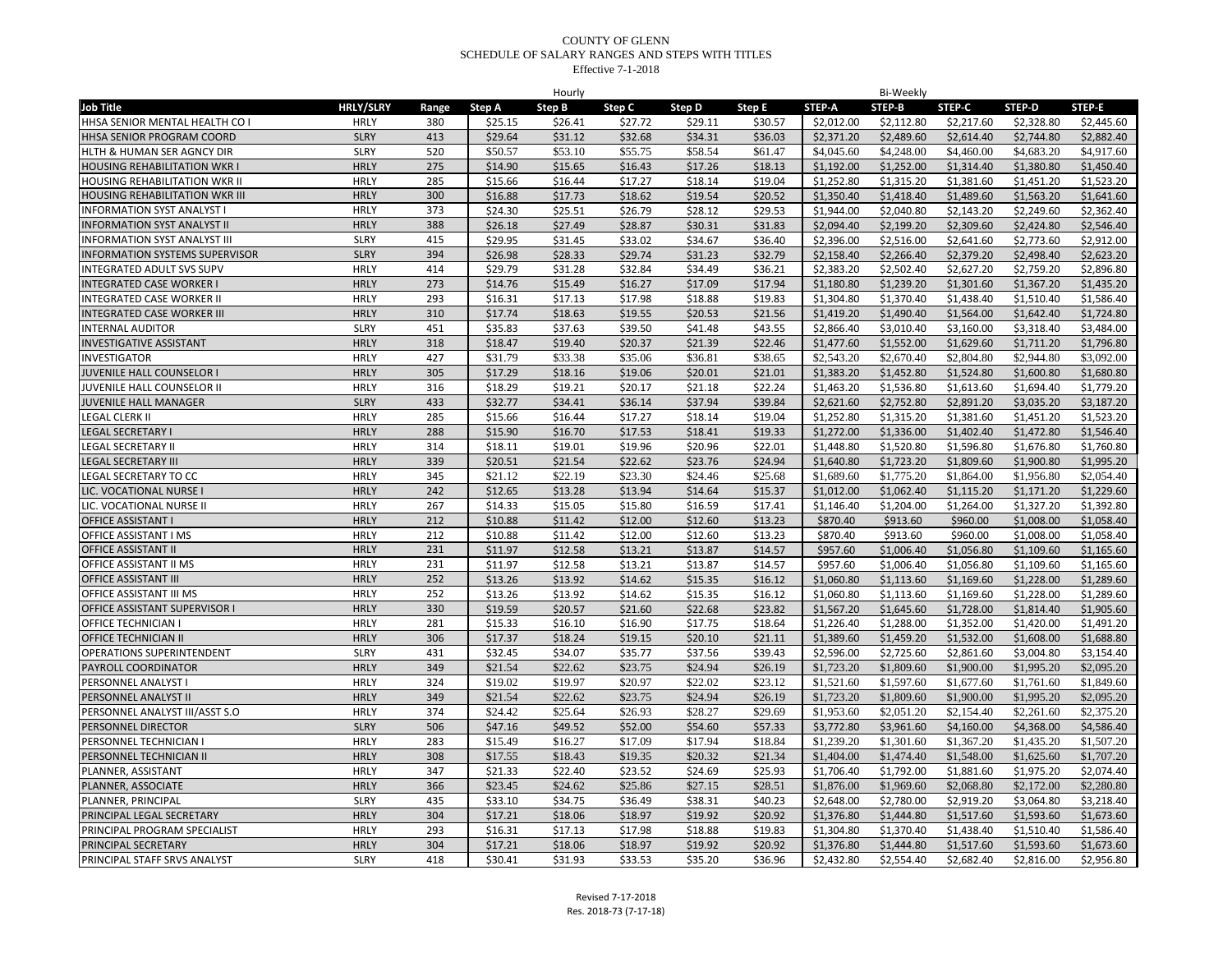|                                |                  |       |         | Hourly  |         |          |          |            | Bi-Weekly  |            |               |            |
|--------------------------------|------------------|-------|---------|---------|---------|----------|----------|------------|------------|------------|---------------|------------|
| Job Title                      | <b>HRLY/SLRY</b> | Range | Step A  | Step B  | Step C  | Step D   | Step E   | STEP-A     | STEP-B     | STEP-C     | <b>STEP-D</b> | STEP-E     |
| PROB PROG MANAG                | <b>SLRY</b>      | 433   | \$32.77 | \$34.41 | \$36.14 | \$37.94  | \$39.84  | \$2,621.60 | \$2,752.80 | \$2,891.20 | \$3,035.20    | \$3,187.20 |
| <b>PROGRAM MANAGER I</b>       | <b>SLRY</b>      | 435   | \$33.10 | \$34.75 | \$36.49 | \$38.31  | \$40.23  | \$2,648.00 | \$2,780.00 | \$2,919.20 | \$3,064.80    | \$3,218.40 |
| PROGRAM SPECIALIST             | <b>HRLY</b>      | 257   | \$13.62 | \$14.30 | \$15.01 | \$15.77  | \$16.55  | \$1,089.60 | \$1,144.00 | \$1,200.80 | \$1,261.60    | \$1,324.00 |
| PROJECT COORDINATOR            | <b>HRLY</b>      | 346   | \$21.23 | \$22.29 | \$23.40 | \$24.57  | \$25.80  | \$1,698.40 | \$1,783.20 | \$1,872.00 | \$1,965.60    | \$2,064.00 |
| PROPERTY TAX COORDINATOR       | <b>HRLY</b>      | 329   | \$19.49 | \$20.47 | \$21.49 | \$22.56  | \$23.69  | \$1,559.20 | \$1,637.60 | \$1,719.20 | \$1,804.80    | \$1,895.20 |
| PSYCHIATRIC TECHNICIAN         | <b>HRLY</b>      | 352   | \$21.88 | \$22.97 | \$24.12 | \$25.33  | \$26.59  | \$1,750.40 | \$1,837.60 | \$1,929.60 | \$2,026.40    | \$2,127.20 |
| <b>PSYCHIATRIST</b>            | <b>SLRY</b>      | 629   | \$87.12 | \$91.48 | \$96.05 | \$100.85 | \$105.89 | \$6,969.91 | \$7,318.41 | \$7,684.33 | \$8,068.00    | \$8,471.40 |
| PUBLIC AUTHORITY MANAGER       | <b>SLRY</b>      | 395   | \$27.11 | \$28.47 | \$29.90 | \$31.40  | \$32.97  | \$2,168.80 | \$2,277.60 | \$2,392.00 | \$2,512.00    | \$2,637.60 |
| PUBLIC AUTHORITY REGISTRY SPEC | <b>HRLY</b>      | 290   | \$16.07 | \$16.87 | \$17.72 | \$18.60  | \$19.53  | \$1,285.60 | \$1,349.60 | \$1,417.60 | \$1,488.00    | \$1,562.40 |
| PUBLIC GUARDIAN/ADMINISTRATOR  | <b>SLRY</b>      | 389   | \$26.32 | \$27.63 | \$29.01 | \$30.46  | \$31.98  | \$2,105.60 | \$2,210.40 | \$2,320.80 | \$2,436.80    | \$2,558.40 |
| PUBLIC HEALTH NURSE            | <b>HRLY</b>      | 396   | \$27.24 | \$28.61 | \$30.04 | \$31.54  | \$33.12  | \$2.179.20 | \$2.288.80 | \$2.403.20 | \$2,523.20    | \$2.649.60 |
| PUBLIC WKS MAINT SUPERVISOR    | <b>HRLY</b>      | 370   | \$23.93 | \$25.12 | \$26.38 | \$27.69  | \$29.08  | \$1,914.40 | \$2,009.60 | \$2,110.40 | \$2,215.20    | \$2,326.40 |
| PUBLIC WORKS DIRECTOR LIC      | <b>SLRY</b>      | 526   | \$52.10 | \$54.70 | \$57.44 | \$60.31  | \$63.33  | \$4,168.00 | \$4,376.00 | \$4,595.20 | \$4,824.80    | \$5,066.40 |
| PUBLIC WORKS DIRECTOR NO LIC   | SLRY             | 496   | \$44.87 | \$47.11 | \$49.47 | \$51.95  | \$54.55  | \$3,589.60 | \$3,768.80 | \$3,957.60 | \$4,156.00    | \$4,364.00 |
| PUBLIC WORKS MAINT WKR I       | <b>HRLY</b>      | 280   | \$15.26 | \$16.02 | \$16.83 | \$17.68  | \$18.56  | \$1,220.80 | \$1,281.60 | \$1,346.40 | \$1,414.40    | \$1,484.80 |
| PUBLIC WORKS MAINT WKR II      | <b>HRLY</b>      | 295   | \$16.47 | \$17.30 | \$18.17 | \$19.07  | \$20.03  | \$1,317.60 | \$1,384.00 | \$1,453.60 | \$1,525.60    | \$1,602.40 |
| PUBLIC WORKS MAINT WKR III     | <b>HRLY</b>      | 305   | \$17.29 | \$18.16 | \$19.06 | \$20.01  | \$21.01  | \$1,383.20 | \$1,452.80 | \$1,524.80 | \$1,600.80    | \$1,680.80 |
| PUBLIC WORKS MAINT WKR IV      | <b>HRLY</b>      | 315   | \$18.20 | \$19.10 | \$20.06 | \$21.06  | \$22.11  | \$1,456.00 | \$1,528.00 | \$1,604.80 | \$1,684.80    | \$1,768.80 |
| PUBLIC WORKS MECHANIC I        | <b>HRLY</b>      | 284   | \$15.58 | \$16.35 | \$17.17 | \$18.02  | \$18.92  | \$1,246.40 | \$1,308.00 | \$1,373.60 | \$1,441.60    | \$1,513.60 |
| PUBLIC WORKS MECHANIC II       | <b>HRLY</b>      | 305   | \$17.29 | \$18.16 | \$19.06 | \$20.01  | \$21.01  | \$1,383.20 | \$1,452.80 | \$1,524.80 | \$1,600.80    | \$1,680.80 |
| PUBLIC WORKS MECHANIC III      | <b>HRLY</b>      | 315   | \$18.20 | \$19.10 | \$20.06 | \$21.06  | \$22.11  | \$1,456.00 | \$1,528.00 | \$1,604.80 | \$1,684.80    | \$1,768.80 |
| PUBLIC WORKS MECHANIC IV       | <b>HRLY</b>      | 325   | \$19.11 | \$20.07 | \$21.07 | \$22.12  | \$23.23  | \$1,528.80 | \$1,605.60 | \$1,685.60 | \$1,769.60    | \$1,858.40 |
| PUBLIC WORKS PROGRAM MANAGER   | <b>SLRY</b>      | 435   | \$33.10 | \$34.75 | \$36.49 | \$38.31  | \$40.23  | \$2,648.00 | \$2,780.00 | \$2,919.20 | \$3,064.80    | \$3,218.40 |
| REGISTERED ENVR HLTH SPECIALST | <b>HRLY</b>      | 405   | \$28.50 | \$29.93 | \$31.43 | \$33.00  | \$34.65  | \$2,280.00 | \$2,394.40 | \$2,514.40 | \$2,640.00    | \$2,772.00 |
| <b>SCREENER</b>                | <b>HRLY</b>      | 288   | \$15.90 | \$16.70 | \$17.53 | \$18.41  | \$19.33  | \$1,272.00 | \$1,336.00 | \$1,402.40 | \$1,472.80    | \$1,546.40 |
| SECRETARY                      | <b>HRLY</b>      | 273   | \$14.76 | \$15.49 | \$16.27 | \$17.09  | \$17.94  | \$1,180.80 | \$1,239.20 | \$1,301.60 | \$1,367.20    | \$1,435.20 |
| SECRETARY, SENIOR              | <b>HRLY</b>      | 293   | \$16.31 | \$17.13 | \$17.98 | \$18.88  | \$19.83  | \$1,304.80 | \$1,370.40 | \$1,438.40 | \$1,510.40    | \$1,586.40 |
| SECURED FACILITIES MAINT TECH  | <b>HRLY</b>      | 332   | \$19.80 | \$20.79 | \$21.83 | \$22.92  | \$24.06  | \$1,584.00 | \$1.663.20 | \$1,746.40 | \$1,833.60    | \$1,924.80 |
| SECURED FACILITY COOK          | <b>HRLY</b>      | 272   | \$14.69 | \$15.42 | \$16.20 | \$17.00  | \$17.85  | \$1,175.20 | \$1,233.60 | \$1,296.00 | \$1,360.00    | \$1,428.00 |
| SENIOR ADMINISTRATIVE ASST.    | <b>HRLY</b>      | 385   | \$25.79 | \$27.07 | \$28.43 | \$29.85  | \$31.33  | \$2,063.20 | \$2,165.60 | \$2,274.40 | \$2,388.00    | \$2,506.40 |
| <b>SENIOR APPRAISER</b>        | <b>HRLY</b>      | 257   | \$13.62 | \$14.30 | \$15.01 | \$15.77  | \$16.55  | \$1,089.60 | \$1,144.00 | \$1,200.80 | \$1,261.60    | \$1,324.00 |
| SENIOR BUILDING INSPECTOR      | <b>HRLY</b>      | 370   | \$23.93 | \$25.12 | \$26.38 | \$27.69  | \$29.08  | \$1,914.40 | \$2,009.60 | \$2,110.40 | \$2,215.20    | \$2,326.40 |
| SENIOR BUILDING PERMIT TECH    | <b>HRLY</b>      | 345   | \$21.12 | \$22.19 | \$23.30 | \$24.46  | \$25.68  | \$1,689.60 | \$1,775.20 | \$1,864.00 | \$1,956.80    | \$2,054.40 |
| SENIOR DEP CLERK BOS           | <b>HRLY</b>      | 359   | \$22.66 | \$23.80 | \$24.99 | \$26.24  | \$27.56  | \$1,812.80 | \$1,904.00 | \$1,999.20 | \$2,099.20    | \$2,204.80 |
| SENIOR DEPUTY DISTRICT ATTORNY | <b>SLRY</b>      | 439   | \$33.75 | \$35.43 | \$37.21 | \$39.07  | \$41.02  | \$2,700.00 | \$2,834.40 | \$2,976.80 | \$3,125.60    | \$3,281.60 |
| SENIOR LEGAL SECRETARY         | <b>HRLY</b>      | 293   | \$16.31 | \$17.13 | \$17.98 | \$18.88  | \$19.83  | \$1,304.80 | \$1,370.40 | \$1,438.40 | \$1,510.40    | \$1,586.40 |
| SENIOR MENTAL HEALTH COUN      | <b>HRLY</b>      | 380   | \$25.15 | \$26.41 | \$27.72 | \$29.11  | \$30.57  | \$2,012.00 | \$2,112.80 | \$2,217.60 | \$2,328.80    | \$2,445.60 |
| SENIOR MENTAL HEALTH COUN II   | <b>HRLY</b>      | 400   | \$27.78 | \$29.17 | \$30.63 | \$32.16  | \$33.77  | \$2,222.40 | \$2,333.60 | \$2,450.40 | \$2,572.80    | \$2,701.60 |
| <b>SENIOR PLANNER</b>          | <b>SLRY</b>      | 412   | \$29.50 | \$30.98 | \$32.53 | \$34.15  | \$35.85  | \$2,360.00 | \$2,478.40 | \$2,602.40 | \$2,732.00    | \$2,868.00 |
| SENIOR PROGRAM SPECIALIST      | <b>HRLY</b>      | 272   | \$14.69 | \$15.42 | \$16.20 | \$17.00  | \$17.85  | \$1,175.20 | \$1,233.60 | \$1,296.00 | \$1,360.00    | \$1,428.00 |
| SENIOR PUBLIC HEALTH NURSE     | <b>HRLY</b>      | 418   | \$30.41 | \$31.93 | \$33.53 | \$35.20  | \$36.96  | \$2,432.80 | \$2,554.40 | \$2,682.40 | \$2,816.00    | \$2,956.80 |
| SENIOR SECURED FACILITIES TECH | <b>HRLY</b>      | 356   | \$22.33 | \$23.44 | \$24.61 | \$25.85  | \$27.14  | \$1,786.40 | \$1.875.20 | \$1,968.80 | \$2,068.00    | \$2.171.20 |
| <b>SENIOR VAN DRIVER</b>       | <b>HRLY</b>      | 253   | \$13.33 | \$13.99 | \$14.70 | \$15.43  | \$16.21  | \$1,066.40 | \$1,119.20 | \$1,176.00 | \$1,234.40    | \$1,296.80 |
| SERVICES SUPPORT ASSISTANT III | <b>HRLY</b>      | 274   | \$14.83 | \$15.58 | \$16.35 | \$17.17  | \$18.02  | \$1,186.40 | \$1,246.40 | \$1,308.00 | \$1,373.60    | \$1,441.60 |
| SHERIFF/CORONER                | <b>SLRY</b>      | 502   | \$46.23 | \$48.54 | \$50.97 | \$53.52  | \$56.19  | \$3,698.40 | \$3,883.20 | \$4,077.60 | \$4,281.60    | \$4,495.20 |
| SHERIFF'S CORRECTIONAL CPL *   | <b>HRLY</b>      | 366   | \$23.45 | \$24.62 | \$25.86 | \$27.15  | \$28.51  | \$1,876.00 | \$1,969.60 | \$2,068.80 | \$2,172.00    | \$2,280.80 |
| SHERIFF'S CORRECTIONAL DEPUTY  | <b>HRLY</b>      | 328   | \$19.39 | \$20.36 | \$21.38 | \$22.45  | \$23.57  | \$1,551.20 | \$1,628.80 | \$1,710.40 | \$1,796.00    | \$1,885.60 |
| SHERIFF'S CORRECTIONAL SGT *   | <b>HRLY</b>      | 393   | \$26.85 | \$28.19 | \$29.60 | \$31.08  | \$32.63  | \$2,148.00 | \$2,255.20 | \$2,368.00 | \$2,486.40    | \$2,610.40 |
| SHERIFF'S COUNTY SRVES OFFICER | <b>HRLY</b>      | 309   | \$17.65 | \$18.53 | \$19.46 | \$20.43  | \$21.45  | \$1,412.00 | \$1,482.40 | \$1,556.80 | \$1,634.40    | \$1,716.00 |
| SHERIFF'S DETECTIVE            | <b>HRLY</b>      | 420   | \$30.71 | \$32.25 | \$33.86 | \$35.56  | \$37.33  | \$2,456.80 | \$2,580.00 | \$2,708.80 | \$2,844.80    | \$2,986.40 |
| SHERIFF'S LIEUTENANT           | <b>SLRY</b>      | 459   | \$37.30 | \$39.17 | \$41.13 | \$43.19  | \$45.35  | \$2,984.00 | \$3,133.60 | \$3,290.40 | \$3,455.20    | \$3,628.00 |